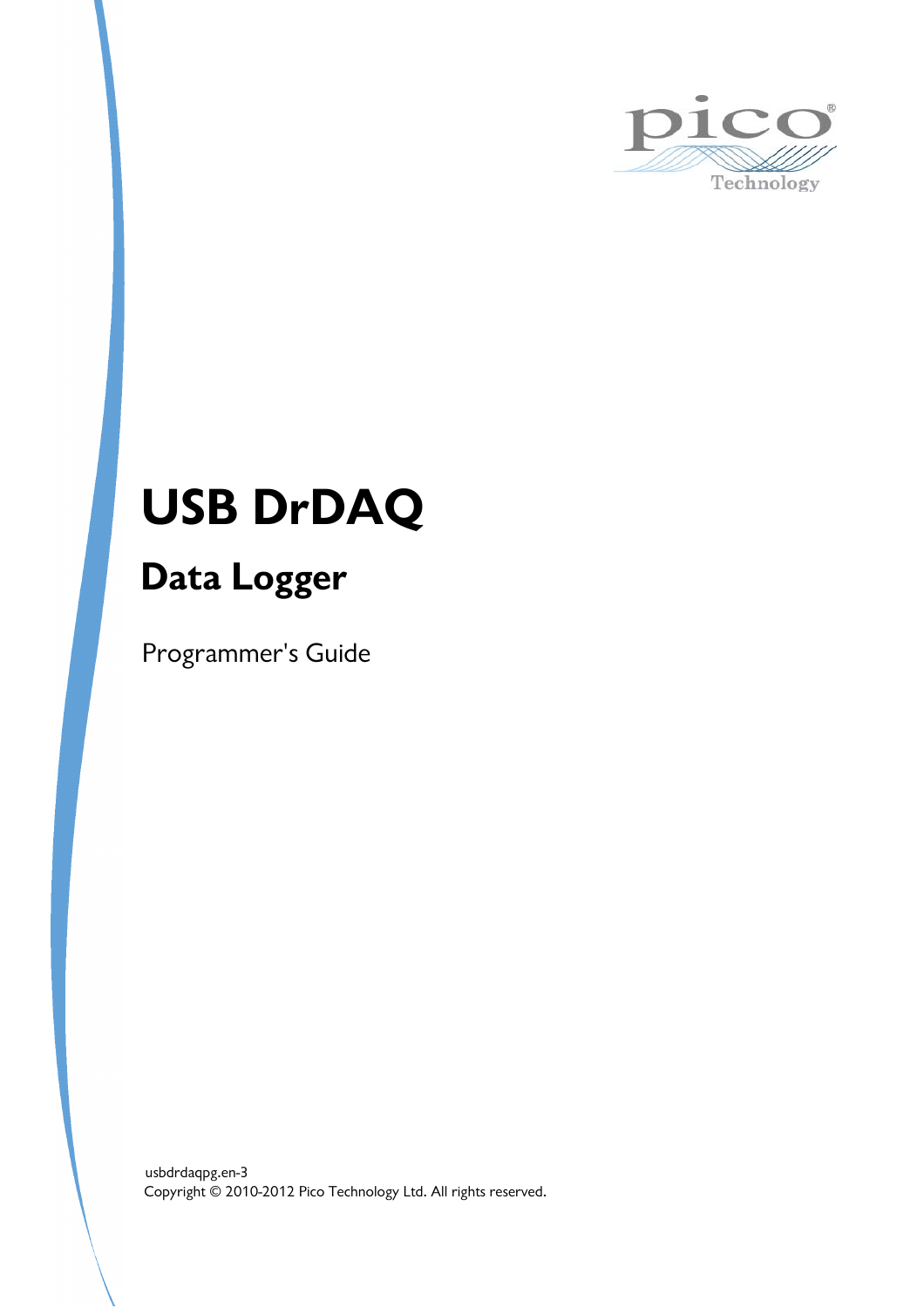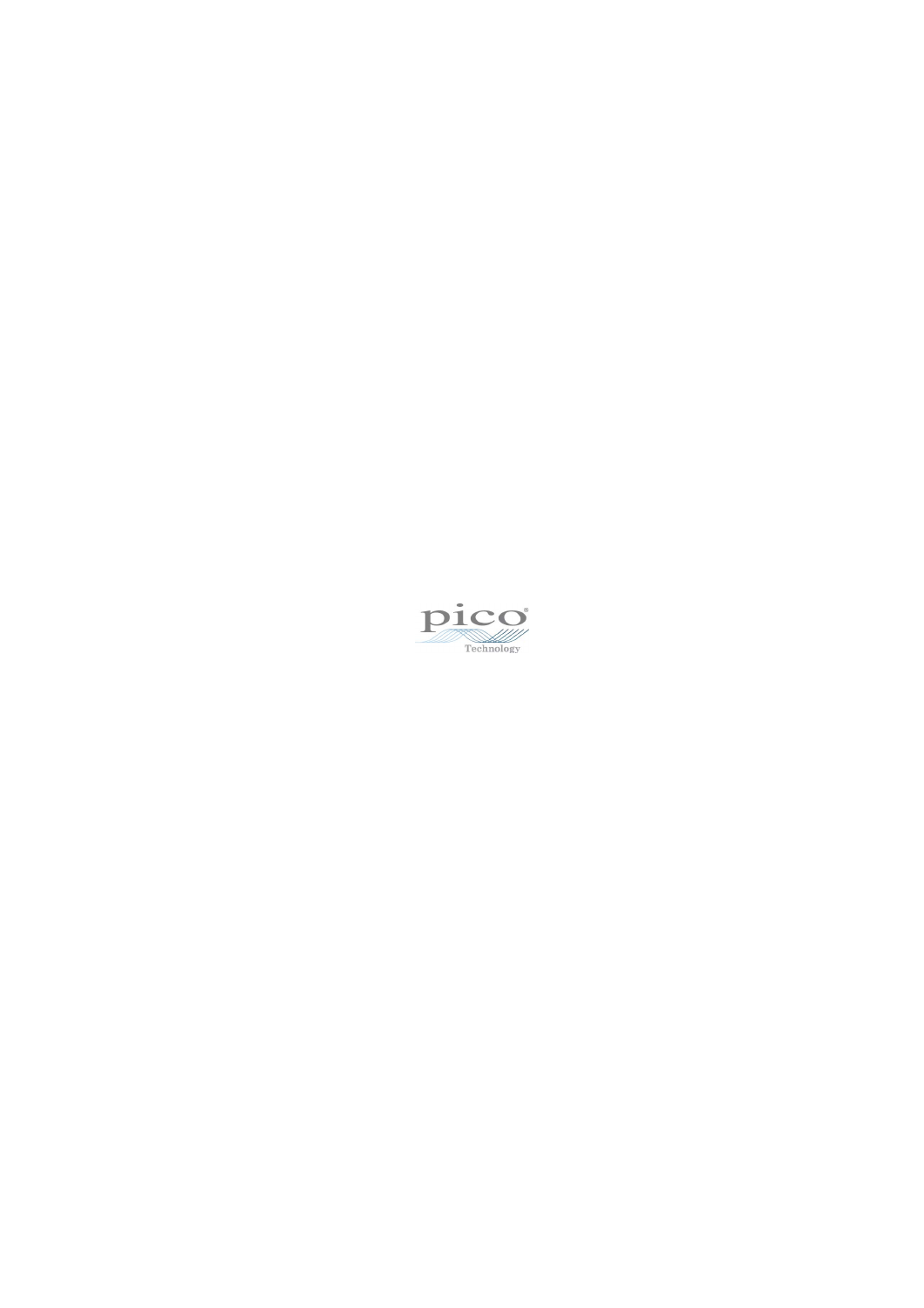# Contents

| 1 Overview               |                                                                                                                |  |
|--------------------------|----------------------------------------------------------------------------------------------------------------|--|
|                          |                                                                                                                |  |
| 2 Safety warning         |                                                                                                                |  |
| 3 Legal information      |                                                                                                                |  |
| 4 Contact details        |                                                                                                                |  |
|                          |                                                                                                                |  |
|                          | 1 Software updates manufacture and an anti-                                                                    |  |
|                          |                                                                                                                |  |
|                          |                                                                                                                |  |
| 1 About the driver       |                                                                                                                |  |
|                          |                                                                                                                |  |
|                          |                                                                                                                |  |
| 4 Capture modes          |                                                                                                                |  |
|                          |                                                                                                                |  |
|                          |                                                                                                                |  |
| 1 Summary                |                                                                                                                |  |
|                          |                                                                                                                |  |
|                          |                                                                                                                |  |
|                          |                                                                                                                |  |
|                          |                                                                                                                |  |
|                          |                                                                                                                |  |
|                          | 8 UsbDrDaqSetInterval members and continuum contract and a state of the state of the state of the state of the |  |
|                          |                                                                                                                |  |
|                          |                                                                                                                |  |
|                          |                                                                                                                |  |
|                          | 12 UsbDrDaqGetSingle manufactured and all the contract of the 21                                               |  |
|                          |                                                                                                                |  |
|                          |                                                                                                                |  |
|                          |                                                                                                                |  |
|                          |                                                                                                                |  |
|                          | 18 UsbDrDaqSetSigGenArbitrary manufactured and content and all all and all all and an article and an analyzing |  |
|                          |                                                                                                                |  |
|                          |                                                                                                                |  |
|                          |                                                                                                                |  |
|                          |                                                                                                                |  |
|                          |                                                                                                                |  |
|                          |                                                                                                                |  |
|                          |                                                                                                                |  |
|                          |                                                                                                                |  |
|                          |                                                                                                                |  |
|                          |                                                                                                                |  |
|                          |                                                                                                                |  |
|                          |                                                                                                                |  |
| 2 C and $C++$<br>3 Excel |                                                                                                                |  |
| 4 LabVIEW                |                                                                                                                |  |
|                          |                                                                                                                |  |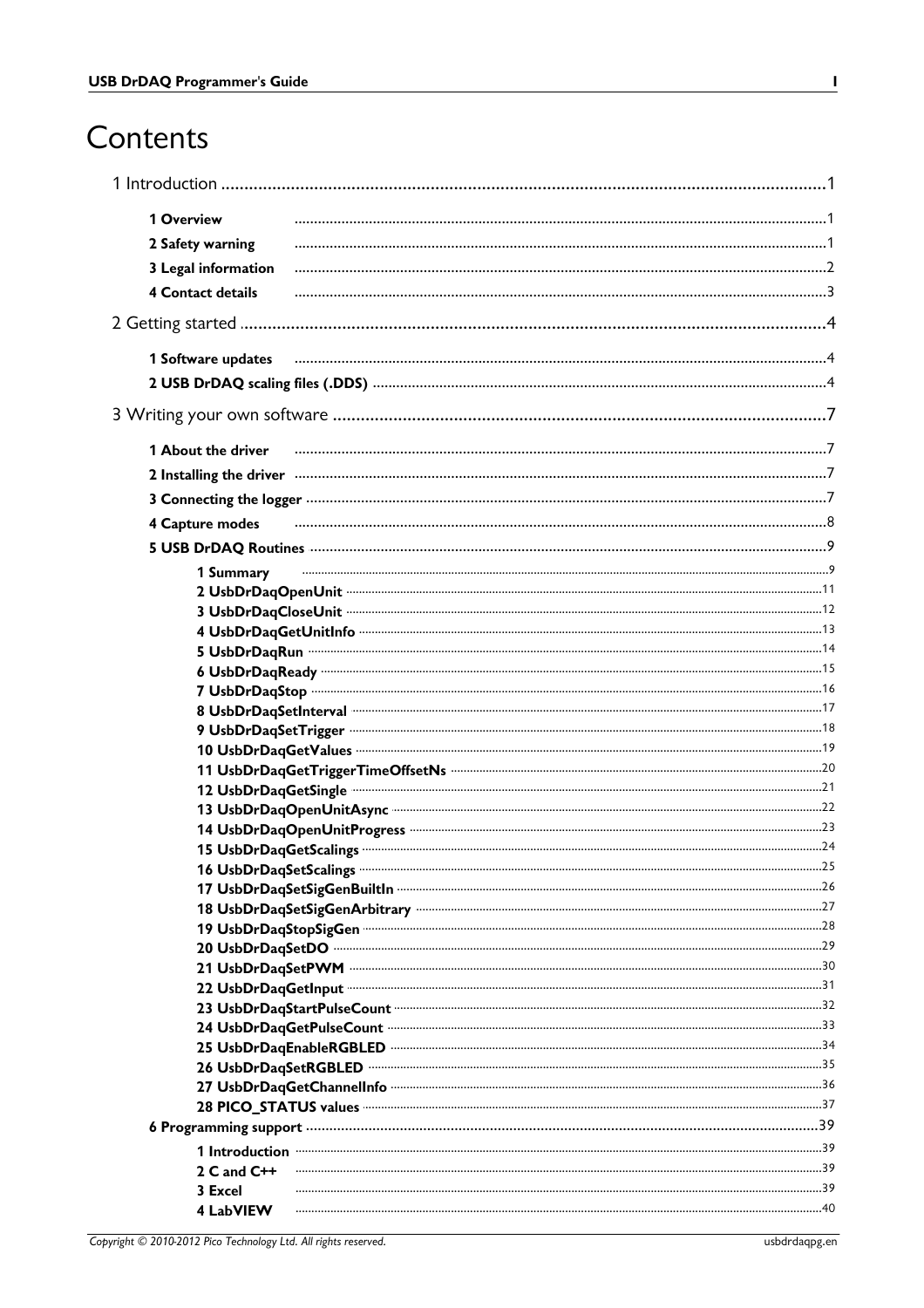| 4 Glossary |  |
|------------|--|
| Index      |  |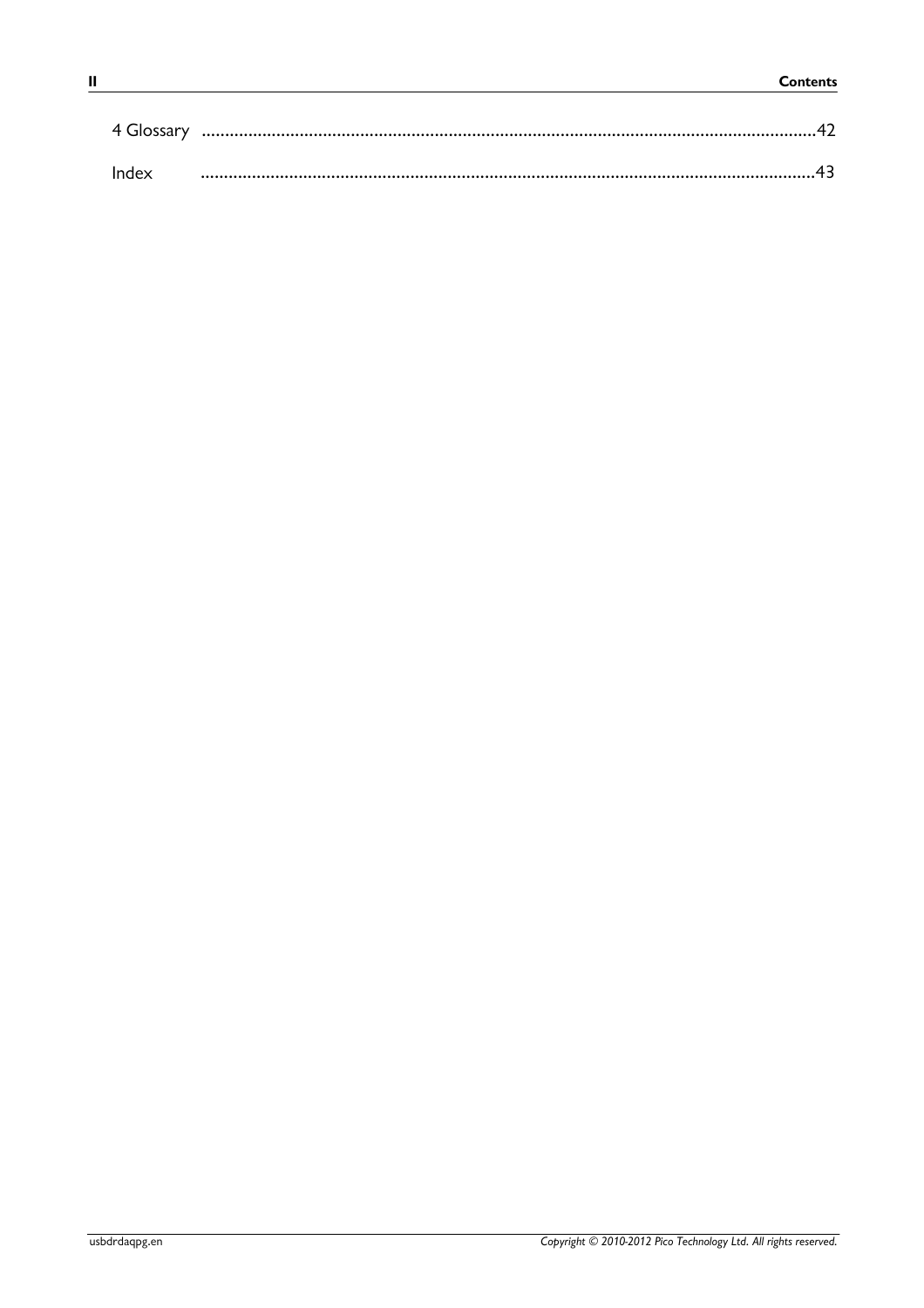# <span id="page-4-0"></span>1 Introduction

### 1.1 Overview

The USB DrDAQ PC Data Logger is a medium-speed, multichannel voltage-input device for sampling data using a PC. This manual explains how to use the Application Programming Interface and drivers to write your own programs to control the unit. You should read it in conjunction with the USB DrDAQ User's Guide.



The Software Development Kit for the USB DrDAQ is compatible with Microsoft Windows XP, Vista and 7 (32-bit and 64-bit editions).

### <span id="page-4-1"></span>1.2 Safety warning

USB DrDAQ ground is connected directly to the ground of your computer. As with most oscilloscopes and data loggers, this is done in order to minimise interference. You should take care not to connect the ground (screw terminal, outer shell of BNC or exposed metalwork) of USB DrDAQ to anything which may be at some voltage other than ground, as doing so may cause damage to the unit. If in doubt, use a meter to check that there is no significant AC or DC voltage.

For computers that do not have an earth connection (for example, laptops), it must be assumed that USB DrDAQ is not protected by an earth (in the same way a battery multimeter is not protected by an earth).

The scope channel on the USB DrDAQ has a maximum input voltage range of  $\pm 10$  V. The maximum input voltage for all other inputs is 0 to 5 V. Any voltage in excess of  $\pm 30$  V may cause permanent damage to the unit.

The unit contains no user serviceable parts: repair or calibration of the unit requires specialised test equipment and must be performed by Pico Technology Limited.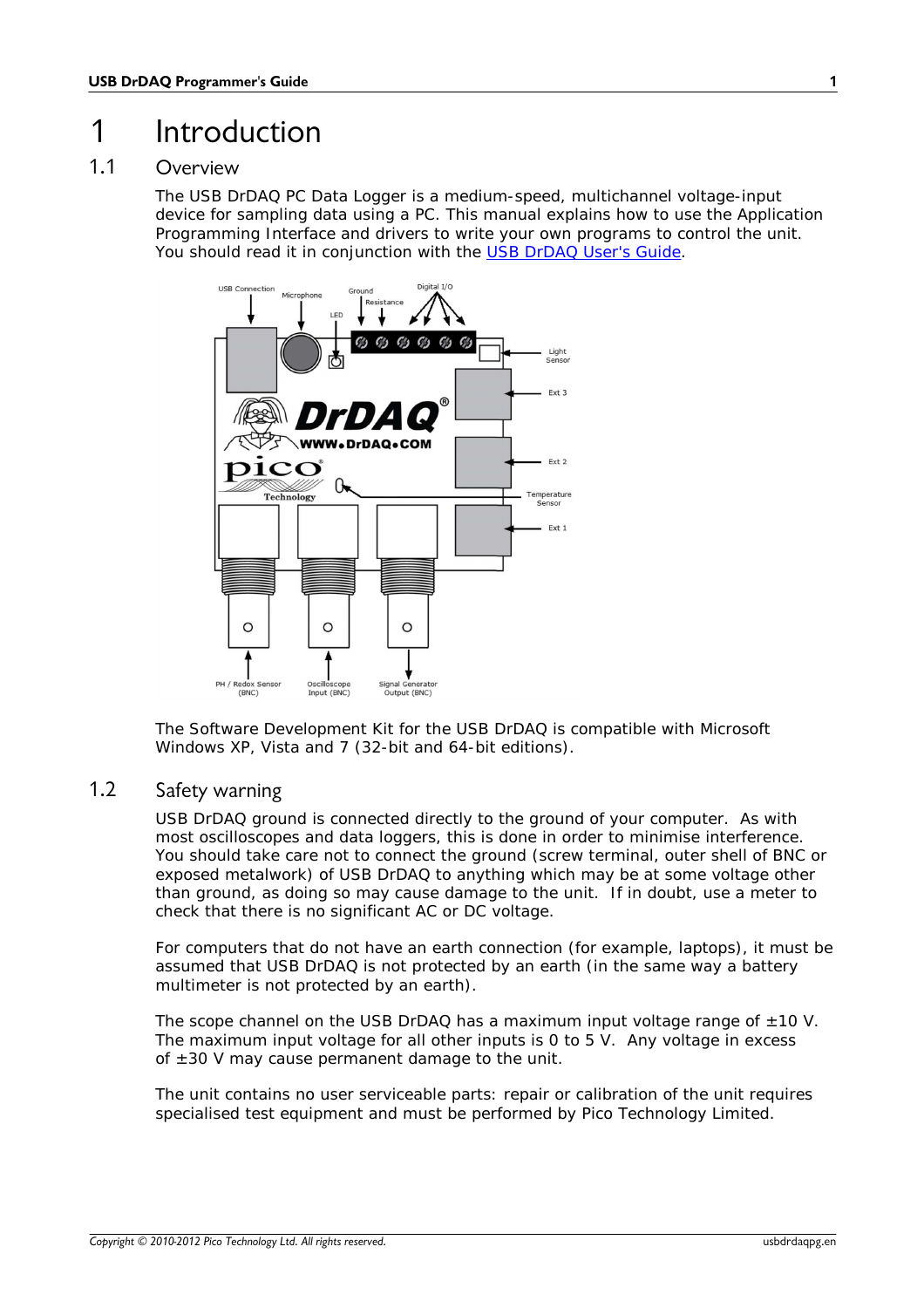#### <span id="page-5-0"></span>1.3 Legal information

The material contained in this release is licensed, not sold. Pico Technology grants a licence to the person who installs this software, subject to the conditions listed below.

#### **Access**

The licensee agrees to allow access to this software only to persons who have been informed of these conditions and agree to abide by them.

#### **Usage**

The software in this release is for use only with Pico products or with data collected using Pico products.

#### **Copyright**

Pico Technology claims the copyright of, and retains the rights to, all material (software, documents etc.) contained in this release. You may copy and distribute the entire release in its original state, but must not copy individual items within the release other than for backup purposes.

#### **Liability**

Pico Technology and its agents shall not be liable for any loss, damage or injury, howsoever caused, related to the use of Pico Technology equipment or software, unless excluded by statute.

#### **Fitness for purpose**

No two applications are the same: Pico Technology cannot guarantee that its equipment or software is suitable for a given application. It is your responsibility, therefore, to ensure that the product is suitable for your application.

#### **Mission-critical applications**

This software is intended for use on a computer that may be running other software products. For this reason, one of the conditions of the licence is that it excludes usage in mission-critical applications, for example life support systems.

#### **Viruses**

This software was continuously monitored for viruses during production, but you are responsible for virus-checking the software once it is installed.

#### **Support**

If you are dissatisfied with the performance of this software, please contact our technical support staff, who will try to fix the problem within a reasonable time. If you are still dissatisfied, please return the product and software to your supplier within 28 days of purchase for a full refund.

#### **Upgrades**

We provide upgrades, free of charge, from our web site. We reserve the right to charge for updates or replacements sent out on physical media.

#### **Trademarks**

Pico Technology, PicoScope, PicoLog, DrDAQ and EnviroMon are trademarks of Pico Technology Ltd., registered in the United Kingdom and other countries. Pico Technology acknowledges the following product names as trademarks of their respective owners: Windows, Excel, Visual Basic, LabVIEW, Agilent VEE, HP VEE, Delphi.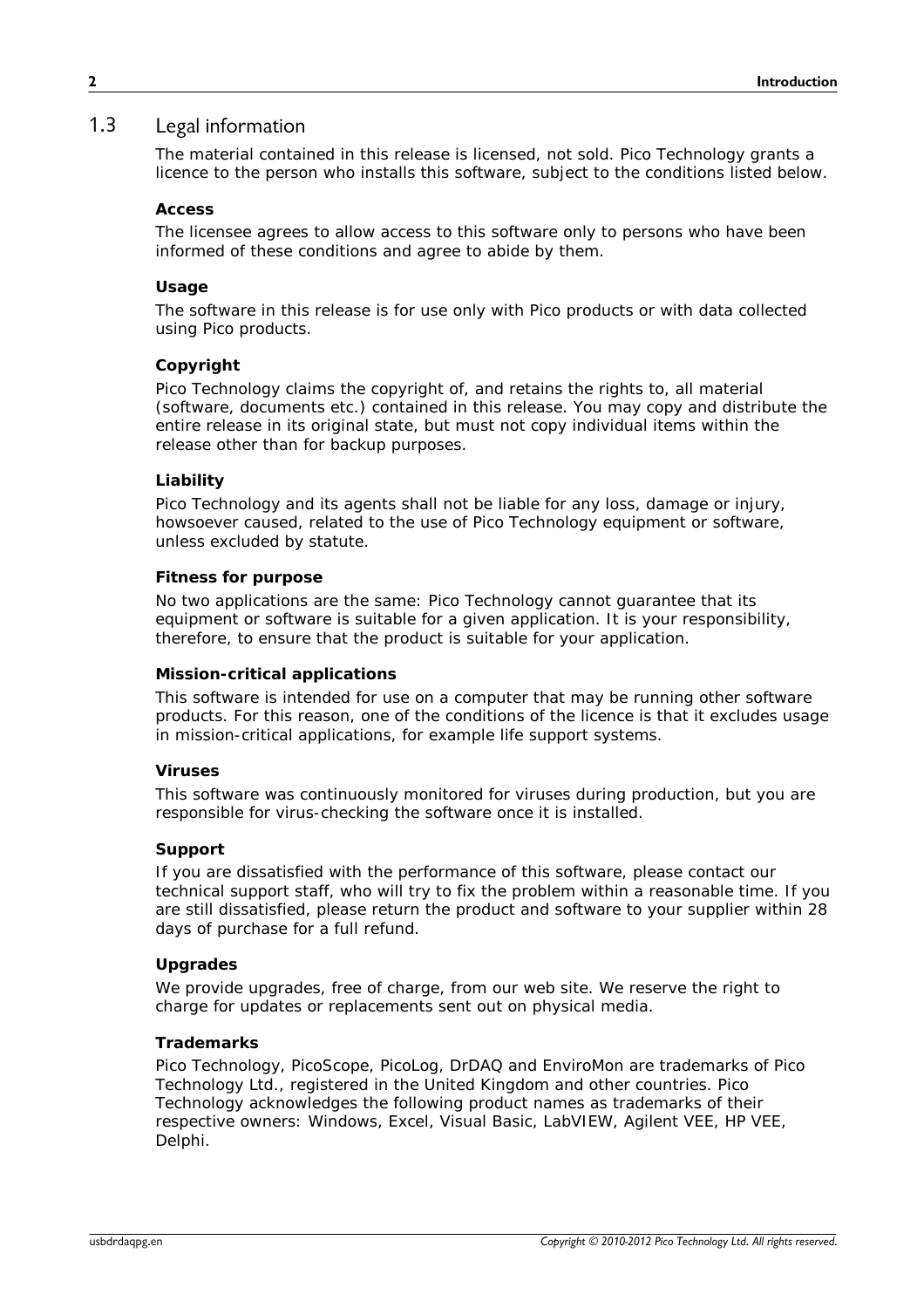### <span id="page-6-0"></span>1.4 Contact details

| Address:  | Pico Technology         |
|-----------|-------------------------|
|           | James House             |
|           | Colmworth Business Park |
|           | ST NEOTS                |
|           | Cambridgeshire          |
|           | <b>PE19 8YP</b>         |
|           | United Kingdom          |
|           | Tel: $+44$ 1480 396395  |
|           | Fax: +44 1480 396296    |
| Web site: | www.picotech.com        |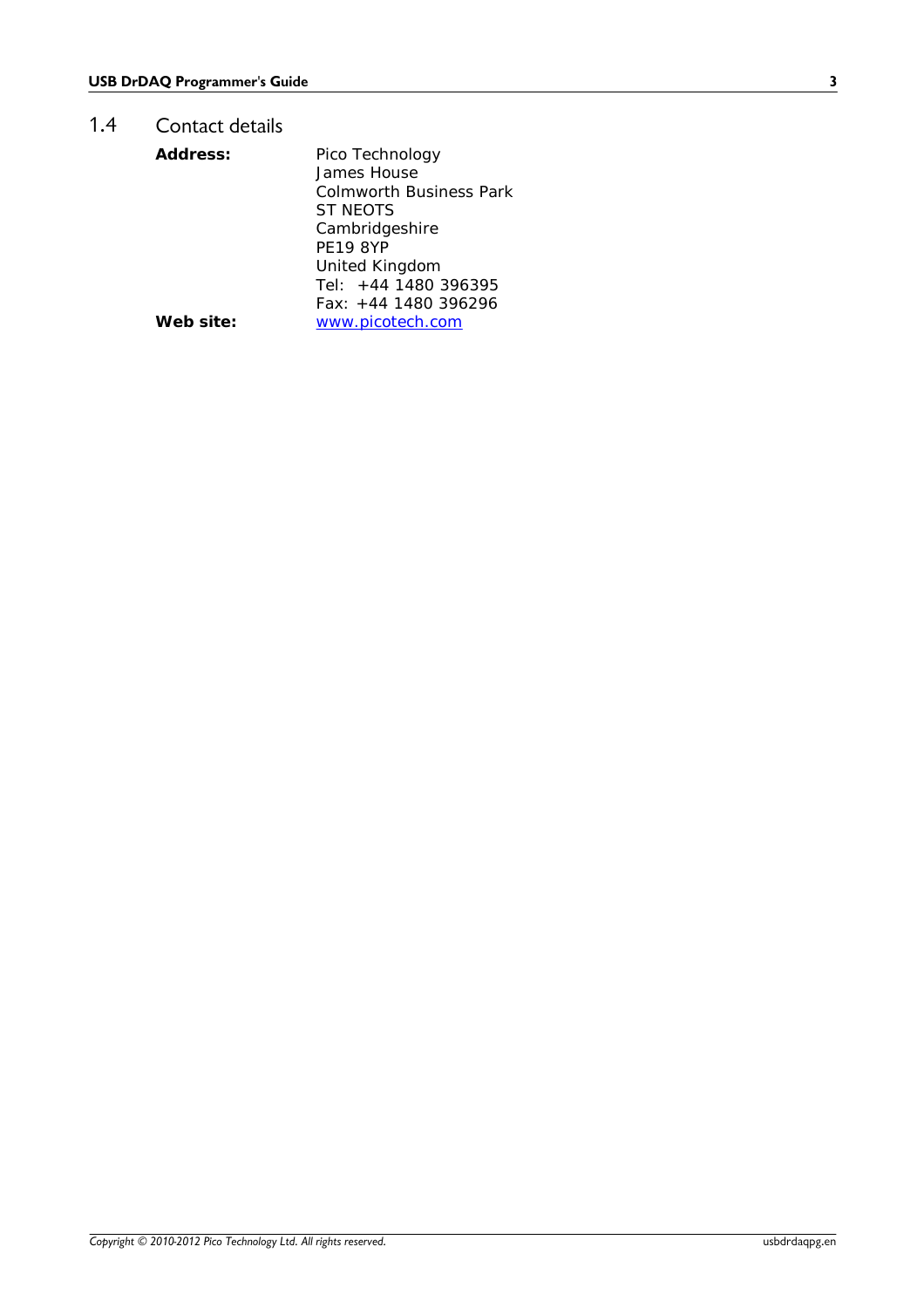# <span id="page-7-0"></span>2 Getting started

### 2.1 Software updates

Our software is regularly updated with new features. To check what version of the software you are running, start PicoScope or PicoLog and select the **Help | About** menu. The latest version of software can be downloaded free of charge from the DrDAQ web site at<http://www.drdaq.com>. Alternatively, the latest software can be purchased on disk or CD from Pico Technology.

To be kept up-to-date with news of new software releases join our e-mail mailing list. This can be done from the main Pico Technology web site at [http://](http://www.picotech.com/) [www.picotech.com/.](http://www.picotech.com/)

### <span id="page-7-1"></span>2.2 USB DrDAQ scaling files (.DDS)

The DrDAQ driver has built-in scaling for each of the built-in and Pico-supplied sensors. You can incorporate scaling for your own sensors by adding a file called [scaling.dds](#page-7-1)<sup>| 4</sup> l (where *'scaling'* can be replaced with a name of your choice). This file will contain the details of your sensor.

The values returned by the driver are integers that represent fixed-point decimal numbers. For example, the driver treats pH as a value with two decimal places, so a pH of 7.65 is returned as 765.

You can call the routine<u>\_[UsbDrDaqGetChannelInfo](#page-39-0)</u> ೫ী to find out how many decimal places a channel is using, and also to get a divider that converts the integer value to the corresponding real number. For pH, the returned divider is 100, so 765 divided by 100 gives 7.65.

For some sensors, there is more than one possible scaling available. You can call <u>[UsbDrDaqGetScalings](#page-27-0)</u> 24 to get a list of valid scaling codes, then call [UsbDrDaqSetScalings](#page-28-0) 25 to select one of them. Once selected, [UsbDrDaqGetChannelInfo](#page-39-0) 36 will return full information about the selected scaling. If you do not use <u>UsbDrDaqSetScalings</u> 2की, the driver will automatically select the first available scaling for each channel.

USB DrDAQ scaling files can be used to supplement the scalings built into the driver. Several DDS files may be used, and these must be placed in the current working directory where the USB DrDAQ software is installed. The total number of sets of scaling data in all the files used must not exceed 99.

Each scaling file may contain more than one set of scaling data. Each scaling must have a unique scaling number, contained in the [Scale...] section heading.

A set of typical entries from a .DDS file is shown below:

```
[Scale1]
Resistor=1
LongName=CustomTemperature1
ShortName=TempC
Units=C
MinValue=-40
MaxValue=120
OutOfRange=0
Places=1
Method=0
IsFast=Yes
NoOfPoints=32
```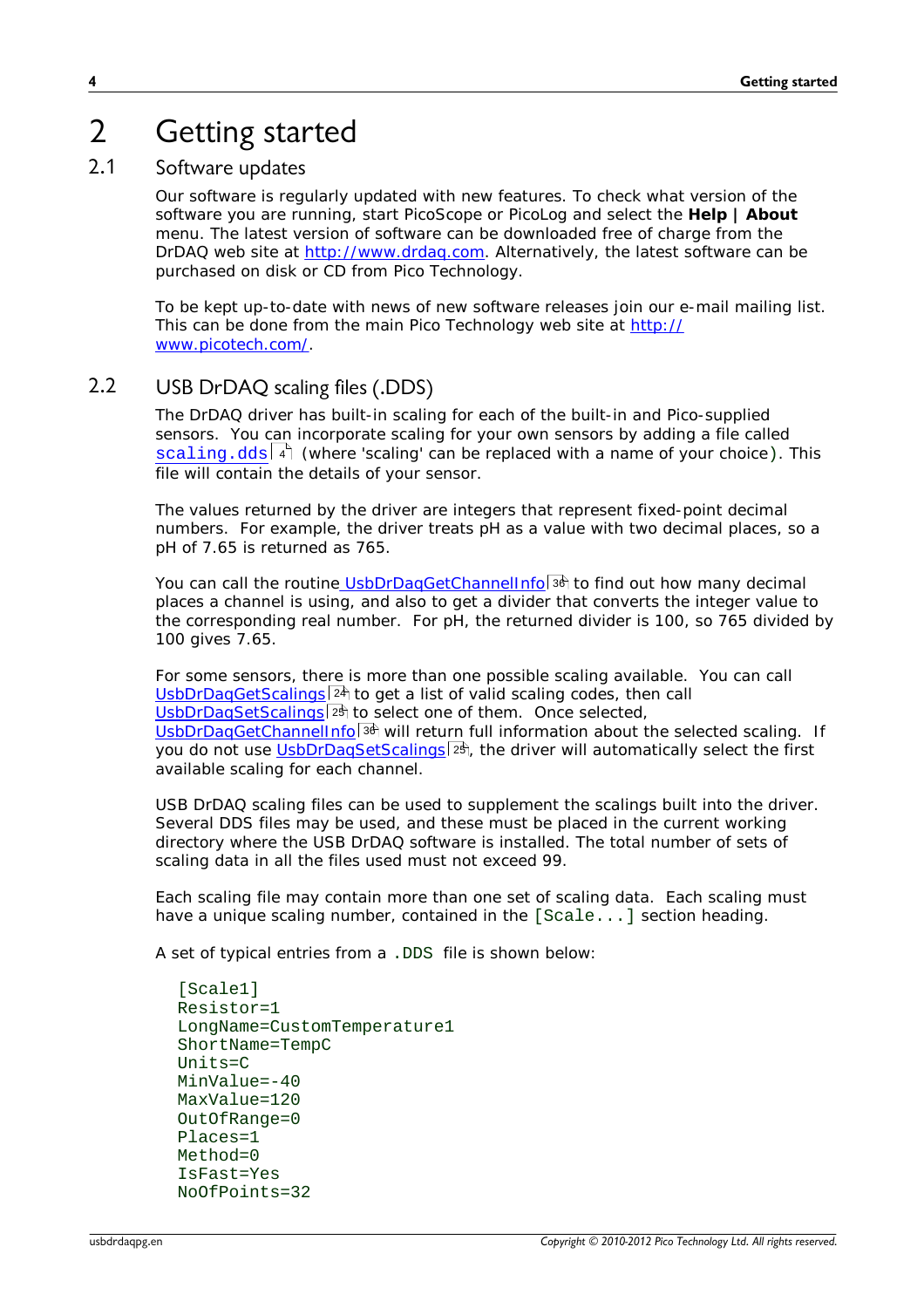```
Raw1=2.385
Scaled1=-30
...
Raw32=1.32
Scaled32=100
[Scale2]
Resistor=2.2
LongName=CustomTemperature2
ShortName=TempF
Units=F
MinValue=32
MaxValue=160
...
[Scale3]
Resistor=3.3
LongName=CustomLight
ShortName=Light
Units=lux
MinValue=0
MaxValue=20000
...
```
The meanings of the terms in the .DDS file are as follows:

[Scale1]

A unique number, from 1 to 99, to identify this entry. (Pico-created numbers are from 100 upwards.)

Resistor=1

The ID resistor value in kiloohms. In this example "1" represents 1k, "2.2" represents 2k2 and so on.

For external sensors, this resistor should be fitted in the sensor. You must use one of the following resistors: 1k0, 2k2, 3k3, 5k6, 7k5 or 10k. The resistor must be 1% tolerance or better.

For internal sensors, use the following 'virtual' resistor values:

|               | Sound Waveform | 1200 |
|---------------|----------------|------|
| $\mathcal{P}$ | Sound Level    | 1300 |
| 3             | Voltage        | 1500 |
| 4             | Resistance     | 1600 |
| 5             | þН             | 1400 |
| 6             | Temperature    | 1100 |
|               | Light          | 1000 |

LongName=Temperature

Used in PicoLog

ShortName=TempC

This field is not used by USB DrDAQ running PicoScope or PicoLog.

Units=C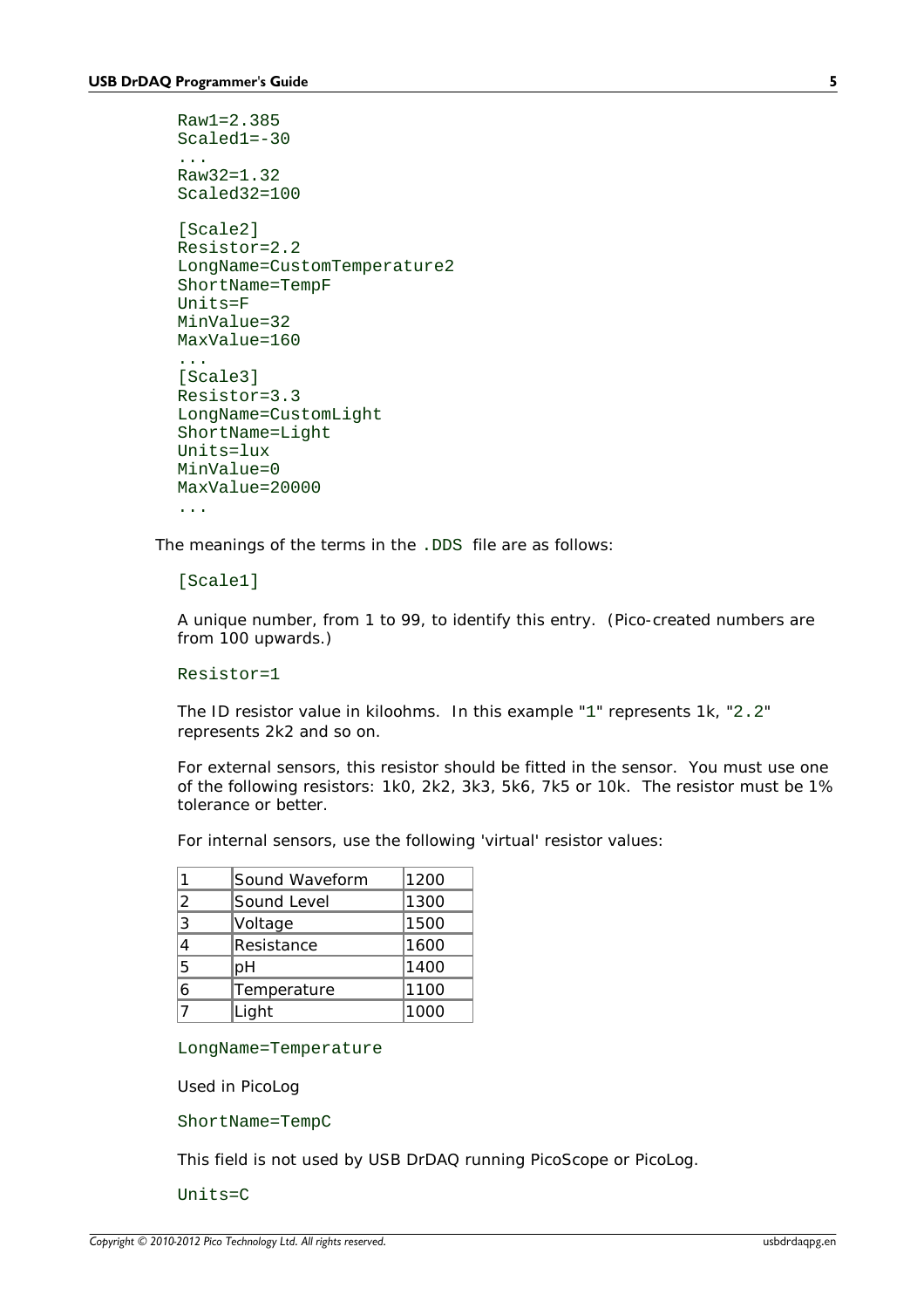Displayed on graphs

MinValue=-40 MaxValue=120

Note: For PicoScope these values will determine the maximum and minimum values displayed in Scope View. For PicoLog these values determine what Maximum range is displayed in the Graph View (set in the **Graph Options** dialog).

```
Places=1
```
Number of decimal places. The options are 0, 1, 2 and 3. With places=1 the value 15.743 would be returned as 157, meaning 15.7. With places=2, the same value would be returned as 1574.

```
Method=0
```
This specifies the scaling method. 0 specifies table lookup and 1 specifies linear scaling.

```
Offset=0Gain=1
```
These are the offset and gain values for linear scaling.

OutOfRange=0

This specifies what to do if the raw value is outside the range of the table lookup. The options are:

0 - treat as a sensor failure

1 - clip the value to the minimum or maximum table value

2 - extrapolate the value using the nearest two table entries.

ScopeRange=1.25V

This is used when scaling the oscilloscope channel. It specifies the range of the oscilloscope channel that should be used. Possible values are 10 V, 5 V, 2.5 V, and 1.25 V.

NoOfPoints=32

This is the number of table lookup points.

Raw1=2.385

Raw value for the first point in the look up table. The value is in V (volts) and should not be greater than 2.500 V.

Scaled1=-30

Scaled value for the first point in the look up table. The units are specified by the units parameter.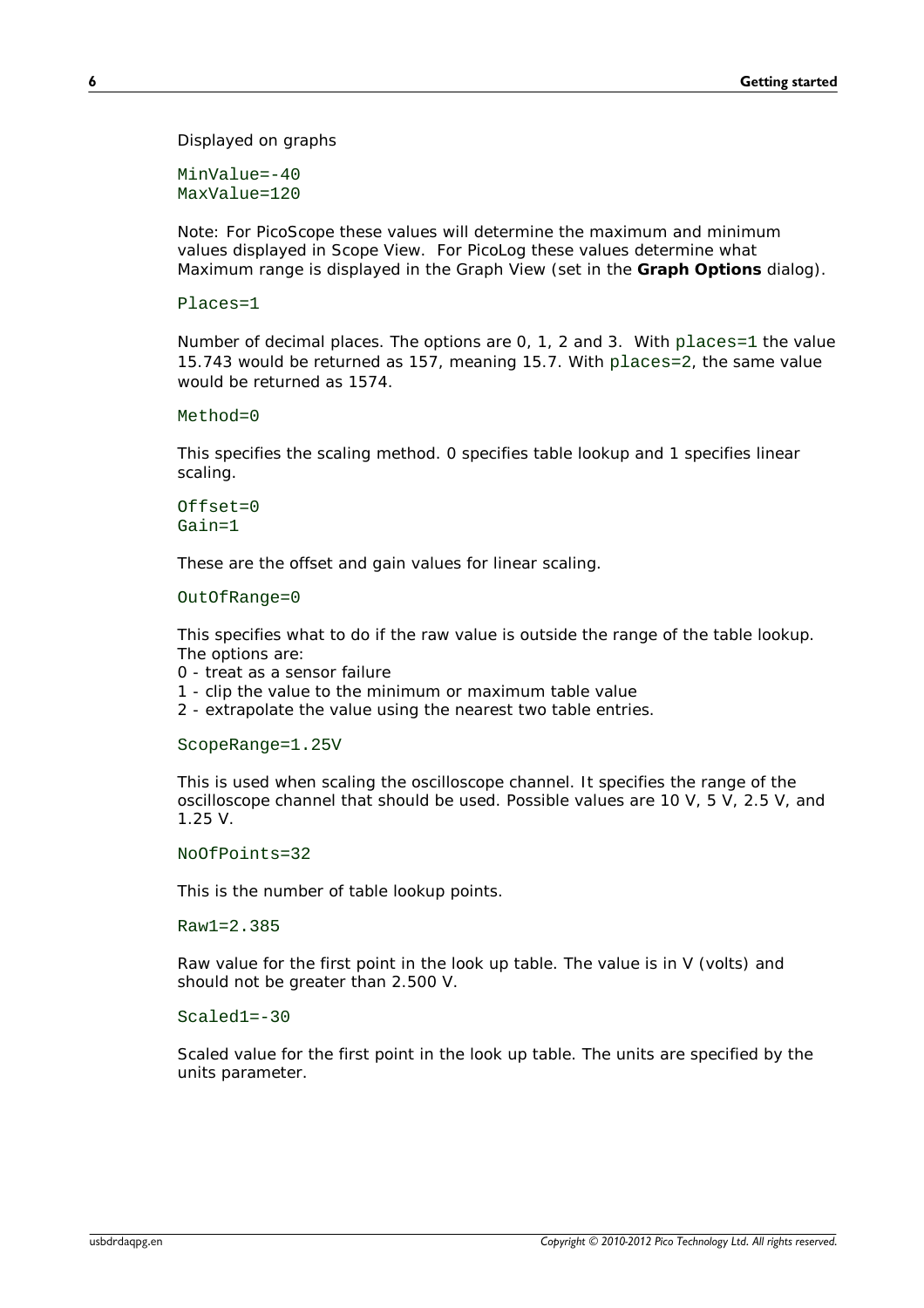# <span id="page-10-0"></span>3 Writing your own software

### 3.1 About the driver

USB DrDAQ is supplied with a kernel driver, and a DLL containing routines that you can build into your own programs. The driver is supported by the following operating systems:

- Windows XP (SP2 or later)
- **Windows Vista**
- **Windows 7**

Once you have installed the software, the installation directory will contain the drivers and a selection of examples of how to use the drivers. It also contains a copy of this help file in PDF format.

The DLL can be used with any programming language or application that can interface with DLLs: for example, C, Delphi, Visual Basic, Excel and LabVIEW. The SDK contains an example for Excel, a C console example that demonstrates all of the facilities in the driver and a LabVIEW interface and examples.

The driver supplied is a 32-bit DLL. However, it will still run on a 64-bit Windows system if you write a 32-bit application and run it under WoW64.

The driver supports up to 64 units at one time.

#### <span id="page-10-1"></span>3.2 Installing the driver

The driver is supplied with the USB DrDAQ SDK. You can download the latest version of the SDK from our website at:

<http://www.picotech.com/software.html>

Select "USB DrDAQ" as the hardware product and then "SDK" as the software product.

The easiest way to install the USB DrDAQ kernel driver is to install PicoScope or PicoLog. These programs are available free of charge from the Pico Technology website. If you prefer to install the driver manually, then proceed as follows: The easiest way to install the USB DrDAQ kernel driver is to install PicoScope or<br>PicoLog. These programs are available free of charge from the Pico Technology<br>website. If you prefer to install the driver manually, then pr The easiest way to install the USB DrDAQ kernel drepticolog. These programs are available free of chare<br>Website. If you prefer to install the driver manually<br>1. Go to the directory where you unzipped the USB<br>2. Go to the s Proclog. These programs are available free of change<br>website. If you prefer to install the driver manual<br>1. Go to the directory where you unzipped the US<br>2. Go to the subdirectory called system\<br>3. Run the program called d

- 1. Go to the directory where you unzipped the USB DrDAQ Series SDK<br>
2. Go to the subdirectory called system\<br>
3. Run the program called dpinst.exe<br>
4. Plug the device in and follow the instructions in New Hardware Wizard
- 
- 
- 

### <span id="page-10-2"></span>3.3 Connecting the logger

**Before you connect your logger, you must first [install the driver](#page-10-1) .** 7

To connect the data logger, plug the cable provided into any available USB port on your PC. The first time you connect the unit, Windows will display a New Hardware Wizard. Follow any instructions in the Wizard and wait for the driver to be installed. The unit is then ready for use.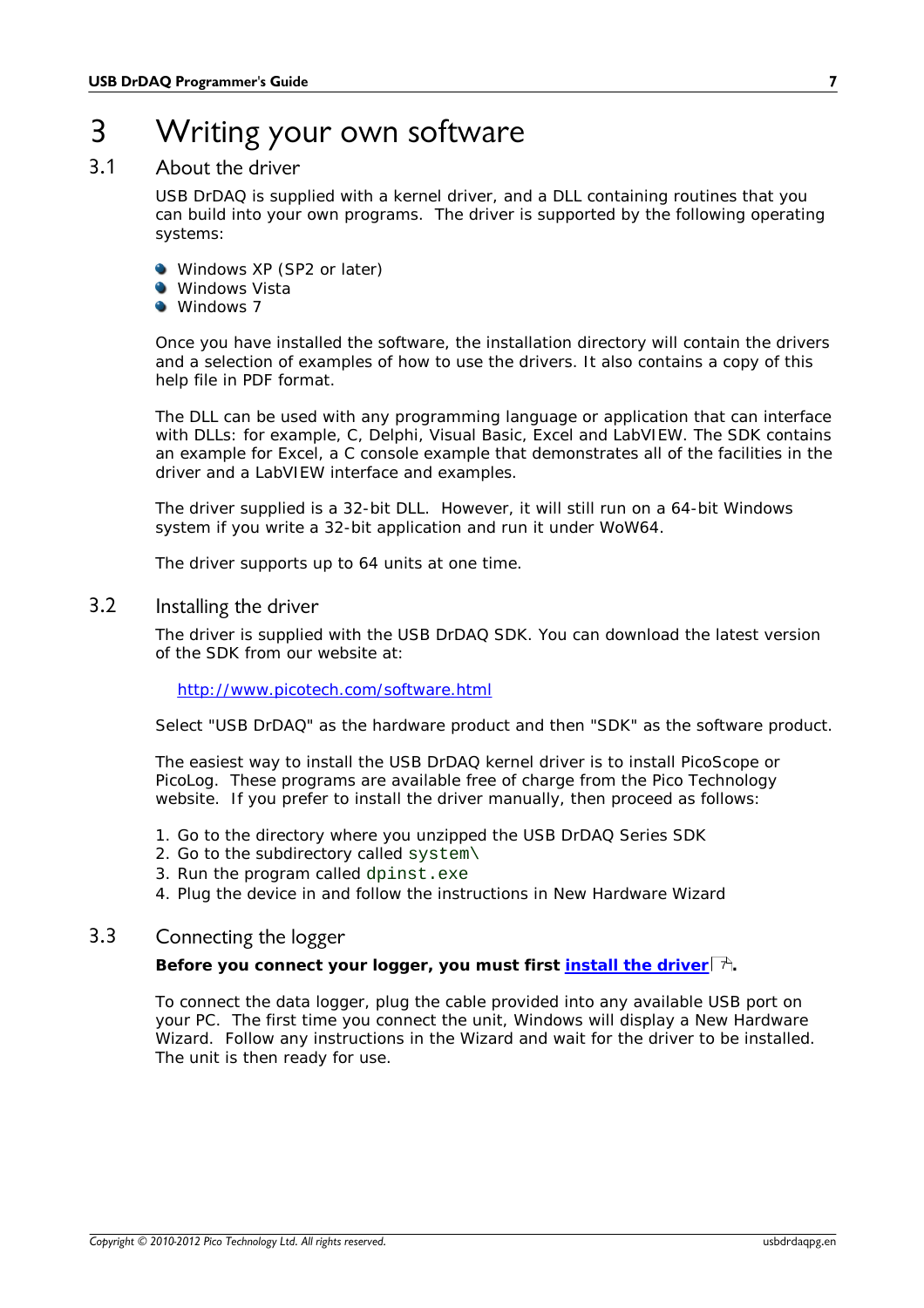#### <span id="page-11-0"></span>3.4 Capture modes

Three modes are available for capturing data:

- BM\_SINGLE: collect a single block of data and exit
- BM\_WINDOW: collect a series of overlapping blocks of data
- **C** BM STREAM: collect a continuous stream of data

BM SINGLE is useful when you wish to collect data at high speed for a short period: for example, to collect 1000 readings in 50 milliseconds.

BM\_WINDOW is useful when collecting several blocks of data at low speeds - for example when collecting 10,000 samples over 10 seconds. Collecting a sequence of single blocks like this would take 10 seconds for each block, so displayed data would not be updated frequently. Using windowing, it is possible to ask for a new block more frequently, for example every second, and to receive a block containing 9 seconds of repeat data and 1 second of new data. The block is effectively a 10-second window that advances one second per cycle.

BM\_STREAM is useful when you need to collect data continuously for long periods. In principle, it could be used to collect data indefinitely. Every time [UsbDrDaqGetValues](#page-22-0)  $1$ § is called, it returns the new readings since the last time it was called. The  $\,$ no0fValues argument passed to <u>UsbDrDaqRun</u>|14 must be sufficient to ensure that the buffer does not overflow between successive calls to <u>UsbDrDaqGetValues</u>। 19ी. For example, if you call <u>[UsbDrDaqGetValues](#page-22-0)I (s)</u> every second and you are collecting 500 samples per second, then noOfValues must be at least 500, or preferably 1000, to allow for delays in the operating system.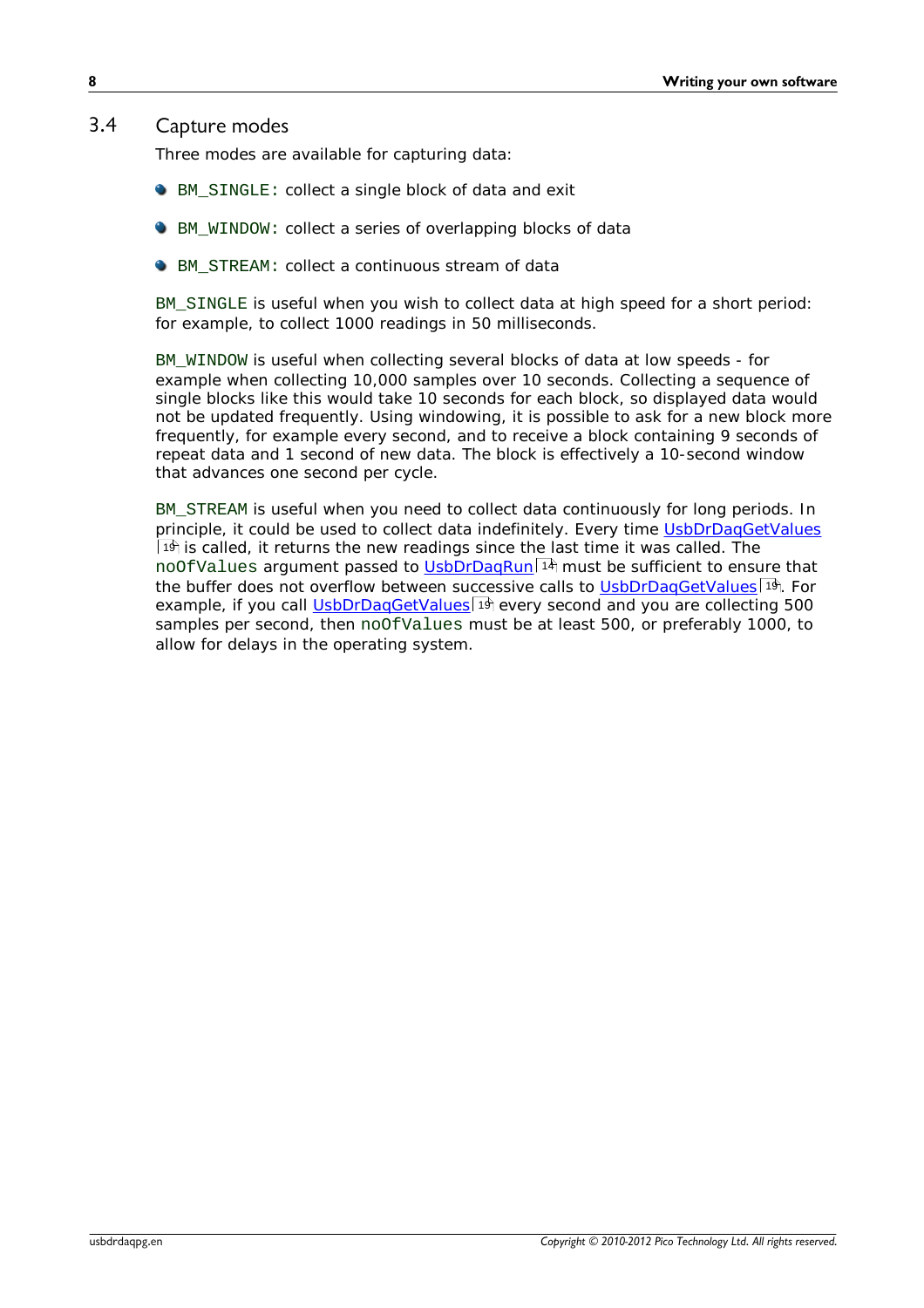### <span id="page-12-0"></span>3.5 USB DrDAQ Routines

#### 3.5.1 Summary

The following table explains each of the driver routines supplied with the USB DrDAQ data logger:

**Routine Description** [UsbDrDaqCloseUnit](#page-15-0) | 12 and the unit close the unit UsbDrDagOpenUnit<sup>11</sup> UsbDrDagGetUnitInfo<sup>13</sup>

 $U$ sbDrDagRun $\sqrt{14}$ 

UsbDrDagStop<sup>16</sup> UsbDrDagSetInterval<sup>17</sup> UsbDrDagSetTrigger<sup>18</sup> UsbDrDagGetValues 19  $\sqrt{21}$ UsbDrDagGetSingle<sup>[21]</sup> UsbDrDagOpenUnitAsync<sup>22</sup> UsbDrDagGetScalings<sup>24</sup>

UsbDrDagSetScalings<sup>25</sup> UsbDrDagSetSigGenBuiltIn<sup>26</sup>

UsbDrDagSetSigGenArbitrary<sup>27</sup>

[UsbDrDaqStopSigGen](#page-31-0) 28 and turns the AWG off UsbDrDagSetDO<sup>29</sup> UsbDrDagSetPWM 30

UsbDrDagGetInput<sup>31</sup>

UsbDrDagStartPulseCount<sup>32</sup>

UsbDrDagGetPulseCount<sup>33</sup> UsbDrDagEnableRGBLED<sup>34</sup> UsbDrDagSetRGBLED<sup>35</sup>

UsbDrDagGetChannelInfo<sup>36</sup>

open and enumerate the unit<br>close the unit return various items of information about the unit [UsbDrDaqRun](#page-17-0) 14<br>UsbDrDaqReady 15<br>
UsbDrDaqReady 15 <u>[UsbDrDaqReady](#page-18-0)</u>l 1ടി indicate when <u>UsbDrDaqRun</u>l 14 has captured data abort data collection set the sampling speed of the unit set the trigger on the unit [UsbDrDaqGetValues](#page-22-0)<sup>[19]</sup> get a number of sample values after a run<br>UsbDrDaqGetTriggerTimeOffsetNs returns the time between the trigger point returns the time between the trigger point and the first post-trigger sample get a single value from a specified channel [UsbDrDaqOpenUnitAsync](#page-25-0)<sup>[22</sup>] open the unit without waiting for completion<br>UsbDrDaqOpenUnitProgress<sup>[23]</sup> report progress of UsbDrDaqOpenUnitAsync <u>[UsbDrDaqOpenUnitProgress](#page-26-0)</u> 23 http://webpress.of <u>[UsbDrDaqOpenUnitAsync](#page-25-0)</u> 22 and discover the scalings, both built-in and custom, that are available sets the scaling for a particular channel sets the arbitrary waveform generator using standard waveform types allows full control of the arbitrary waveform generator<br>turns the AWG off control the digital outputs on the unit used to configure the general-purpose I/Os as pulse-width modulation outputs used to configure the general-purpose I/Os as digital inputs used to configure the general-purpose I/Os for pulse counting and to start counting will return the current pulse count enables or disables RGB mode on the LED used to set the colour of the LED once RGB mode has been enabled returns a set of information about the currently selected scaling for the specified channel

The driver allows you to do the following:

- **Identify and open the logger**
- **•** Take a single reading from a particular channel
- Collect a block of samples at fixed time intervals from one or more channels
- Set up a trigger event for a particular channel
- Get information about scalings available for a channel
- Select a scaling for a channel
- Control and read general-purpose I/Os
- **Control arbitrary waveform generator**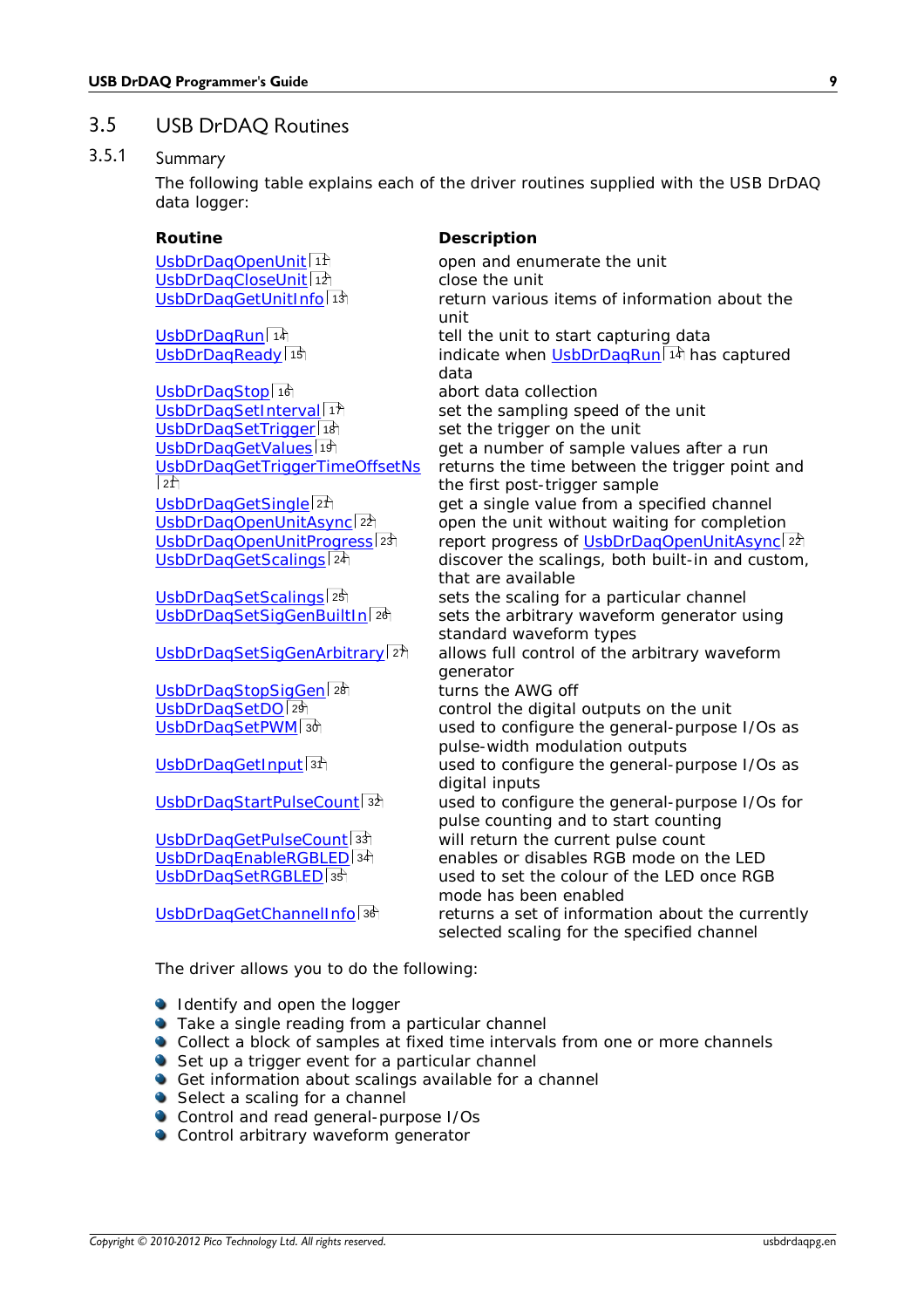You can specify a sampling interval from 1 microsecond to 1 second. The shortest interval that the driver will accept depends on the <u>[capture mode](#page-11-0)</u>l  $\mathbf{s}^\mathfrak{h}$  selected.

**The normal calling sequence to collect a block of data is as follows:**

```
Check that the driver version is correct
Open the driver
Set trigger mode (if required)
Set sampling mode (channels and time per sample)
While you want to take measurements,
   Run
   While not ready
     Wait
   End while
   ... Get a block of data ...
End While
Close the driver
```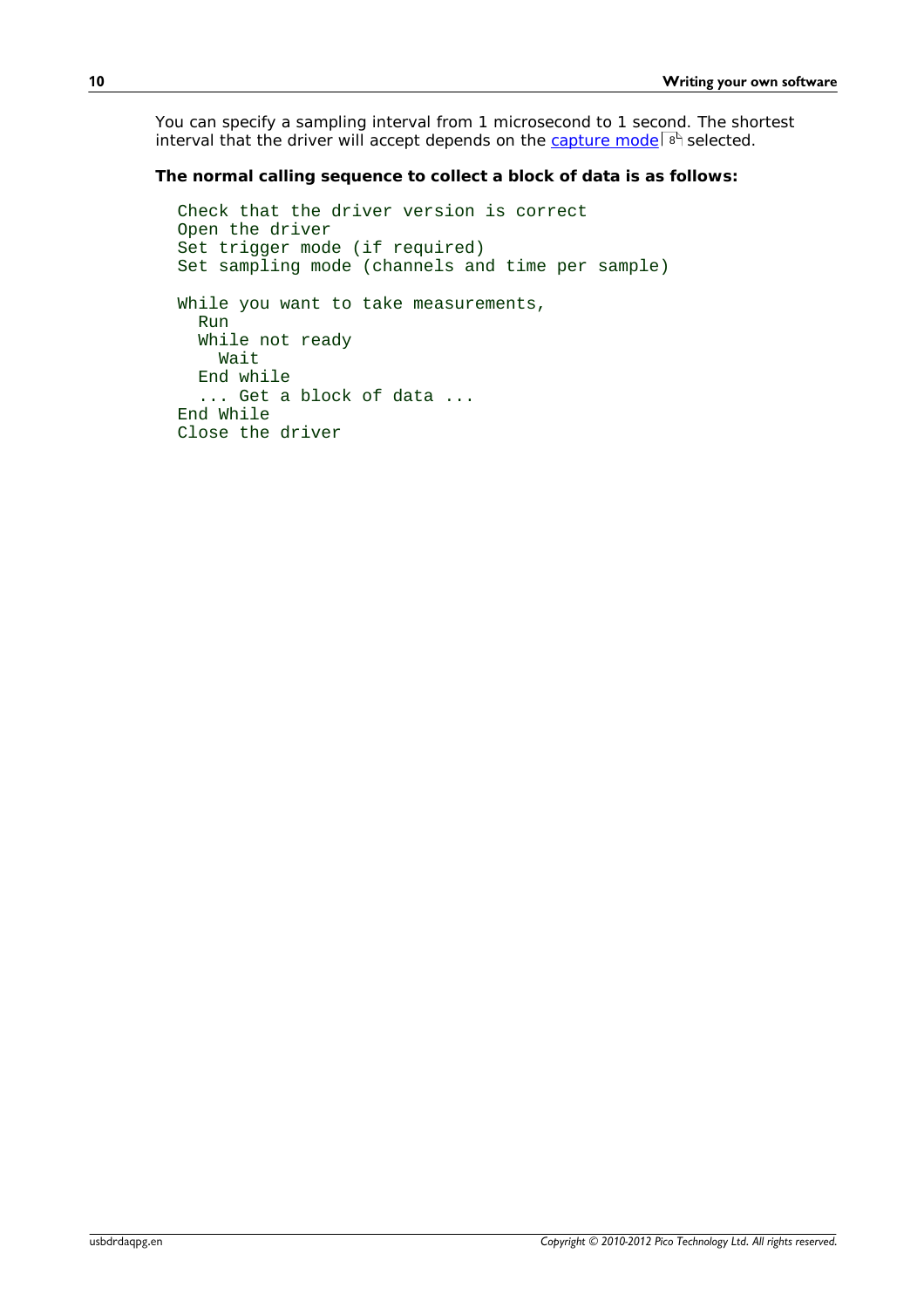#### <span id="page-14-0"></span>3.5.2 UsbDrDaqOpenUnit

```
PICO_STATUS UsbDrDaqOpenUnit(
 short * handle
)
```
This function opens and enumerates the unit.

| Arguments: | $[handle:$ the function will write a value here that uniquely identifies<br>the data logger that was opened. Use this as the handle parameter<br>when calling any other UsbDrDaq API function. |
|------------|------------------------------------------------------------------------------------------------------------------------------------------------------------------------------------------------|
| Returns:   | $ PICO_OK $ 37                                                                                                                                                                                 |
|            | PICO_OS_NOT_SUPPORTED 37                                                                                                                                                                       |
|            | PICO_OPEN_OPERATION_IN_PROGRESS 37                                                                                                                                                             |
|            | PICO_EEPROM_CORRUPT <sup>37</sup>                                                                                                                                                              |
|            | PICO_KERNEL_DRIVER_TOO_OLD 37                                                                                                                                                                  |
|            | $PICO_FW_FAIL$ 37                                                                                                                                                                              |
|            | PICO_MAX_UNITS_OPENED 37                                                                                                                                                                       |
|            | PICO_NOT_FOUND 37                                                                                                                                                                              |
|            | PICO NOT RESPONDING 37                                                                                                                                                                         |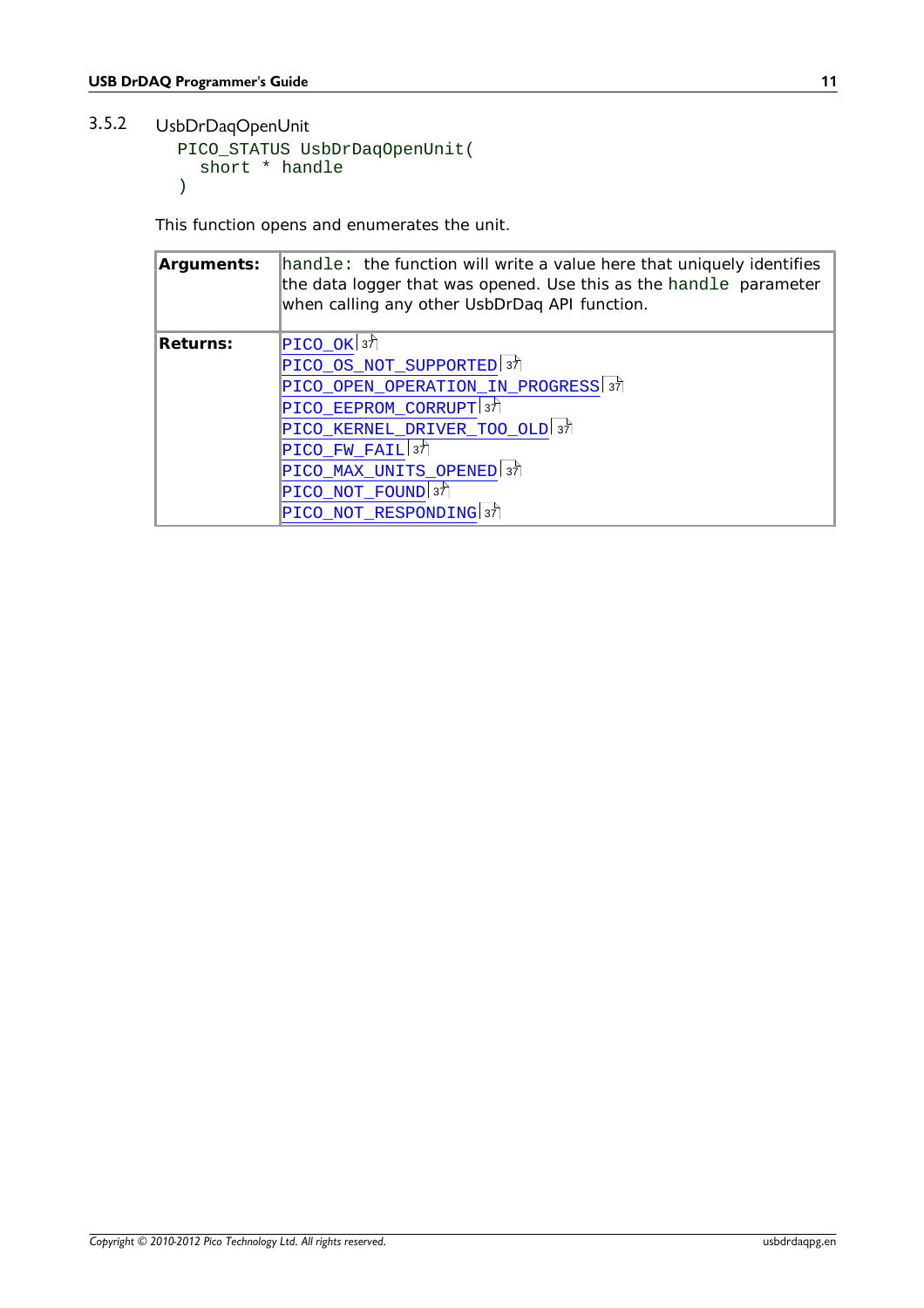### <span id="page-15-0"></span>3.5.3 UsbDrDaqCloseUnit

```
PICO_STATUS UsbDrDaqCloseUnit(
 short handle
)
```
This function closes the unit.

| Arguments: I | handle: handle returned from UsbDrDagOpenUnit <sup>11</sup> or<br>UsbDrDagOpenUnitProgress <sub>23</sub> |
|--------------|----------------------------------------------------------------------------------------------------------|
| Returns:     | PICO OK 37                                                                                               |
|              | PICO HANDLE INVALID <sup>37</sup>                                                                        |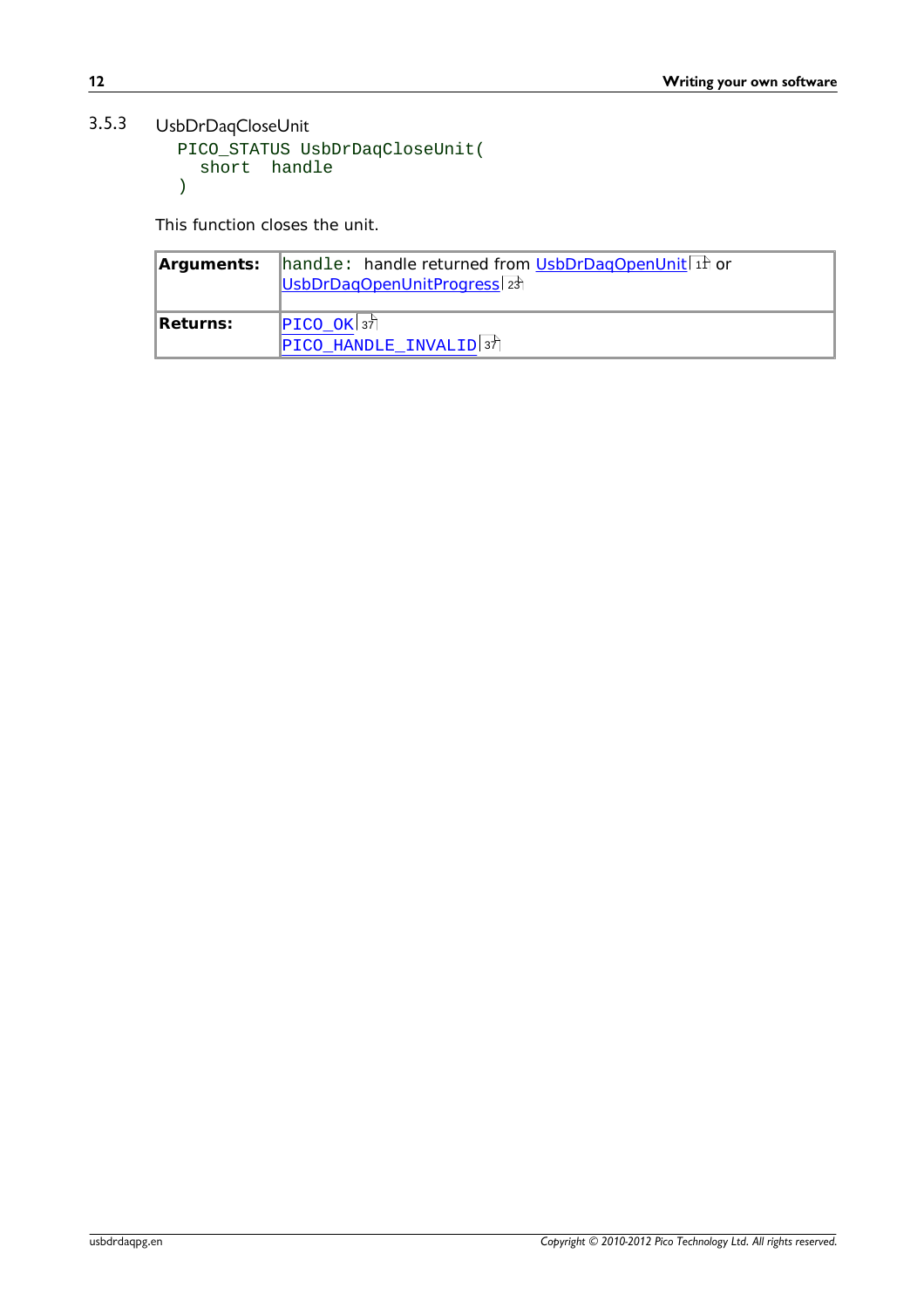<span id="page-16-0"></span>3.5.4 UsbDrDaqGetUnitInfo

```
PICO_STATUS UsbDrDaqGetUnitInfo(
 short handle, 
 char * string, 
 short stringLength,
 short * requiredSize,
 PICO_INFO info
)
```
This function returns a string containing the specified item of information about the unit.

If you want to find out the length of the string before allocating a buffer for it, then call the function with string = NULL first.

| Arguments: | handle: handle returned from UsbDrDagOpenUnit <sup> 1</sup> ft or<br>UsbDrDagOpenUnitProgress <sub>23</sub>                                                                                                                                                          |  |
|------------|----------------------------------------------------------------------------------------------------------------------------------------------------------------------------------------------------------------------------------------------------------------------|--|
|            | string: a location where the function writes the requested<br>information, or NULL if you are only interested in the value of<br>requiredSize                                                                                                                        |  |
|            | stringLength: the maximum number of characters that the<br>function should write to string                                                                                                                                                                           |  |
|            | requiredSize: a location where the function writes the length of<br>the information string before it was truncated to stringLength. If<br>the string was not truncated then required Size will be less than or<br>equal to stringLength.                             |  |
|            | info: the information that the driver should return. These values are<br>specified in picoStatus.h:<br>PICO DRIVER VERSION<br>PICO USB VERSION<br>PICO_HARDWARE_VERSION<br>PICO VARIANT INFO<br>PICO_BATCH_AND_SERIAL<br>PICO_CAL_DATE<br>PICO_KERNEL_DRIVER_VERSION |  |
| Returns:   | $PICO_OK 37$<br>PICO_INVALID_HANDLE <sup>37</sup><br>PICO NULL PARAMETER 37<br>PICO INVALID INFO 37<br>PICO INFO UNAVAILABLE <sup>37</sup>                                                                                                                           |  |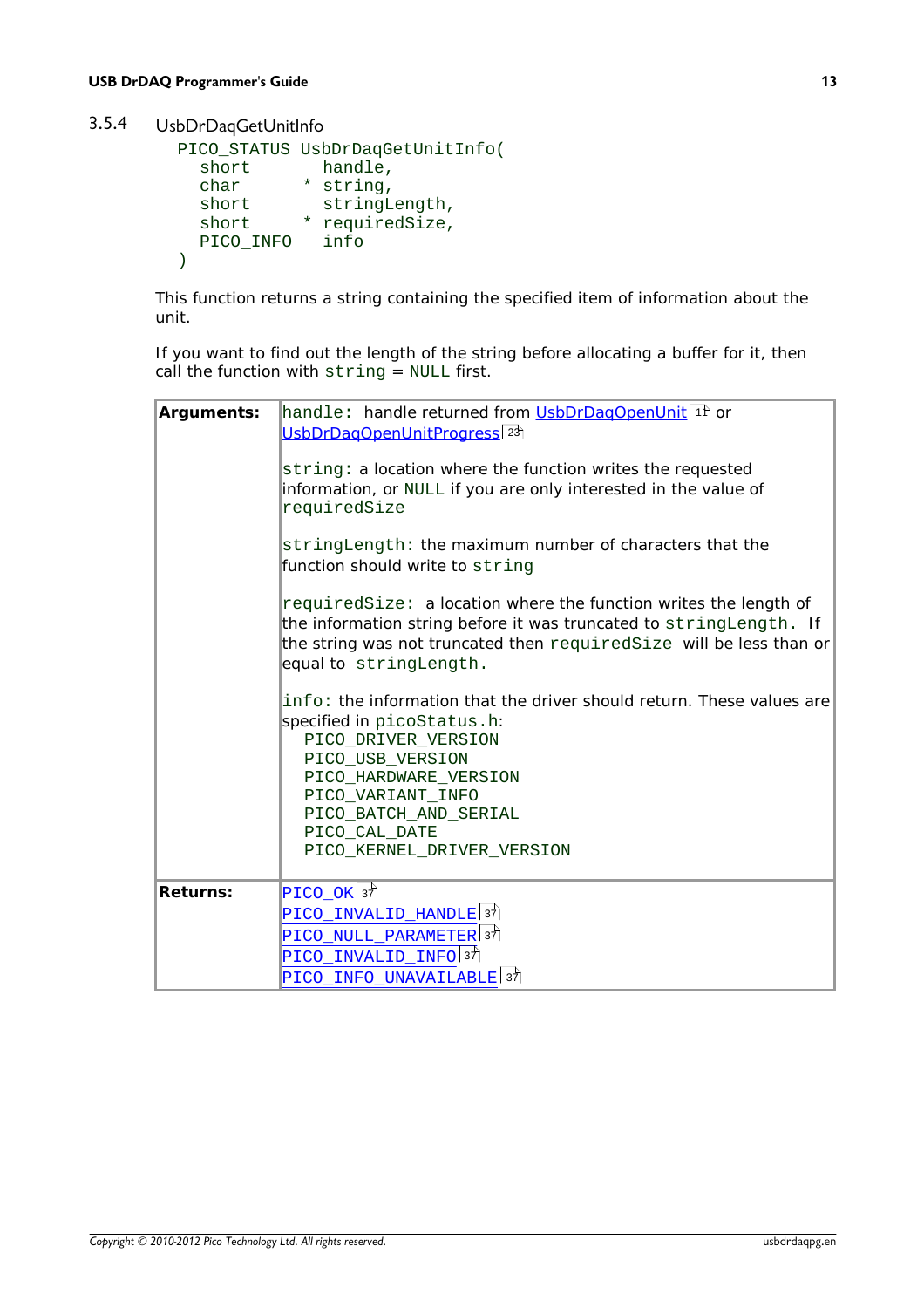#### <span id="page-17-0"></span>3.5.5 UsbDrDaqRun

```
PICO_STATUS UsbDrDaqRun(
                         handle,<br>no_of_values,
  unsigned long
  UsbDrDaq_BLOCK_METHOD method
)
```
This function tells the unit to start capturing data.

| Arguments: | handle: handle returned from UsbDrDagOpenUnit <sup> 1</sup> ft or<br>UsbDrDagOpenUnitProgress 23                                       |
|------------|----------------------------------------------------------------------------------------------------------------------------------------|
|            | no_of_values: the number of samples the unit should collect                                                                            |
|            | $[method: which method to use to collect the data, from the following]$<br>llist:<br><b>BM SINGLE</b><br>BM WINDOW<br><b>BM_STREAM</b> |
|            | See "Capture modes $8^{\circ}$ " for details.                                                                                          |
| Returns:   | $\text{PICO\_OK}$ 37                                                                                                                   |
|            | PICO INVALID HANDLE <sup>37</sup>                                                                                                      |
|            | PICO_USER_CALLBACK 37                                                                                                                  |
|            | PICO_INVALID_CHANNEL 37                                                                                                                |
|            | PICO TOO MANY SAMPLES 37                                                                                                               |
|            | PICO_INVALID_TIMEBASE 37                                                                                                               |
|            | PICO NOT RESPONDING <sup>37</sup>                                                                                                      |
|            | PICO_CONFIG_FAIL 37                                                                                                                    |
|            | PICO_INVALID_PARAMETER 37                                                                                                              |
|            | PICO NOT RESPONDING 37                                                                                                                 |
|            | PICO_TRIGGER_ERROR 37                                                                                                                  |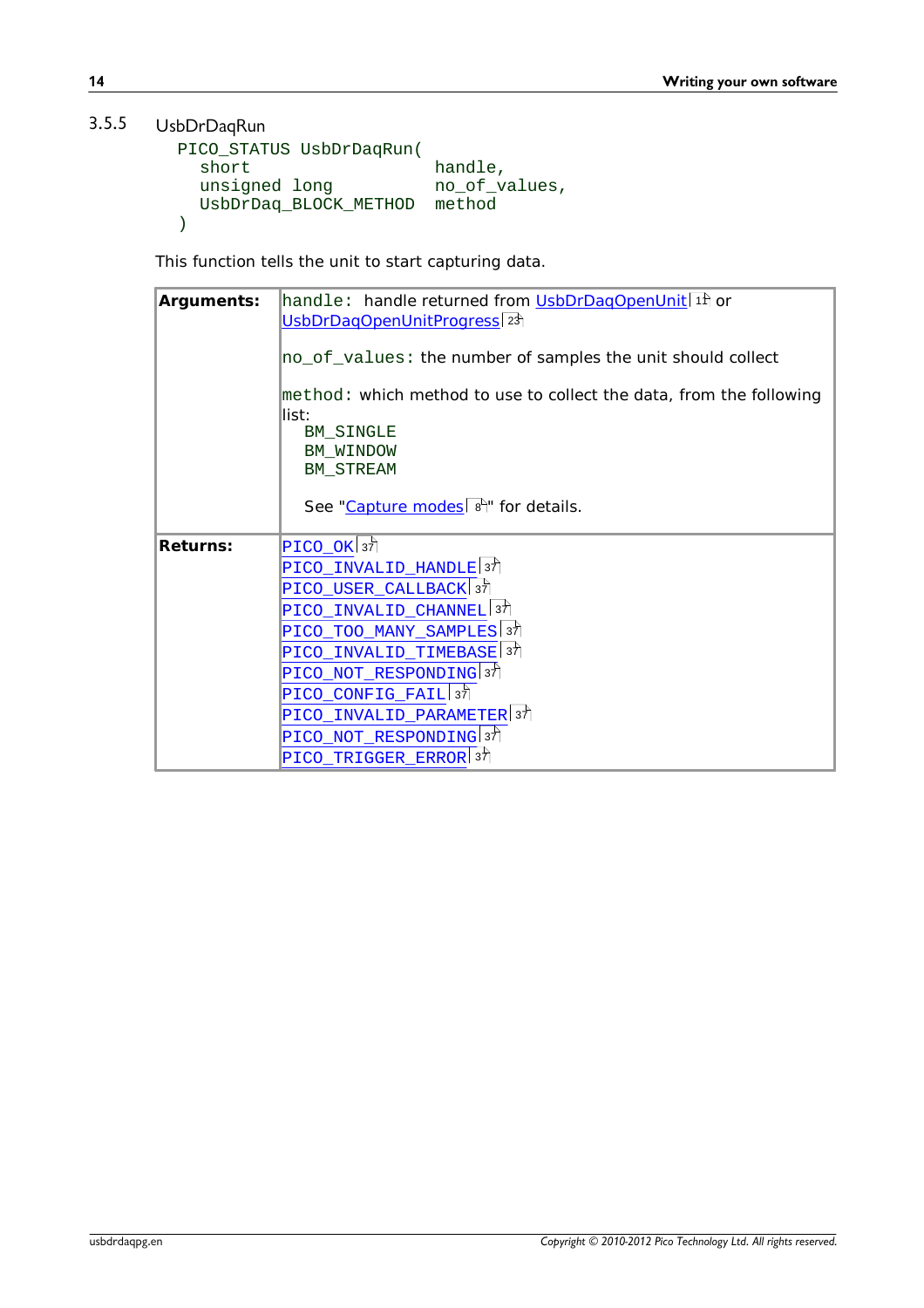<span id="page-18-0"></span>3.5.6 UsbDrDaqReady

```
PICO_STATUS UsbDrDaqReady(
  short handle, 
  short * ready
)
```
This function indicates when [UsbDrDaqRun](#page-17-0)|14 has captured the requested number of samples.

| Arguments: | handle: handle returned from UsbDrDaqOpenUnit 11 or<br>UsbDrDagOpenUnitProgress <sup>[23]</sup><br>ready: TRUE if ready, FALSE otherwise |
|------------|------------------------------------------------------------------------------------------------------------------------------------------|
| Returns:   | $ PICO_OK $ 37<br>$\text{PICO\_INVALID\_HANDLE}$ 37<br>PICO NOT RESPONDING 37                                                            |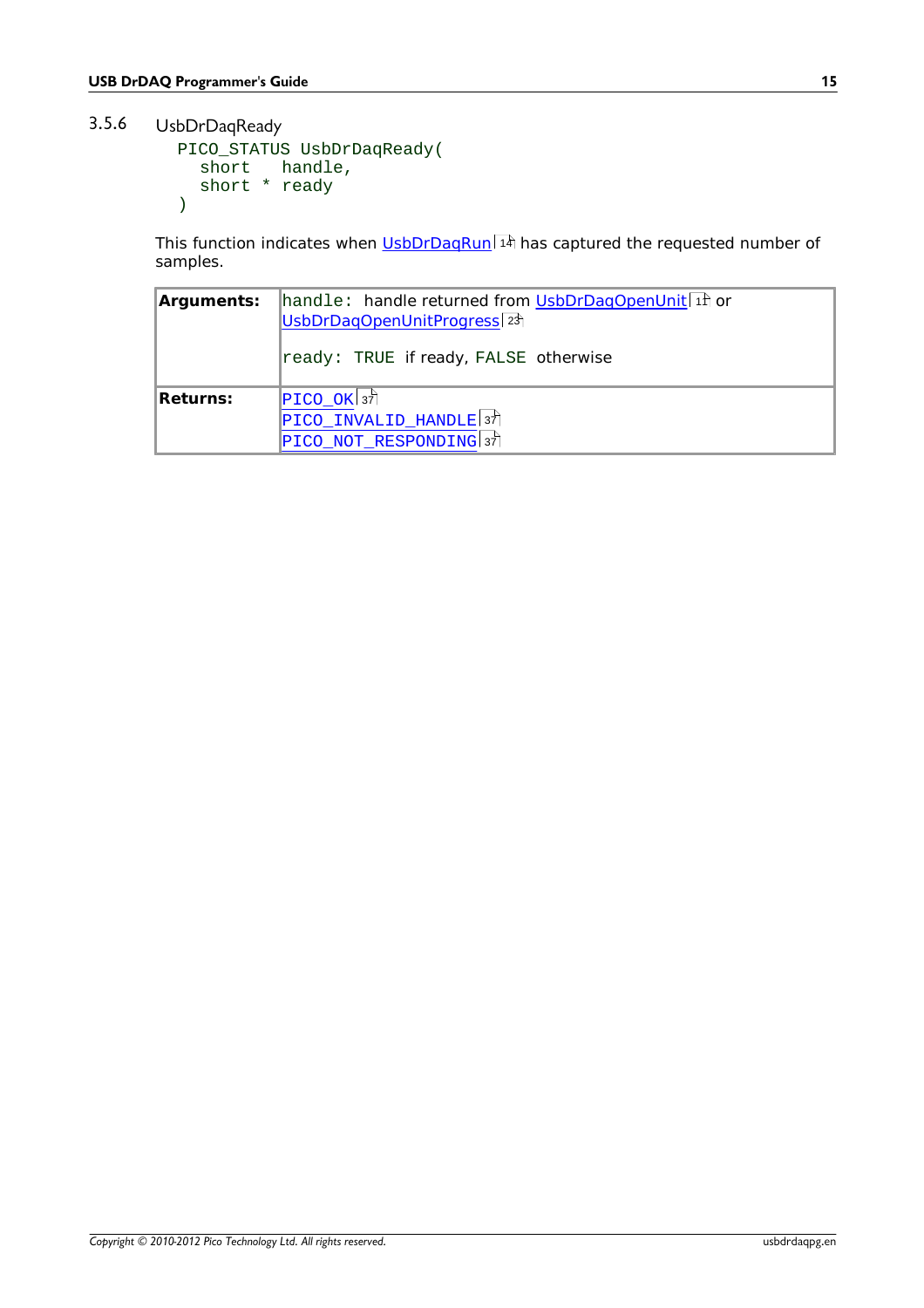### <span id="page-19-0"></span>3.5.7 UsbDrDaqStop

```
PICO_STATUS UsbDrDaqStop(
  short handle
)
```
This function aborts data collection.

| Arguments: | handle: handle returned from UsbDrDagOpenUnit <sup>11</sup> or<br>UsbDrDagOpenUnitProgress <sub>23</sub> |
|------------|----------------------------------------------------------------------------------------------------------|
| Returns:   | $ PICO_OK $ 37<br>$PICO$ INVALID_HANDLE $37$                                                             |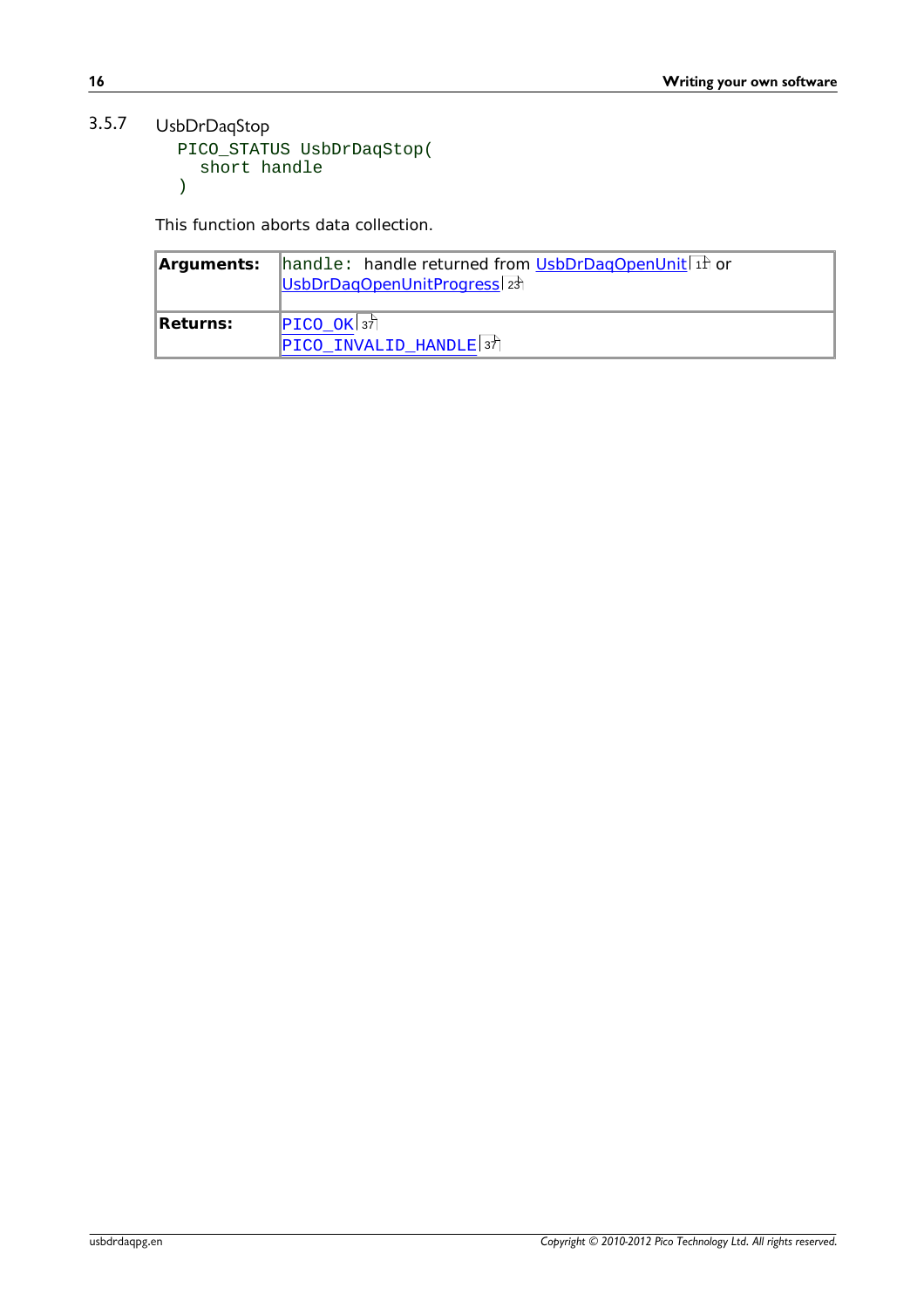<span id="page-20-0"></span>3.5.8 UsbDrDaqSetInterval

```
PICO_STATUS UsbDrDaqSetInterval(
 short handle,
 unsigned long * us_for_block,
 unsigned long ideal_no_of_samples,
 short * channels,
 short no_of_channels
)
```
This function sets the sampling rate of the unit.

The fastest possible sampling interval is 1 microsecond, when the number of samples is 8129 divided by the number of channels active and the <u>capture mode</u> | 8 is BM\_SINGLE. Under all other conditions, the fastest possible sampling interval is 10 microseconds.

| Arguments: | handle: handle returned from UsbDrDaqOpenUnit <sup>[11</sup> ] or<br>UsbDrDagOpenUnitProgress <sub>23</sub>                                                                                                                                                                                                                                                             |
|------------|-------------------------------------------------------------------------------------------------------------------------------------------------------------------------------------------------------------------------------------------------------------------------------------------------------------------------------------------------------------------------|
|            | us_for_block: target total time in which to collect                                                                                                                                                                                                                                                                                                                     |
|            | ideal_no_of_samples, in microseconds                                                                                                                                                                                                                                                                                                                                    |
|            | ideal_no_of_samples: the number of samples that you want to<br>collect. This number is used only for timing calculations.                                                                                                                                                                                                                                               |
|            | channels: an array of constants identifying the channels from which<br>you wish to capture data. USB_DRDAQ_CHANNEL_EXT1,<br>USB DRDAQ CHANNEL EXT2, USB DRDAQ CHANNEL EXT3,<br>USB_DRDAQ_CHANNEL_SCOPE, USB_DRDAQ_CHANNEL_PH,<br>USB_DRDAQ_CHANNEL_RES, USB_DRDAQ_CHANNEL_LIGHT,<br>USB_DRDAQ_CHANNEL_TEMP, USB_DRDAQ_CHANNEL_MIC_WAVE,<br>USB_DRDAQ_CHANNEL_MIC_LEVEL. |
|            | Note: If you specify the channels in a different order from that shown<br>here, the function will re-order them.<br>no_of_channels: the number of channels in the channels array.                                                                                                                                                                                       |
| Returns:   | $\tt PICO_OK $ 37 $\tt $<br>PICO INVALID HANDLE <sup>37</sup><br>PICO_INVALID_CHANNEL 37<br>PICO_INVALID TIMEBASE 37<br>PICO NOT RESPONDING <sup>37</sup><br>PICO_CONFIG_FAIL 37<br>PICO_INVALID_PARAMETER 37<br>PICO NOT RESPONDING 37                                                                                                                                 |
|            | PICO TRIGGER ERROR 37                                                                                                                                                                                                                                                                                                                                                   |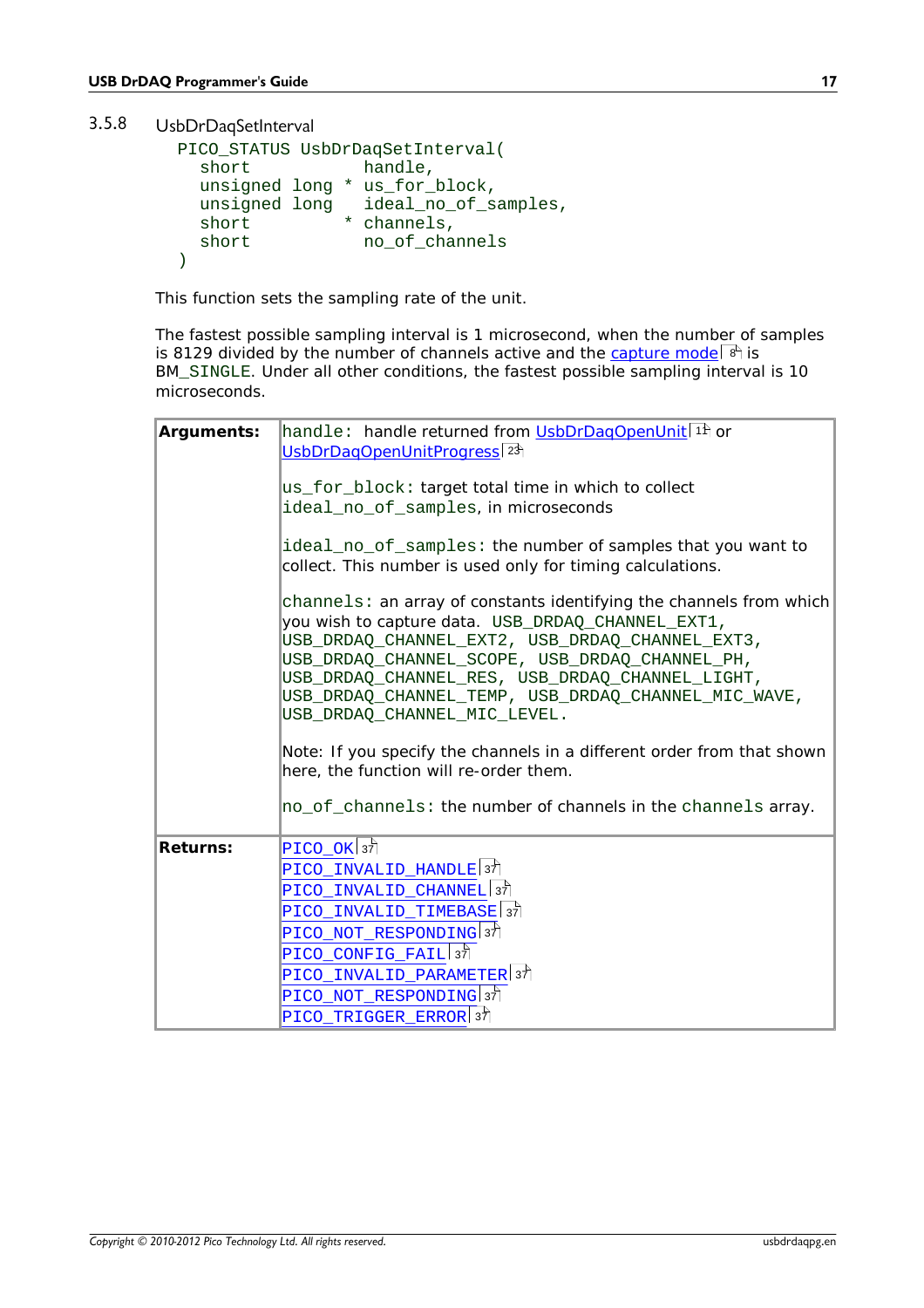#### <span id="page-21-0"></span>3.5.9 UsbDrDaqSetTrigger

```
PICO_STATUS UsbDrDaqSetTrigger(<br>short handle,
                  handle,
  unsigned short enabled, 
  unsigned short auto trigger,
  unsigned short auto_ms, 
  unsigned short channel, 
  unsigned short dir, 
  unsigned short threshold, 
  unsigned short hysteresis,<br>float delay
                   delay
)
```
This function sets up the trigger, which controls when the unit starts capturing data.

| Arguments: | handle: handle returned from UsbDrDagOpenUnit 11 or<br>UsbDrDaqOpenUnitProgress <sup>23</sup>                                                                                                                                                                                                                                       |
|------------|-------------------------------------------------------------------------------------------------------------------------------------------------------------------------------------------------------------------------------------------------------------------------------------------------------------------------------------|
|            | enabled: whether to enable or disable the trigger:<br>0: disable the trigger<br>1: enable the trigger                                                                                                                                                                                                                               |
|            | auto_trigger: whether or not to re-arm the trigger automatically<br>after each trigger event:<br>0: do not auto-trigger<br>1: auto-trigger                                                                                                                                                                                          |
|            | auto_ms: time in milliseconds after which the unit will auto-trigger if<br>the trigger condition is not met                                                                                                                                                                                                                         |
|            | channel: which channel to trigger on.                                                                                                                                                                                                                                                                                               |
|            | $\text{dir}:$ which edge to trigger on:<br>0: rising edge<br>1: falling edge                                                                                                                                                                                                                                                        |
|            | threshold: trigger threshold (the level at which the trigger will<br>activate) in ADC counts                                                                                                                                                                                                                                        |
|            | hysteresis: trigger hysteresis in ADC counts. This is the difference<br>between the upper and lower thresholds. The signal must then pass<br>through both thresholds in the same direction in order to activate the<br>trigger, so that there are fewer unwanted trigger events caused by<br>noise. The minimum value allowed is 1. |
|            | delay: delay between the trigger event and the start of the block as<br>a percentage of the block size. 0% means that the trigger event is the<br>first data value in the block, and -50% means that the trigger event<br>is in the middle of the block.                                                                            |
| Returns:   | PICO OK $37$                                                                                                                                                                                                                                                                                                                        |
|            | PICO_INVALID_HANDLE 37<br>PICO_USER_CALLBACK 37                                                                                                                                                                                                                                                                                     |
|            | PICO_TRIGGER_ERROR 3키                                                                                                                                                                                                                                                                                                               |
|            | PICO_MEMORY_FAIL 3기                                                                                                                                                                                                                                                                                                                 |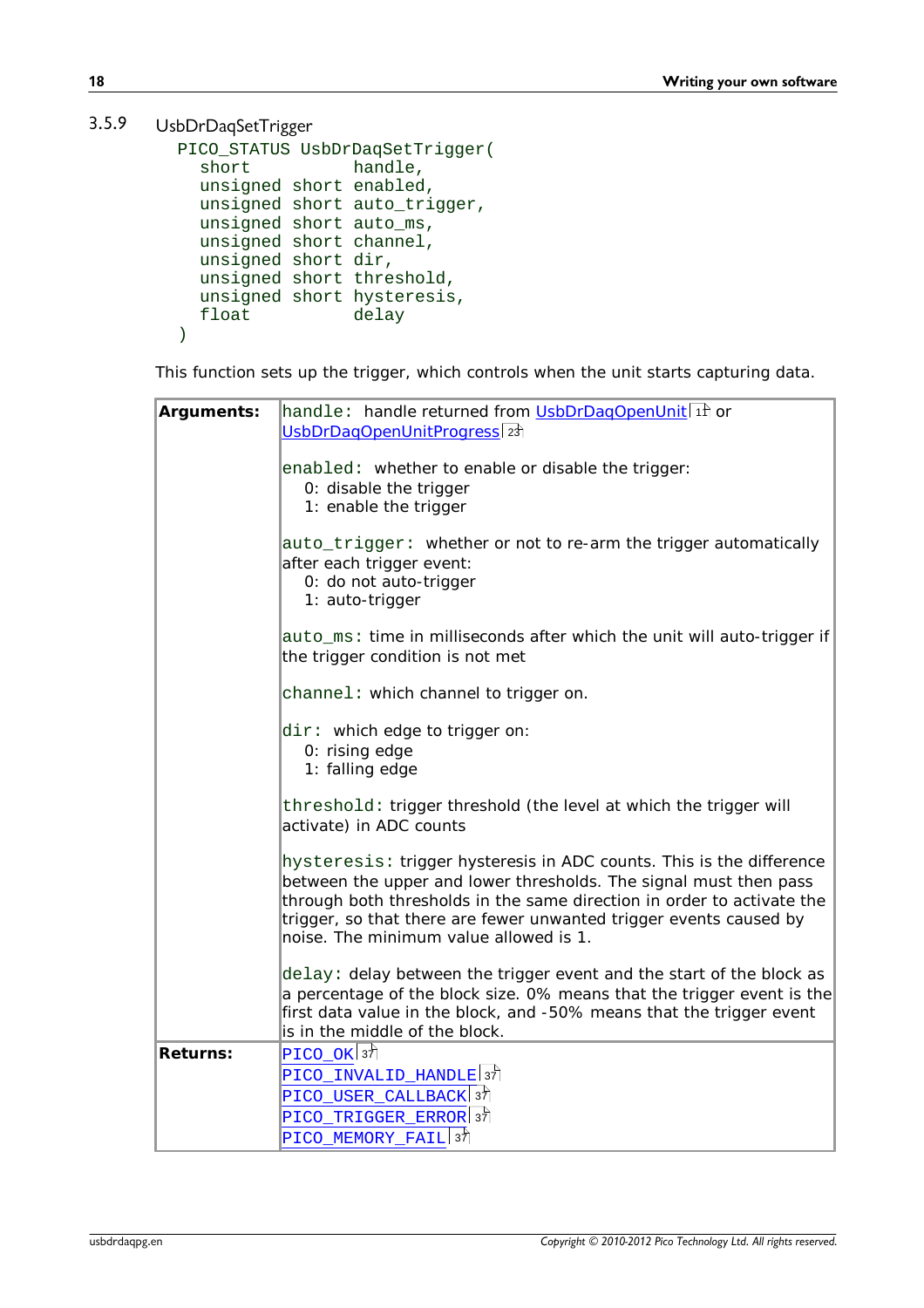### <span id="page-22-0"></span>3.5.10 UsbDrDaqGetValues

| PICO_STATUS UsbDrDaqGetValues( |           |  |
|--------------------------------|-----------|--|
| short                          | handle,   |  |
| short                          | * values, |  |
| unsigned long * noOfValues,    |           |  |
| unsigned short * overflow,     |           |  |
| unsigned long * triggerIndex   |           |  |
|                                |           |  |

This function is used to get values after calling <u>UsbDrDaqRun</u>| 14ì.

| Arguments: | handle: handle returned from UsbDrDaqOpenUnit <sup>[11</sup> ] or<br>UsbDrDagOpenUnitProgress <sup>23</sup>                                                                                                                                                              |
|------------|--------------------------------------------------------------------------------------------------------------------------------------------------------------------------------------------------------------------------------------------------------------------------|
|            | values: an array of sample values returned by the function. The size<br>of this buffer must be the number of enabled channels multiplied by<br>the number of samples to be collected.                                                                                    |
|            | Note: The order of the channels will be as stated in UsbDrDaqApi.h,<br>regardless of the order used in the UsbDrDaqSetInterval 17<br>channels array.                                                                                                                     |
|            | $\text{noOfValues: on entry, the number of sample values per channel}$<br>that the function should collect. On exit, the number of samples per<br>channel that were actually written to the buffer.                                                                      |
|            | overflow: on exit, a bit field indicating which, if any, input channels<br>overflowed the input range of the device. A bit set to 1 indicates an<br>overflow. The least significant bit corresponds to channel 1. May be<br>NULL if an overflow warning is not required. |
|            | triggerIndex: on exit, a number indicating when the trigger event<br>occurred. The number is a zero-based index to the values array, or<br>OxFFFFFFFF if the information is not available. On entry, the pointer<br>may be NULL if a trigger index is not required.      |
| Returns:   | $PICO_OK$ 37                                                                                                                                                                                                                                                             |
|            | $\rm{PICO\_INVALID\_HANDLE 37}$                                                                                                                                                                                                                                          |
|            | PICO_NO_SAMPLES_AVAILABLE <sup> 37</sup>                                                                                                                                                                                                                                 |
|            | PICO_DEVICE_SAMPLING 37                                                                                                                                                                                                                                                  |
|            | PICO_NULL_PARAMETER <sup>37</sup>                                                                                                                                                                                                                                        |
|            |                                                                                                                                                                                                                                                                          |
|            | PICO_INVALID_PARAMETER 37                                                                                                                                                                                                                                                |
|            | PICO TOO MANY SAMPLES 37                                                                                                                                                                                                                                                 |
|            | PICO DATA NOT AVAILABLE 37                                                                                                                                                                                                                                               |
|            | PICO_INVALID_CALL 37<br>PICO NOT RESPONDING <sup>37</sup>                                                                                                                                                                                                                |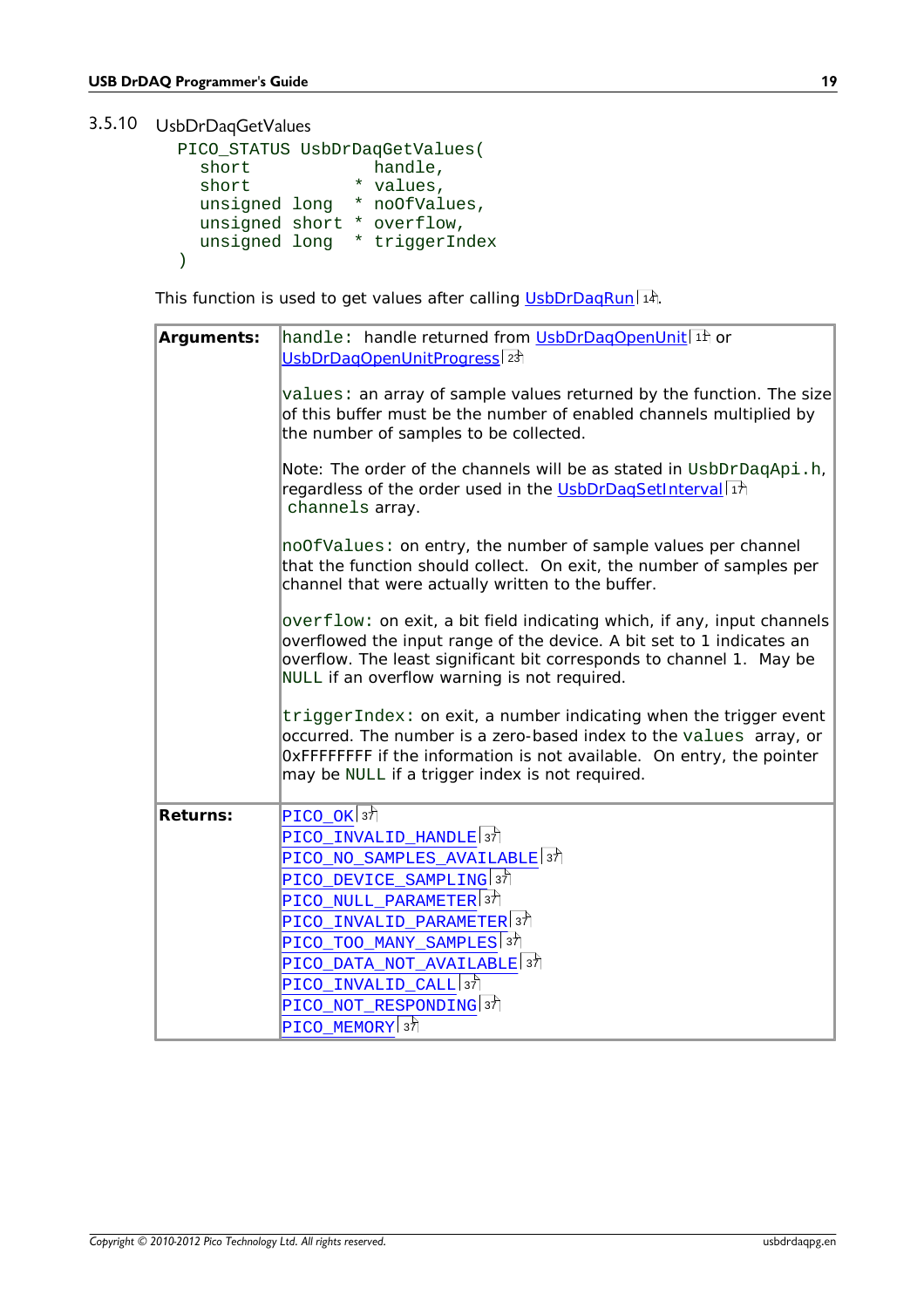#### <span id="page-23-0"></span>3.5.11 UsbDrDaqGetTriggerTimeOffsetNs

```
PICO_STATUS UsbDrDaqGetTriggerTimeOffsetNs(
         handle
 _int64 * time
)
```
This function returns the time between the trigger point and the first post-trigger sample. This is calculated using linear interpolation.

| Arguments: | handle: handle returned from UsbDrDaqOpenUnit <sup> 1</sup> th or<br>UsbDrDagOpenUnitProgress <sup>[23]</sup> |
|------------|---------------------------------------------------------------------------------------------------------------|
|            | $\tt time: a location where the driver writes the trigger time in$<br>Inanoseconds.                           |
| Returns:   | $\left  \text{PICO\_OK} \right $ 37<br>PICO NOT FOUND 37                                                      |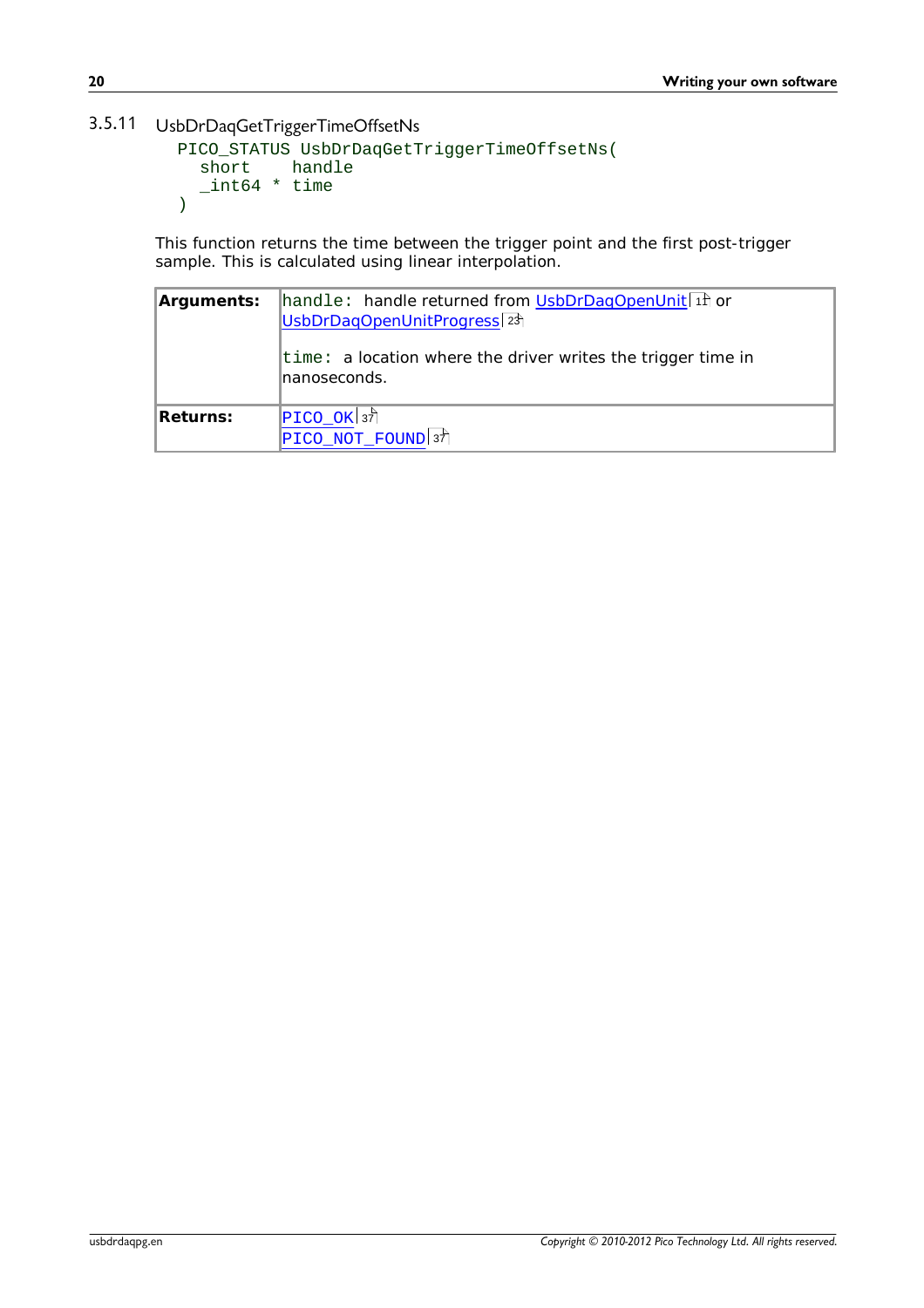### <span id="page-24-0"></span>3.5.12 UsbDrDaqGetSingle

```
PICO_STATUS UsbDrDaqGetSingle(
                    handle,<br>channel,
  USB_DrDAQ_INPUTS
  unsigned short * value
  unsigned short * overflow
)
```
This function returns a single sample value from the specified input channel.

| Arguments: | handle: handle returned from UsbDrDaqOpenUnit <sup>[11]</sup> or<br>UsbDrDagOpenUnitProgress 23                                                                                                                                                                          |
|------------|--------------------------------------------------------------------------------------------------------------------------------------------------------------------------------------------------------------------------------------------------------------------------|
|            | channel: which channel to sample                                                                                                                                                                                                                                         |
|            | value: a location where the function will write the sample value                                                                                                                                                                                                         |
|            | overflow: on exit, a bit field indicating which, if any, input<br>channels overflowed the input range of the device. A bit set to 1<br>indicates an overflow. The least significant bit corresponds to channel<br>1. May be NULL if an overflow warning is not required. |
| Returns:   | $PICO_OK$ 37                                                                                                                                                                                                                                                             |
|            | PICO_INVALID_HANDLE <sup>37</sup>                                                                                                                                                                                                                                        |
|            | PICO_NO_SAMPLES_AVAILABLE 37                                                                                                                                                                                                                                             |
|            | PICO_DEVICE_SAMPLING 37                                                                                                                                                                                                                                                  |
|            | PICO NULL PARAMETER 37                                                                                                                                                                                                                                                   |
|            | PICO_INVALID_PARAMETER 37                                                                                                                                                                                                                                                |
|            | PICO_DATA_NOT_AVAILABLE <sup>137</sup>                                                                                                                                                                                                                                   |
|            | PICO_INVALID_CALL 37                                                                                                                                                                                                                                                     |
|            | PICO NOT RESPONDING <sup>37</sup>                                                                                                                                                                                                                                        |
|            | PICO_MEMORY 37                                                                                                                                                                                                                                                           |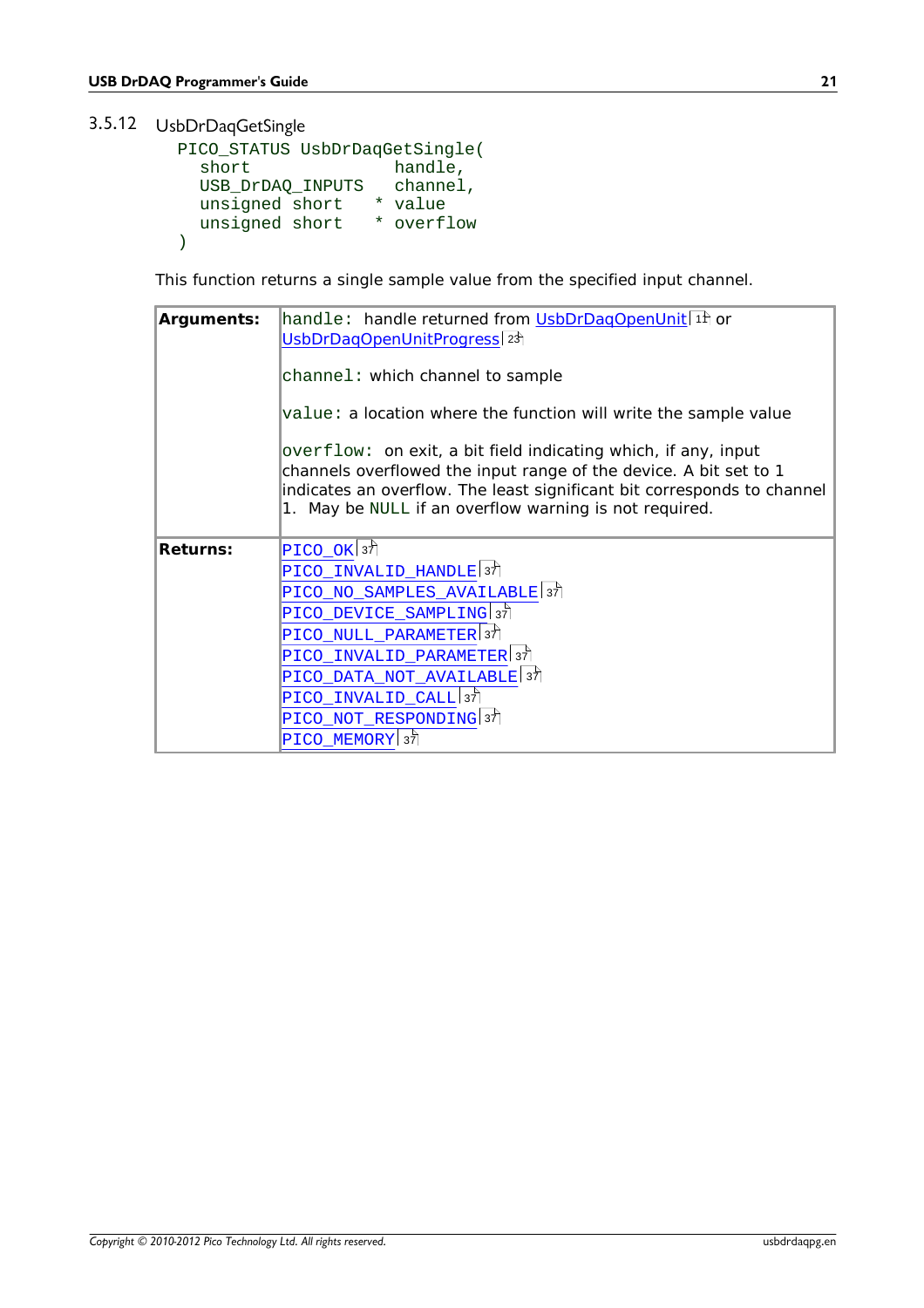### <span id="page-25-0"></span>3.5.13 UsbDrDaqOpenUnitAsync

```
PICO_STATUS UsbDrDaqOpenUnitAsync(
  short * status
)
```
This function opens a USB DrDAQ data logger without waiting for the operation to finish. You can find out when it has finished by periodically calling <u>[UsbDrDaqOpenUnitProgress](#page-26-0)</u> 23 until that function returns a non-zero value and a valid data logger handle.

The driver can support up to 64 data loggers.

| Arguments: | $\vert$ status: the function writes a status flag to this location:<br>0 if there is already an open operation in progress<br>1 if the open operation is initiated |
|------------|--------------------------------------------------------------------------------------------------------------------------------------------------------------------|
| Returns:   | $ PICO_OK $ 37<br>PICO_OPEN_OPERATION_IN_PROGRESS 37                                                                                                               |
|            | PICO_OPERATION_FAILED 37                                                                                                                                           |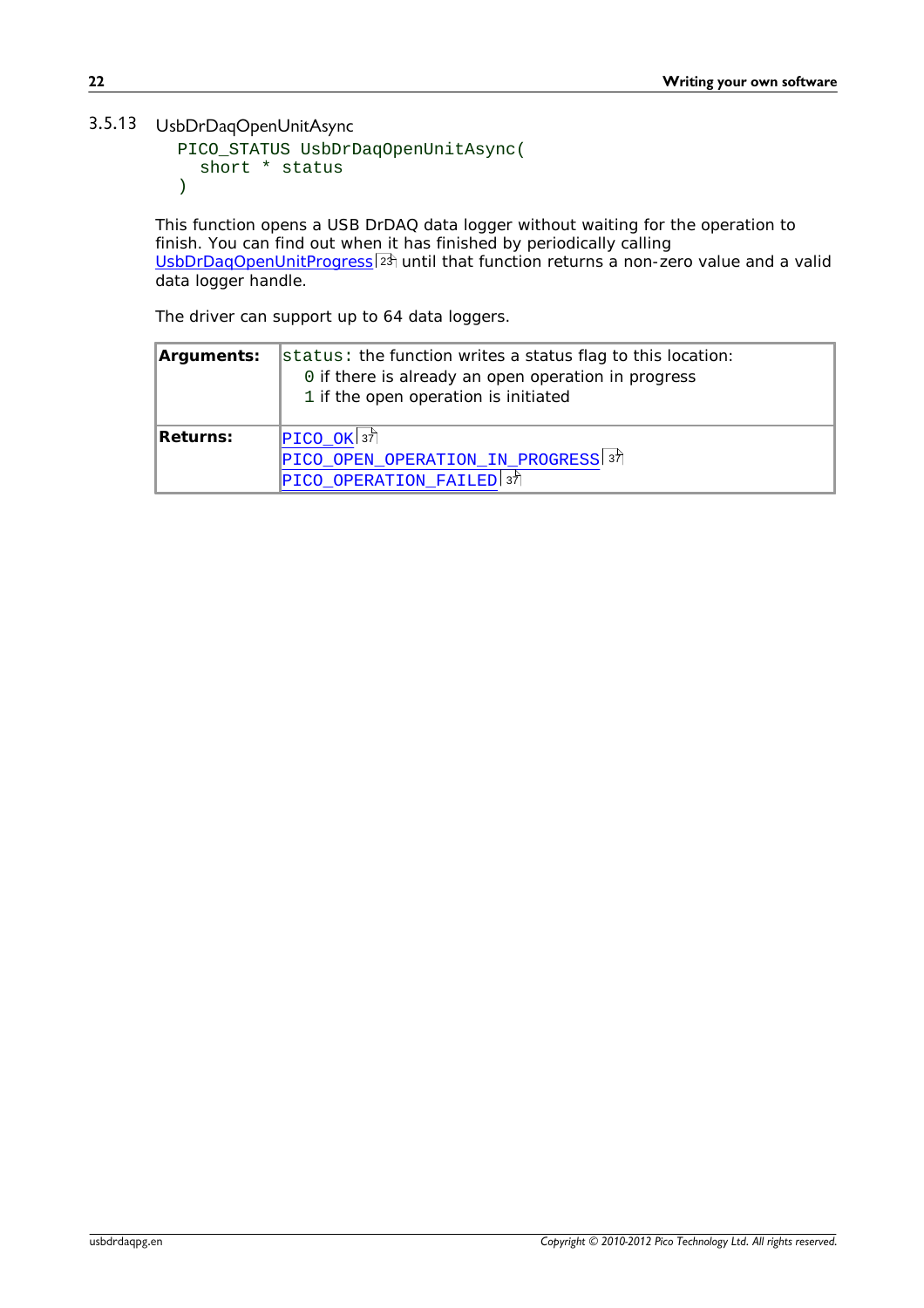### <span id="page-26-0"></span>3.5.14 UsbDrDaqOpenUnitProgress

```
PICO_STATUS UsbDrDaqOpenUnitProgress(
 short * handle, 
  short * progress, 
  short * complete
)
```
This function checks on the progress of <u>UsbDrDaqOpenUnitAsync</u> . 2<sup>5</sup>.

| Arguments: | handle: a pointer to where the function should store the handle of<br>the opened data logger, if the operation was successful. Use this as<br>the handle parameter when calling any other USB DrDAQ API<br>lfunction. |
|------------|-----------------------------------------------------------------------------------------------------------------------------------------------------------------------------------------------------------------------|
|            | 0:<br>if no unit is found or the unit fails to open<br>$\left\{0: \right.$<br>handle of unit (valid only if function returns PICO_OK)                                                                                 |
|            | $progress: a location where the function writes an estimate of the$<br>progress towards opening the data logger. The value is between 0 to<br>100.                                                                    |
|            | complete: a location where the function will write a non-zero value<br>if the operation has completed                                                                                                                 |
| Returns:   | $ PICO_OK $ 37<br>PICO_NULL_PARAMETER 37<br>PICO OPERATION_FAILED 37                                                                                                                                                  |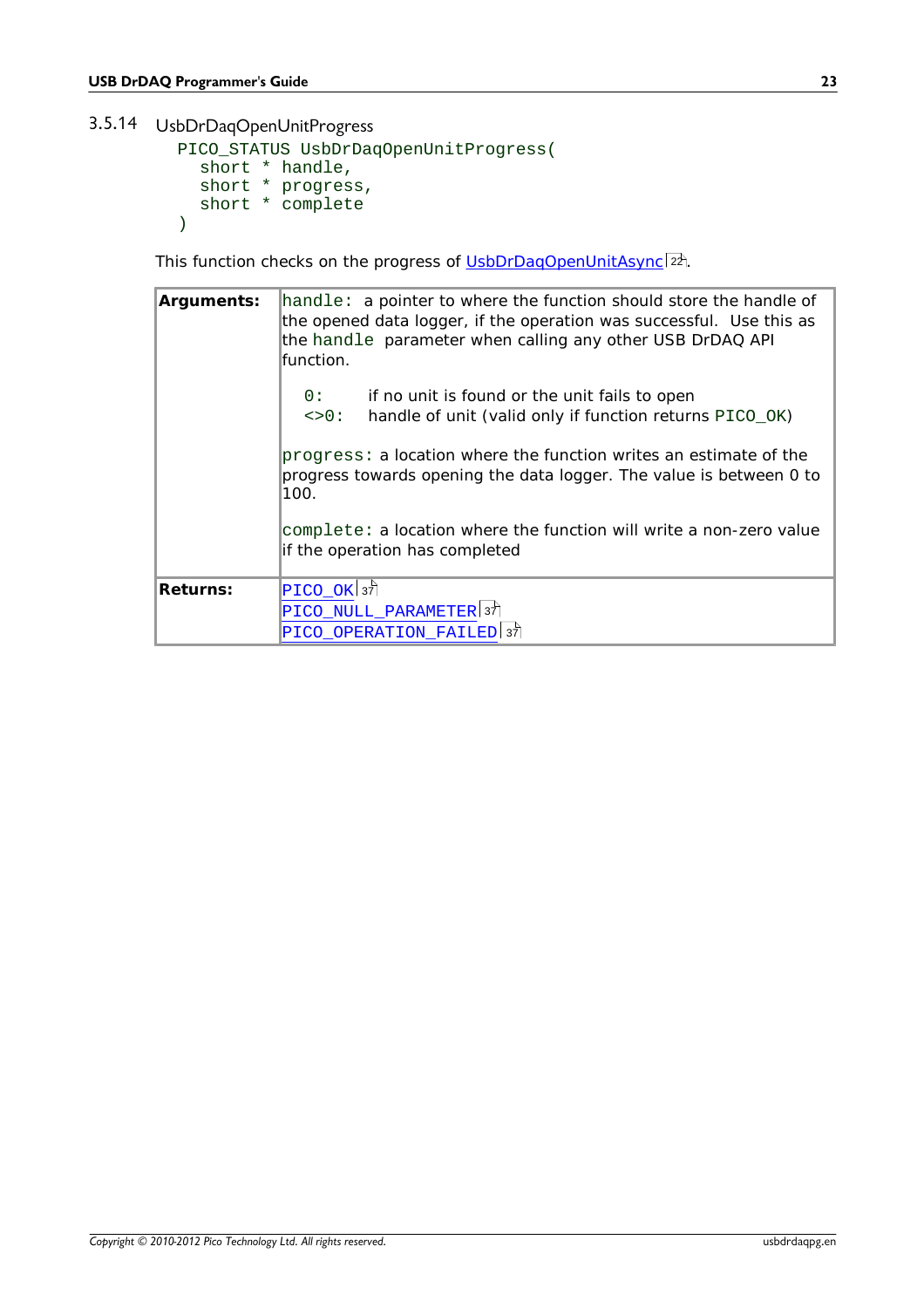### <span id="page-27-0"></span>3.5.15 UsbDrDaqGetScalings

| bDrDaqGetScalings                |   |               |
|----------------------------------|---|---------------|
| PICO_STATUS UsbDrDaqGetScalings( |   |               |
| short                            |   | handle        |
| USB DRDAO INPUTS                 |   | channel,      |
| short                            |   | * nScales,    |
| short                            | * | currentScale, |
| char                             | * | names,        |
| short                            |   | namesSize     |
|                                  |   |               |

This function discovers the scalings, both built-in and custom, that are available for a particular channel.

| Arguments: | handle: handle returned from UsbDrDaqOpenUnit 11 or<br>UsbDrDagOpenUnitProgress <sub>23</sub><br>channel: the channel of interest<br>InScales: the function will write the number of available scales here<br>currentScale: The function will write an index to the currently<br>selected scale here<br>names: The function will write a string containing the scaling names<br>land indices |  |
|------------|----------------------------------------------------------------------------------------------------------------------------------------------------------------------------------------------------------------------------------------------------------------------------------------------------------------------------------------------------------------------------------------------|--|
|            | ${\tt lnamesSize:}$ the size of ${\tt names}$                                                                                                                                                                                                                                                                                                                                                |  |
| Returns:   | $\rm{PICO\_OK}$ 37                                                                                                                                                                                                                                                                                                                                                                           |  |
|            | PICO_NOT_FOUND 37                                                                                                                                                                                                                                                                                                                                                                            |  |
|            | PICO INVALID CHANNEL <sup>37</sup>                                                                                                                                                                                                                                                                                                                                                           |  |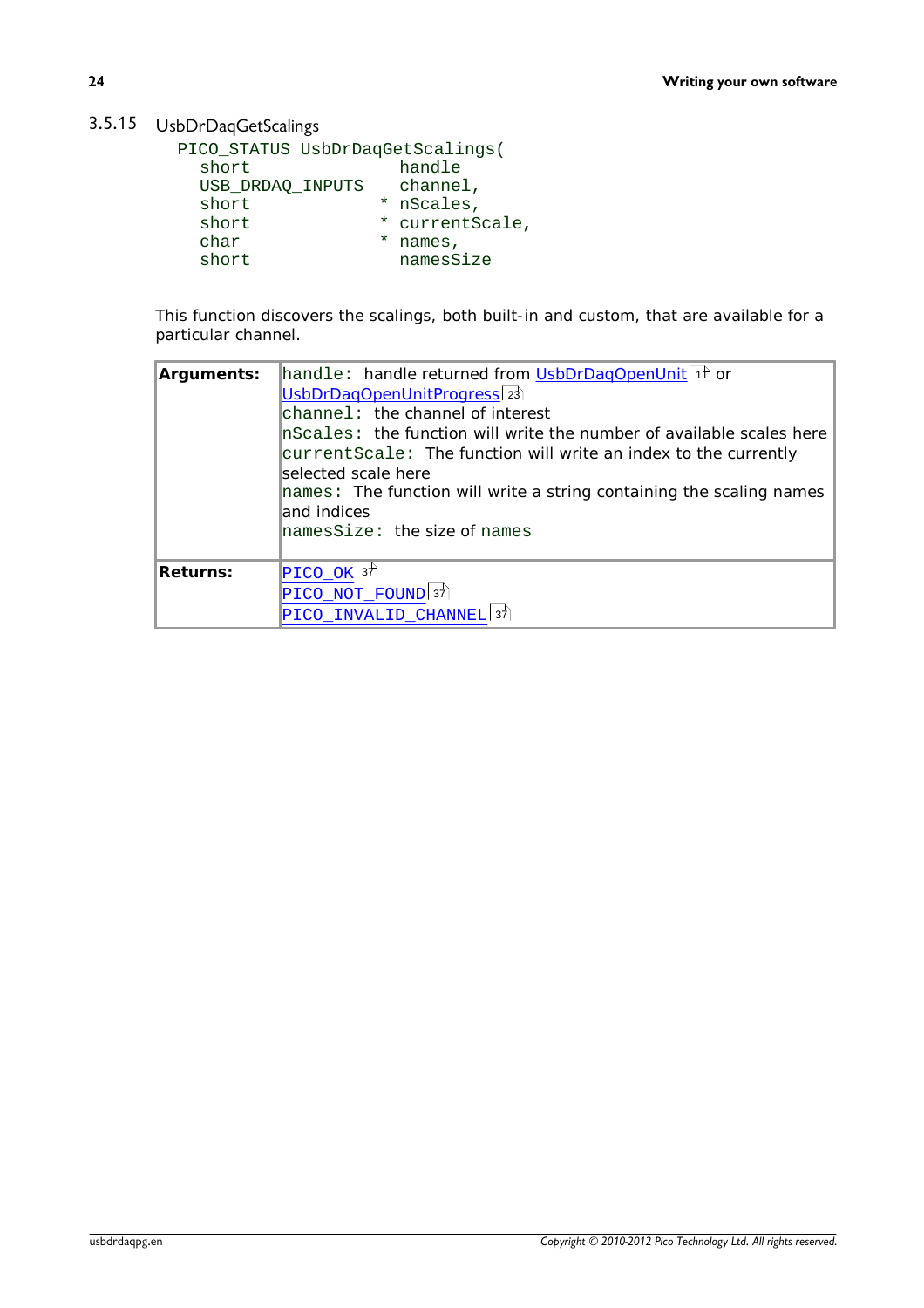<span id="page-28-0"></span>3.5.16 UsbDrDaqSetScalings

```
PICO_STATUS UsbDrDaqSetScalings(
 short handle
 USB_DRDAQ_INPUTS channel, 
 short scalingNumber
)
```
This function sets the scaling for a particular channel.

| Arguments: | handle: handle returned from UsbDrDaqOpenUnit 1 ft or<br>UsbDrDagOpenUnitProgress <sup>23</sup>   |  |
|------------|---------------------------------------------------------------------------------------------------|--|
|            | channe]: the channel of interest                                                                  |  |
|            | scalingNumber: the number of the required scale, as given by<br>UsbDrDaqGetScalings <sup>24</sup> |  |
| Returns:   | $PICO_OK 37$<br>$\rm{ PICO_NOT_FOUND 37}$<br>PICO_INVALID_CHANNEL 37                              |  |
|            | PICO INVALID PARAMETER 37                                                                         |  |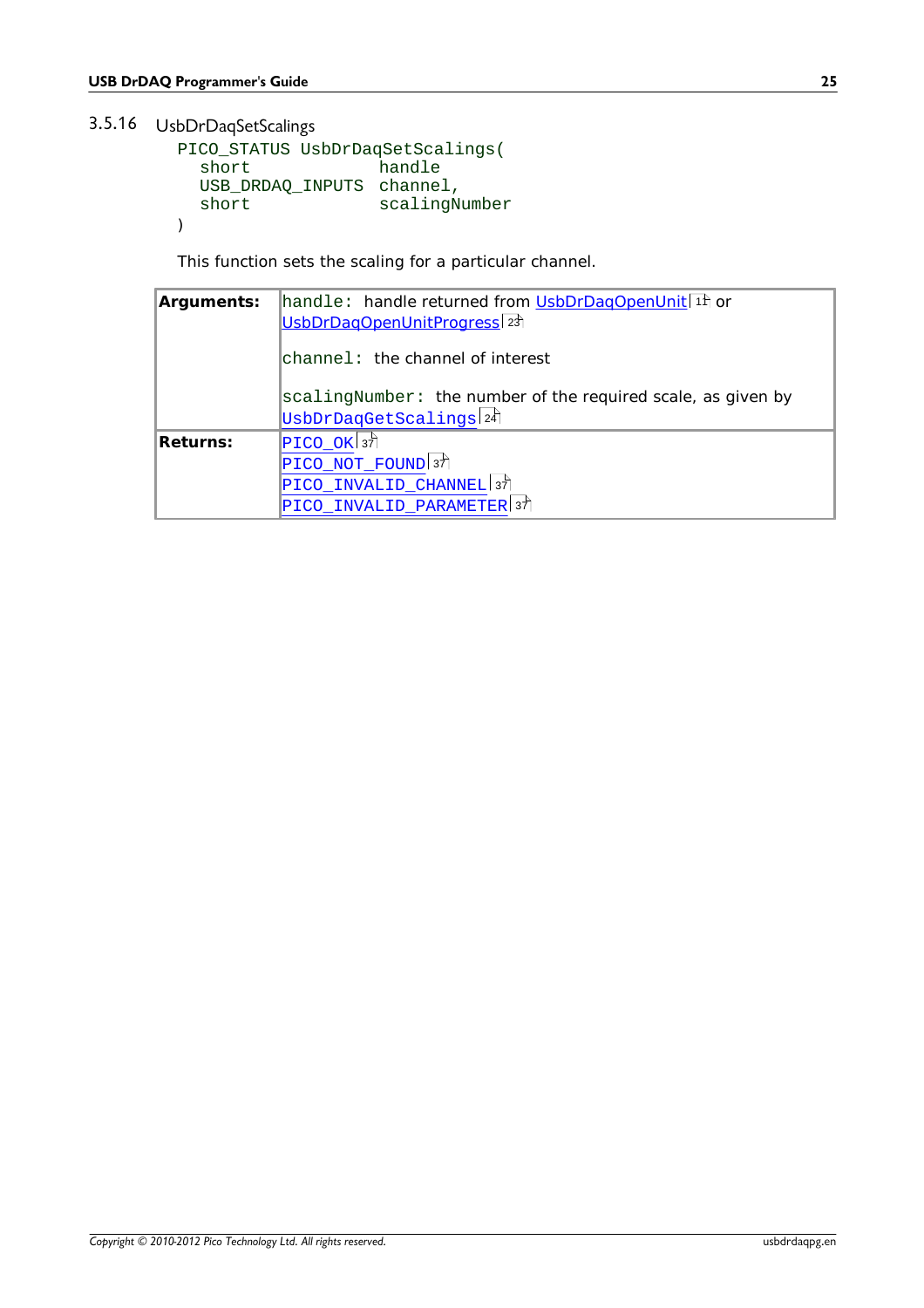#### <span id="page-29-0"></span>3.5.17 UsbDrDaqSetSigGenBuiltIn

| bDrDaqSetSigGenBuiltIn |                                       |
|------------------------|---------------------------------------|
|                        | PICO_STATUS UsbDrDaqSetSigGenBuiltIn( |
| short                  | handle,                               |
| long                   | offsetVoltage,                        |
| unsigned long          | pkToPk,                               |
| short                  | frequency,                            |
| USB DRDAO WAVE         | waveType                              |
|                        |                                       |
|                        |                                       |

)

This function sets the arbitrary waveform generator using standard waveform types.

| Arguments: | handle: handle returned from UsbDrDagOpenUnit <sup>1</sup><br>UsbDrDagOpenUnitProgress 23<br>offsetVoltage: The offset voltage in microvolts. The offset voltage<br>must be in the range $-1.5$ V to 1.5 V. |  |
|------------|-------------------------------------------------------------------------------------------------------------------------------------------------------------------------------------------------------------|--|
|            | pkToPk: The peak-to-peak voltage in microvolts. The maximum<br>allowed is 3 V.                                                                                                                              |  |
|            | frequency: Frequency in hertz. The maximum allowed frequency is<br>20 kHz.                                                                                                                                  |  |
|            | waveType: An enumerated data type that has the following values,<br>corresponding to standard waveforms:                                                                                                    |  |
|            | USB_DRDAQ_SINE,<br>USB_DRDAQ_SQUARE,<br>USB_DRDAQ_TRIANGLE,<br>USB_DRDAQ_RAMP_UP,                                                                                                                           |  |
|            | USB_DRDAQ_RAMP_DOWN,<br>USB_DRDAQ_DC                                                                                                                                                                        |  |
| Returns:   | $PICO$ OK $37$<br>PICO_NOT_FOUND 37<br>PICO_NOT_RESPONDING 37                                                                                                                                               |  |
|            | PICO_INVALID_PARAMETER 37                                                                                                                                                                                   |  |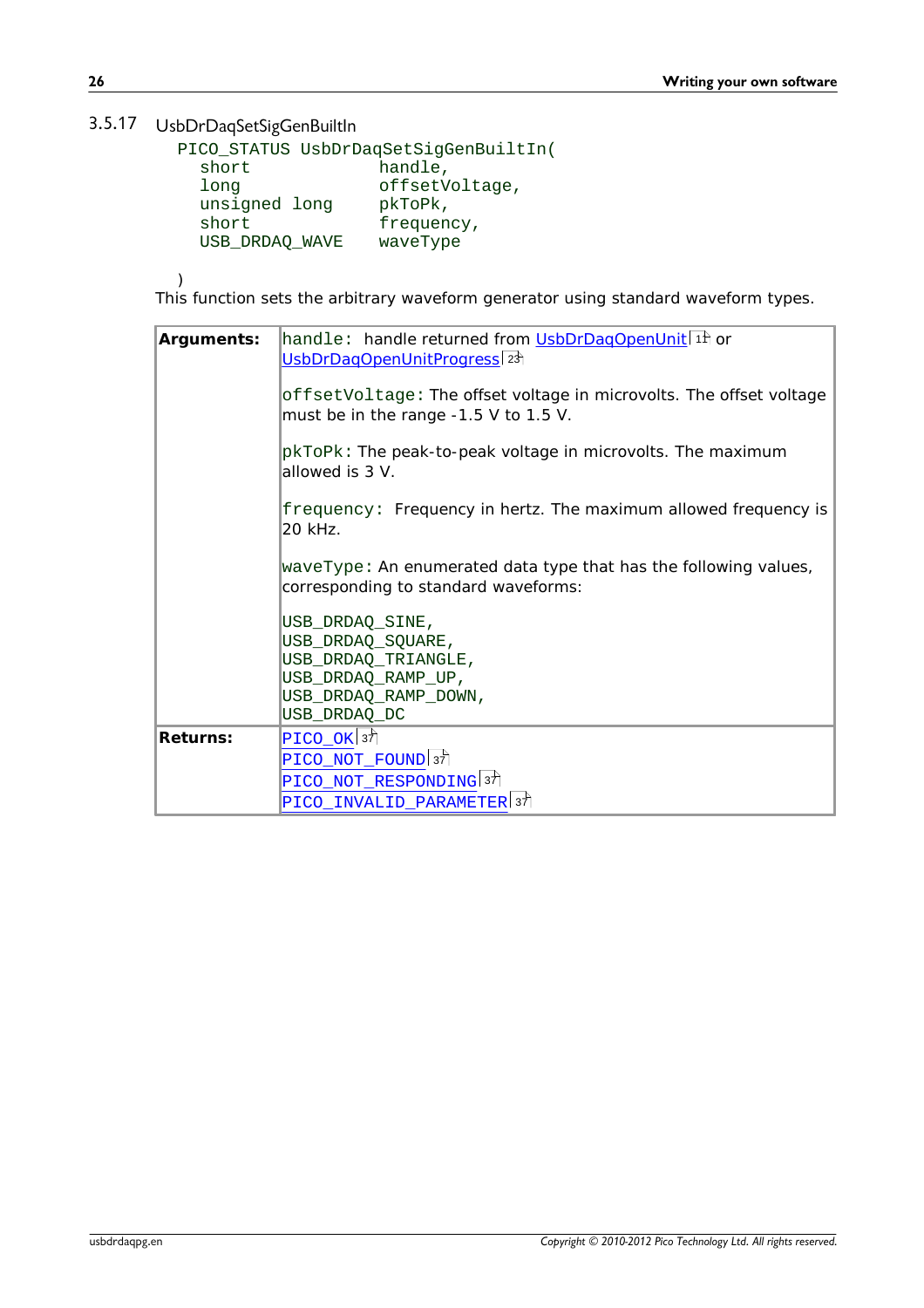### <span id="page-30-0"></span>3.5.18 UsbDrDaqSetSigGenArbitrary

| PICO_STATUS UsbDrDaqSetSigGenArbitrary(<br>handle,<br>short<br>offsetVoltage,<br>long<br>unsigned long<br>pkToPk,<br>* arbitraryWaveform,<br>short<br>arbitraryWaveformSize,<br>short<br>updateRate<br>long | bDrDaqSetSigGenArbitrary |  |
|-------------------------------------------------------------------------------------------------------------------------------------------------------------------------------------------------------------|--------------------------|--|
|                                                                                                                                                                                                             |                          |  |
|                                                                                                                                                                                                             |                          |  |

)

This function allows full control of the arbitrary waveform generator by allowing an arbitrary waveform to be passed to the driver.

| Arguments: | handle: handle returned from UsbDrDagOpenUnit <sup> 1</sup> th or<br><u>UsbDrDaqOpenUnitProgress</u> 23                                                       |
|------------|---------------------------------------------------------------------------------------------------------------------------------------------------------------|
|            | offsetVoltage: The offset voltage in microvolts. The offset voltage<br>must be in the range $-1.5$ V to 1.5 V.                                                |
|            | pkToPk: The peak-to-peak voltage in microvolts. The maximum<br>allowed is 3 V.                                                                                |
|            | arbitraryWaveform: A pointer to an array containing the<br>waveform. The waveform values must be in the range -1000 to 1000.                                  |
|            | $arbitraryWaveformsize:$ The number of points in the waveform.                                                                                                |
|            | updateRate: This is the rate at which the AWG steps through the<br>points in the waveform. This value must be in the range 1 to 2000000<br>points per second. |
| Returns:   | $\rm{PICO\_OK}$ 37                                                                                                                                            |
|            | PICO_NOT_FOUND 37                                                                                                                                             |
|            | PICO_NOT_RESPONDING 37                                                                                                                                        |
|            | PICO_INVALID_PARAMETER 37                                                                                                                                     |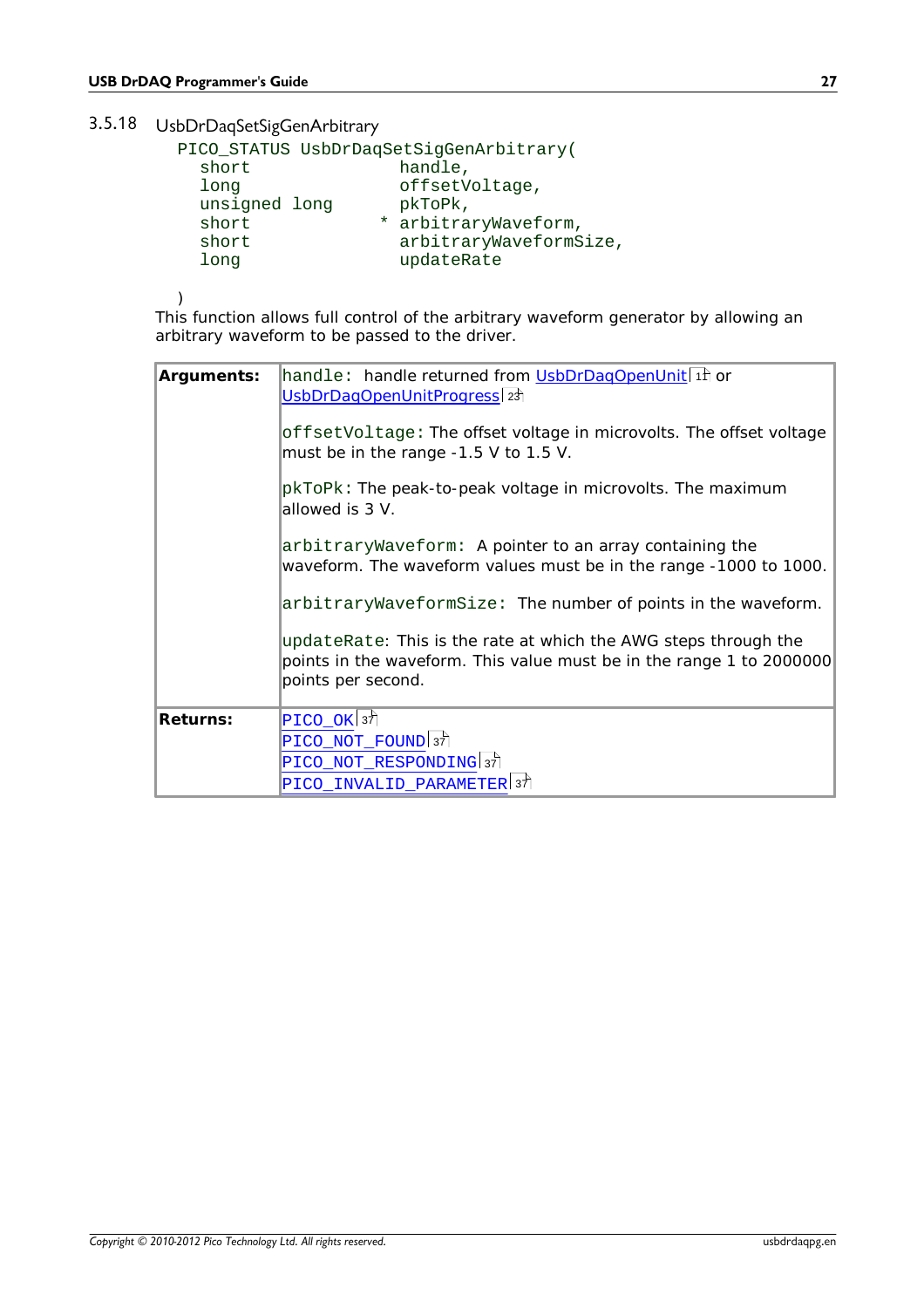### <span id="page-31-0"></span>3.5.19 UsbDrDaqStopSigGen

```
PICO_STATUS UsbDrDaqStopSigGen(
   rDaqStopSigGen<br>CO_STATUS UsbDrDaqStopSigGer<br>short           handle,
```
)

This function turns the AWG off.

| Arguments: I | handle: handle returned from UsbDrDaqOpenUnit <sup>11</sup> or<br>UsbDrDagOpenUnitProgress <sup>[23]</sup> |
|--------------|------------------------------------------------------------------------------------------------------------|
| Returns:     | $\left  \text{PICO\_OK} \right $ 37                                                                        |
|              | PICO_NOT_FOUND 37                                                                                          |
|              | PICO NOT RESPONDING 37                                                                                     |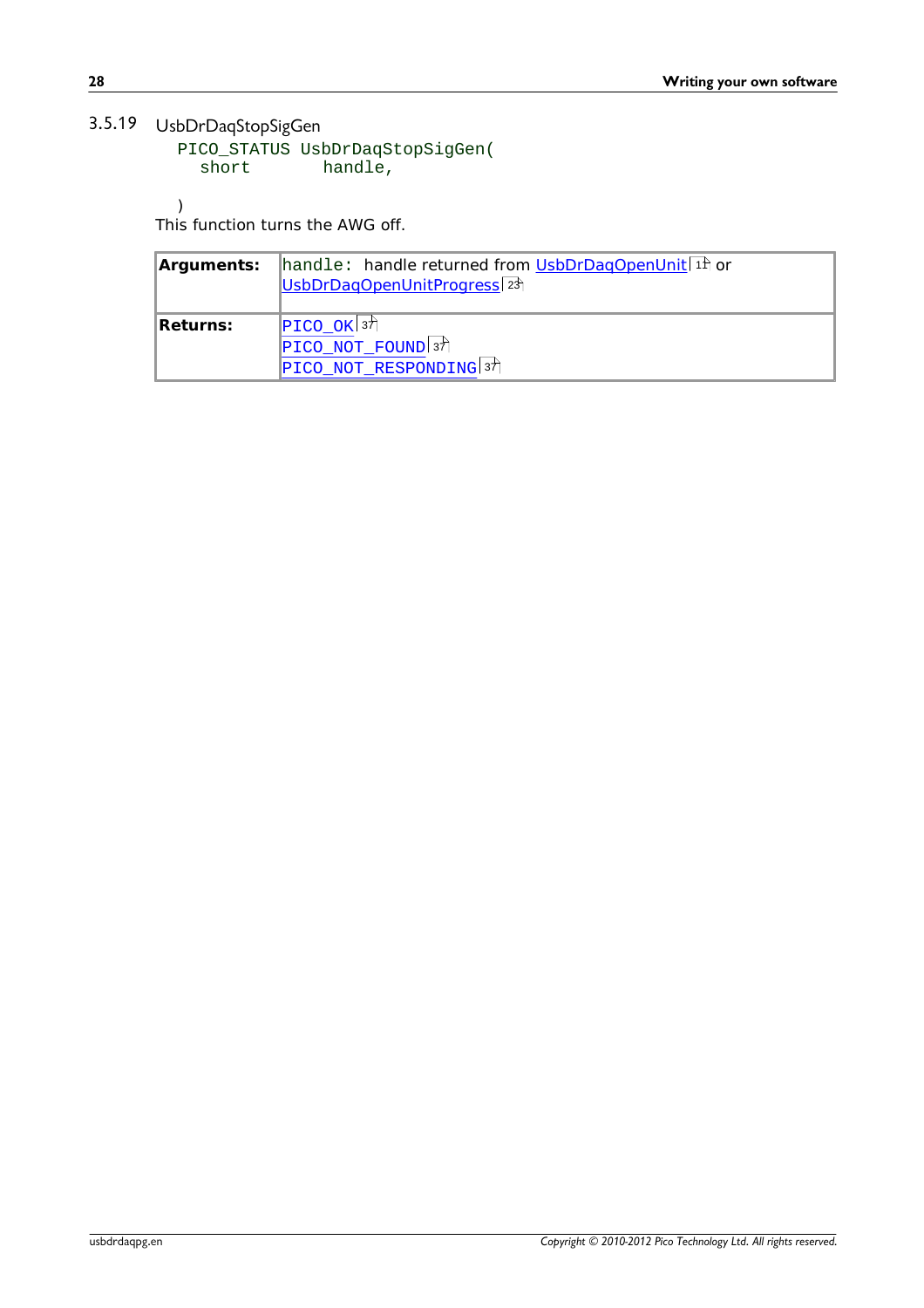### <span id="page-32-0"></span>3.5.20 UsbDrDaqSetDO

```
PICO_STATUS UsbDrDaqSetDO(
                 handle,<br>IOChannel,
  USB_DRDAQ_GPIO IOChannel,
 short value
```
)

This function is used to configure the general-purpose I/Os as digital outputs.

| Arguments: | handle: handle returned from UsbDrDagOpenUnit <sup> 1</sup> ft or<br>UsbDrDagOpenUnitProgress 23<br>IOChannel: One of the following:<br>$\texttt{USB\_DRDAQ\_GPIO\_1 = 1}$<br>USB_DRDAQ_GPIO_2,<br>USB_DRDAQ_GPIO_3,<br>USB DRDAO GPIO 4<br>value: Used to set or clear the digital output. Any non-zero value<br>will set the output and zero will clear it. |
|------------|---------------------------------------------------------------------------------------------------------------------------------------------------------------------------------------------------------------------------------------------------------------------------------------------------------------------------------------------------------------|
| Returns:   | $\left  \text{PICO\_OK} \right $ 37<br>PICO_NOT_FOUND 37<br>PICO_NOT_RESPONDING 37<br>PICO INVALID PARAMETER 37                                                                                                                                                                                                                                               |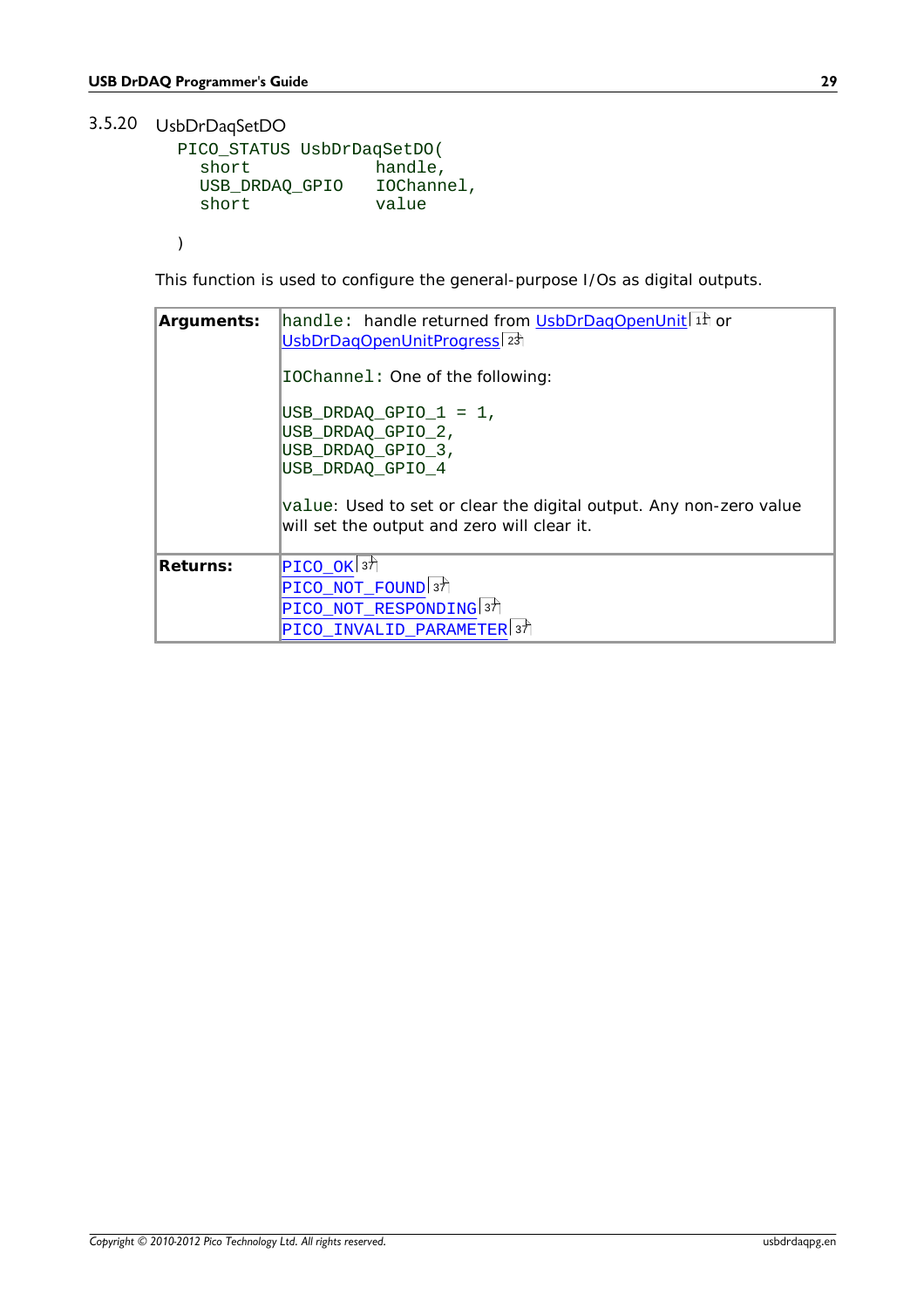### <span id="page-33-0"></span>3.5.21 UsbDrDaqSetPWM

```
PICO_STATUS UsbDrDaqSetPWM(
     short handle,<br>USB_DRDAQ_GPIO IOChannel,
      rDaqSetPWM<br>
CO_STATUS UsbDrDaqSetPWM(<br>
short handle,<br>
USB_DRDAQ_GPIO IOChannel,<br>
unsigned short period,<br>
unsigned char sycle
      rDaqSetPWM<br>CO_STATUS UsbDrDaqSetPWM(<br>short handle,<br>USB_DRDAQ_GPIO IOChannel,<br>unsigned short period,<br>unsigned char cycle
      rDaqSetPWM<br>CO_STATUS UsbDrDaqSetPWM(<br>short handle,<br>USB_DRDAQ_GPIO IOChannel,<br>unsigned short period,<br>unsigned char cycle
```
)

This function is used to configure the general-purpose I/Os as pulse-width modulation outputs.

| Arguments: | handle: handle returned from UsbDrDaqOpenUnit in or<br>UsbDrDagOpenUnitProgress <sup>23</sup> |
|------------|-----------------------------------------------------------------------------------------------|
|            | IOChannel: GPIOs 1 and 2 can be used as PWM outputs.                                          |
|            | $\beta$ period: The period of the waveform in microseconds.                                   |
|            | cycle: Duty cycle as a percentage                                                             |
| Returns:   | $ {\tt PICO\_OK} $ 37                                                                         |
|            | $PICO_NOT_FOUND 37$                                                                           |
|            | PICO_NOT_RESPONDING 37                                                                        |
|            | PICO_INVALID_PARAMETER 37                                                                     |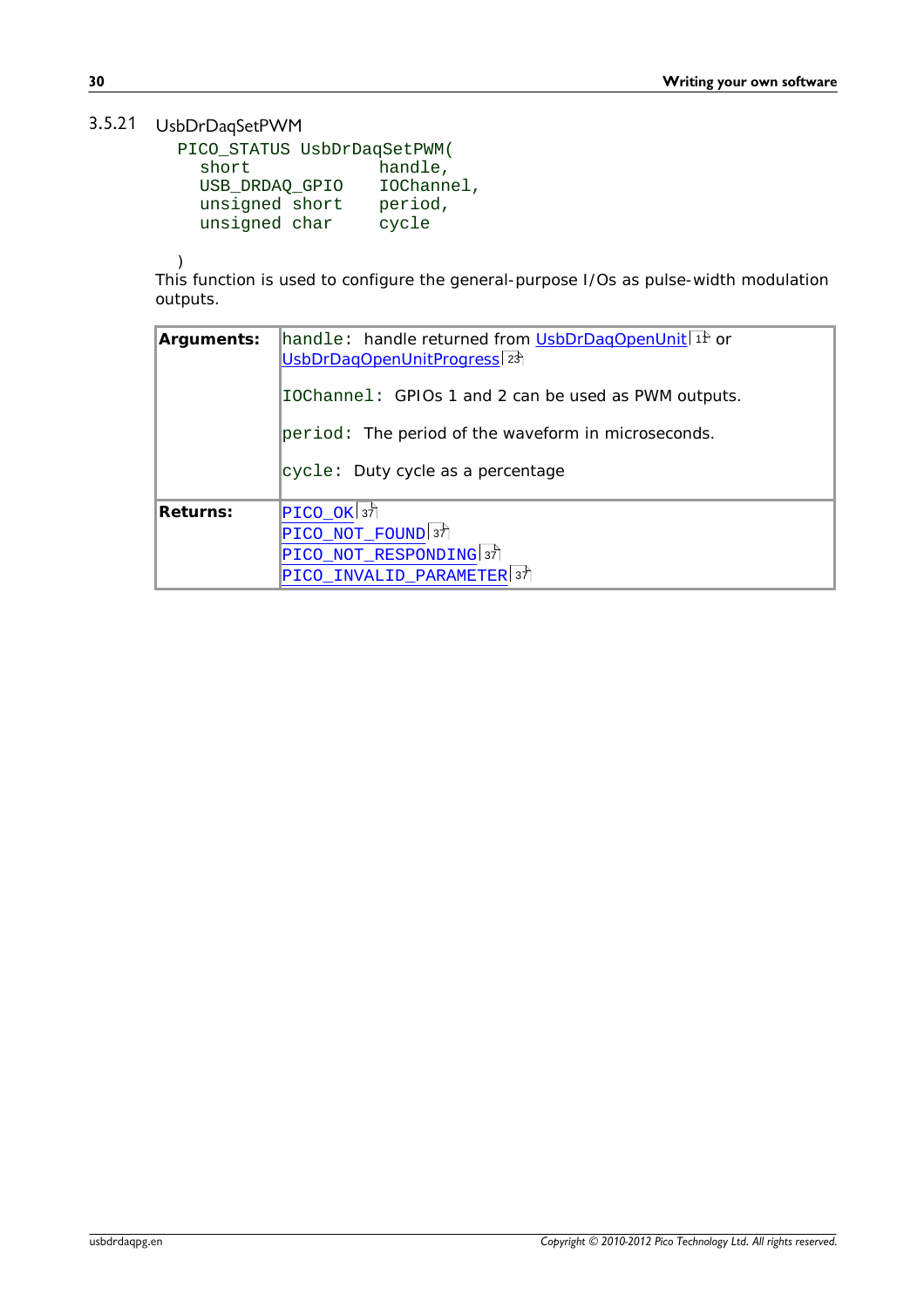### <span id="page-34-0"></span>3.5.22 UsbDrDaqGetInput

```
PICO_STATUS UsbDrDaqGetInput(
  short handle,<br>USB_DRDAQ_GPIO IOChannel,
   grammers dude<br>
CO_STATUS UsbDrDaqGetInput(<br>
Short handle,<br>
USB_DRDAQ_GPIO IOChannel,<br>
short pullUp,<br>
short * value
  short pullUp,
  short * value
```
)

This function is used to configure the general-purpose I/Os as digital inputs.

| Arguments: | handle: handle returned from UsbDrDagOpenUnit <sup> 1</sup> th or<br>UsbDrDagOpenUnitProgress <sup>23</sup> |
|------------|-------------------------------------------------------------------------------------------------------------|
|            | IOChannel: All GPIOs can be used for digital inputs.                                                        |
|            | pullUp: Used to specify whether pull-up resistor is used.                                                   |
|            | value: A location where the driver writes a value indicating the<br>state of the input (0 or 1)             |
| Returns:   | $ {\tt PICO\_OK} $ 37                                                                                       |
|            | $\rm{PICO\_NOT\_FOUND}$ 37                                                                                  |
|            | PICO_NOT_RESPONDING 37                                                                                      |
|            | PICO_INVALID_PARAMETER <sup>37</sup>                                                                        |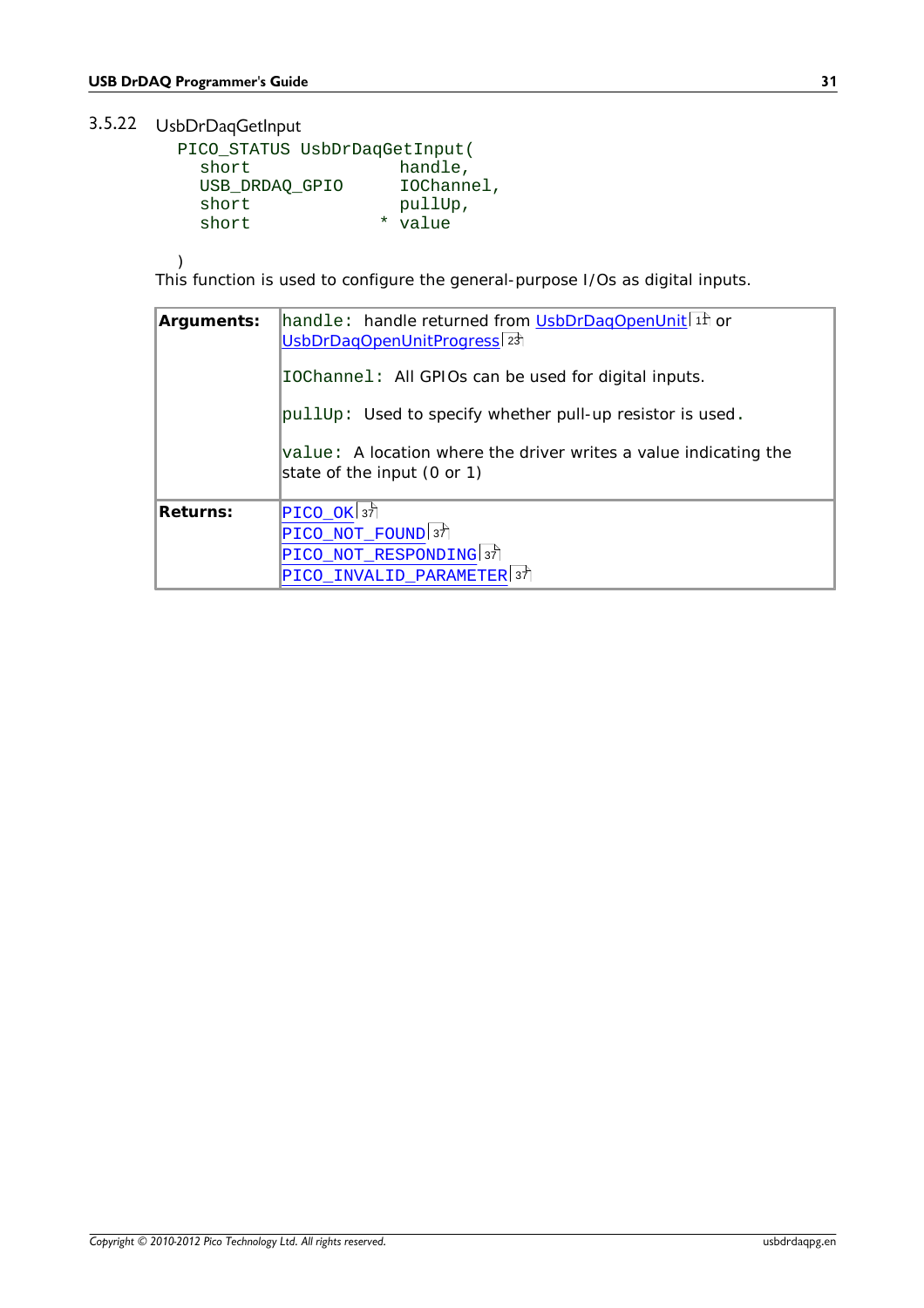### <span id="page-35-0"></span>3.5.23 UsbDrDaqStartPulseCount

```
PICO_STATUS UsbDrDaqStartPulseCount(
    short handle,<br>USB_DRDAQ_GPIO IOChannel,
     \begin{tabular}{l} \bf \textit{p} \textit{DaqStartPulseCount} \\ \textit{CO\_STATUS UsbDrDaqStartPulseCount} \\ \textit{short} & handle, \\ \textit{USB\_DRDAQ_GPIO} & IoChannel, \\ \textit{short} & direction \end{tabular}short \overline{a} direction
```
)

This function is used to configure the general-purpose I/Os for pulse counting and to start counting.

| Arguments:                 | handle: handle returned from UsbDrDaqOpenUnit <sup>11</sup> or<br>UsbDrDagOpenUnitProgress <sup>23</sup> |  |
|----------------------------|----------------------------------------------------------------------------------------------------------|--|
|                            | IOChannel: GPIOs 1 and 2 can be used as pulse-counting inputs.                                           |  |
|                            | direction: The direction of the edges to count (0: rising, 1: falling)                                   |  |
| Returns:                   | $PICO_OK 37$                                                                                             |  |
| $\rm{PICO\_NOT\_FOUND}$ 37 |                                                                                                          |  |
|                            | PICO_NOT_RESPONDING 37                                                                                   |  |
|                            | PICO INVALID PARAMETER 37                                                                                |  |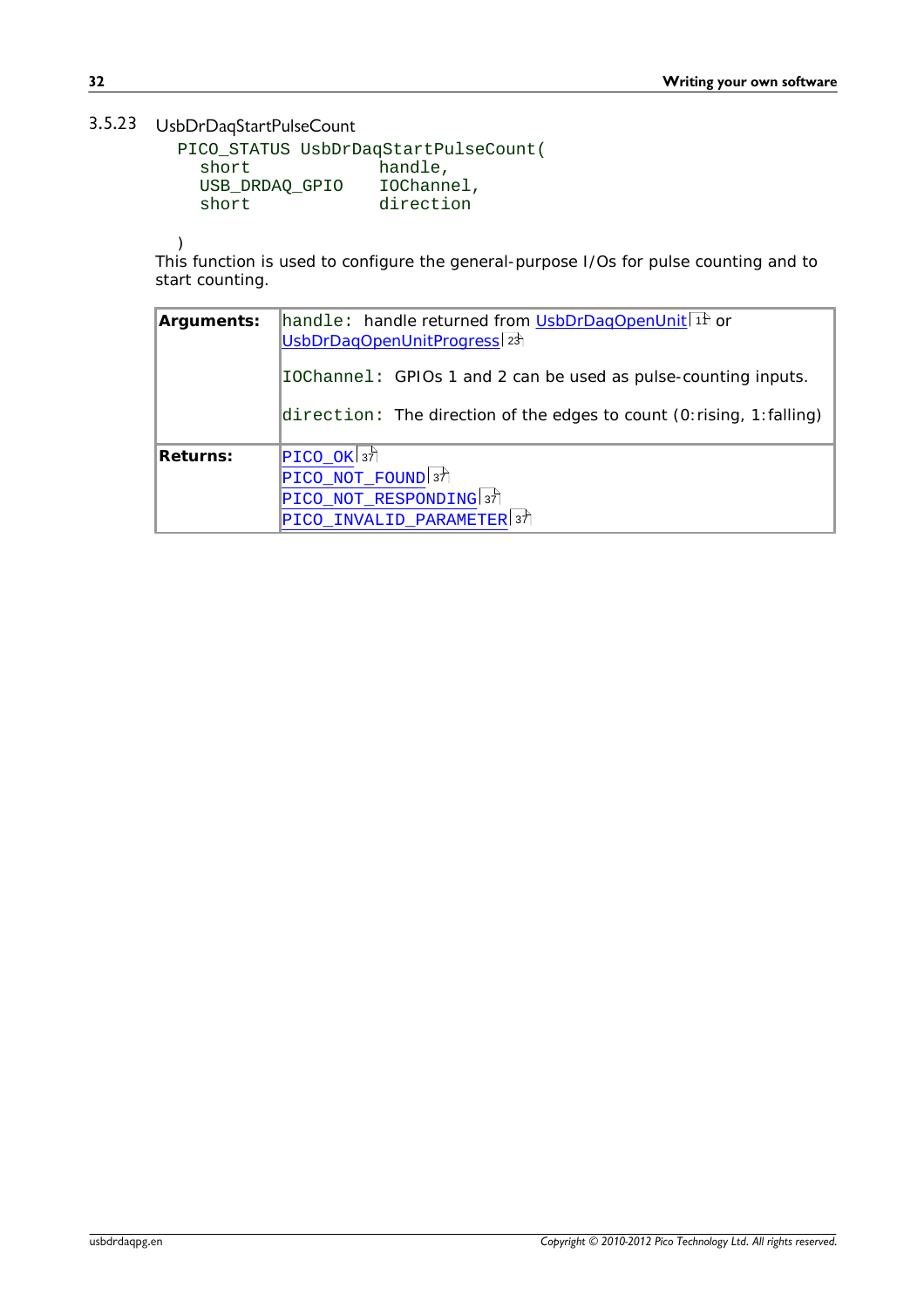### <span id="page-36-0"></span>3.5.24 UsbDrDaqGetPulseCount

| r rogrammer s Guiue                         |   |                     |  |
|---------------------------------------------|---|---------------------|--|
|                                             |   |                     |  |
| bDrDaqGetPulseCount                         |   |                     |  |
| PICO_STATUS UsbDrDaqGetPulseCount(<br>short |   | handle,             |  |
| USB DRDAO GPIO<br>short                     | * | IOChannel,<br>count |  |
|                                             |   |                     |  |

)

This function will return the current pulse count. It should be called after pulse counting has been started using [UsbDrDaqStartPulseCount](#page-35-0)|32].

| Arguments: | handle: handle returned from UsbDrDagOpenUnit <sup> </sup> 1h or<br>UsbDrDagOpenUnitProgress <sub>23</sub> |
|------------|------------------------------------------------------------------------------------------------------------|
|            | IOChannel: GPIO of interest.                                                                               |
|            | count: A location where the driver will write the current count.                                           |
| Returns:   | $ PICO_OK $ 37                                                                                             |
|            | $\rm{PICO\_NOT\_FOUND}$ 37                                                                                 |
|            | PICO_NOT_RESPONDING 37                                                                                     |
|            | PICO INVALID PARAMETER 37                                                                                  |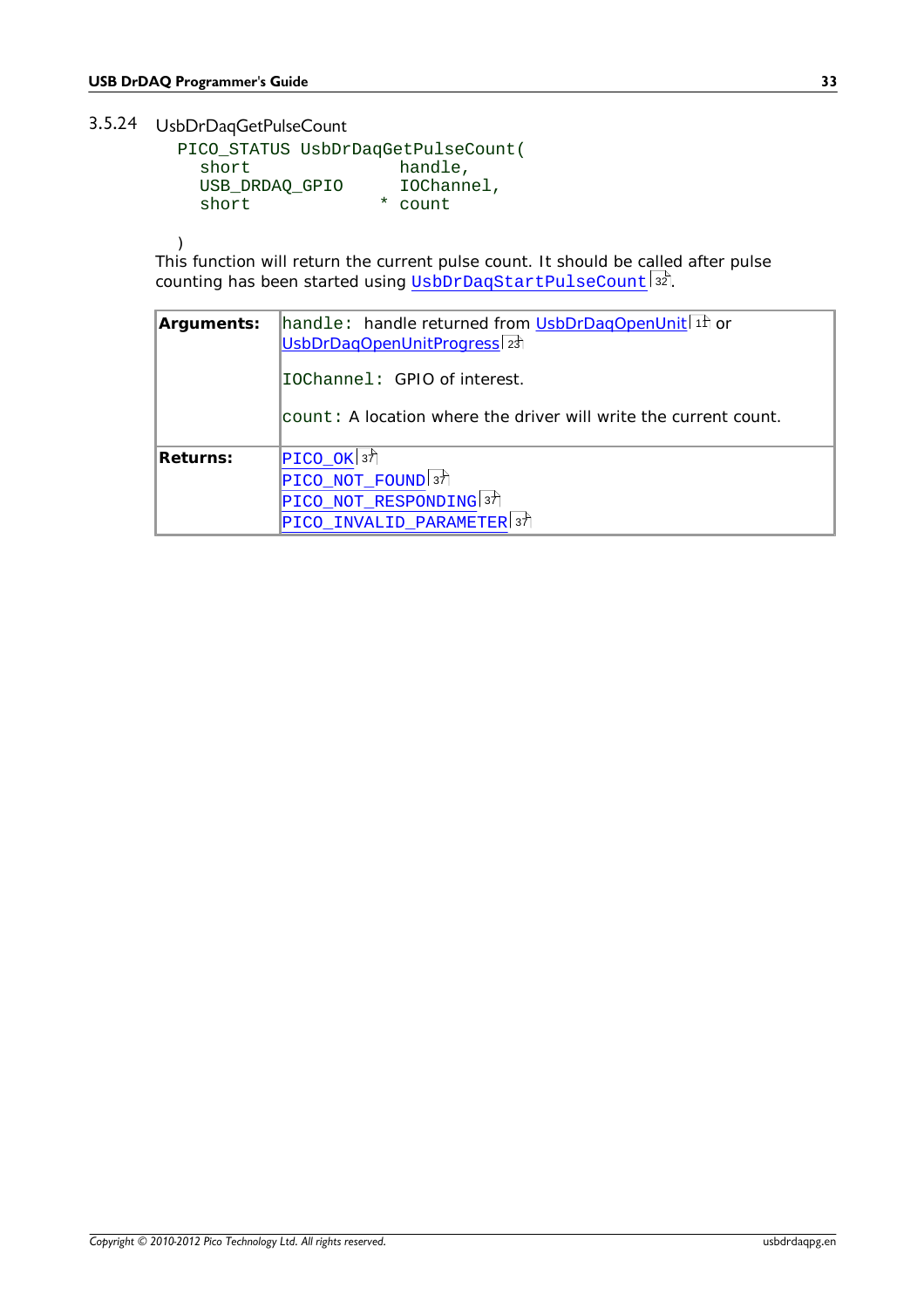### <span id="page-37-0"></span>3.5.25 UsbDrDaqEnableRGBLED

|       | PICO_STATUS UsbDrDaqEnableRGBLED( |  |
|-------|-----------------------------------|--|
| short | handle,                           |  |
| short | enabled                           |  |

)

This function enables or disables RGB mode on the LED.

| Arguments: | handle: handle returned from UsbDrDaqOpenUnit <sup>11</sup> or<br>UsbDrDagOpenUnitProgress <sup>23</sup>                                        |
|------------|-------------------------------------------------------------------------------------------------------------------------------------------------|
|            | enabled: If non-zero, RGB mode is enabled. If zero RGB mode is<br>disabled and the LED returns to normal operation (flashing when<br>sampling). |
| Returns:   | $ PICO_OK $ 37                                                                                                                                  |
|            | $PICO_NOT_FOUND 37$                                                                                                                             |
|            | PICO NOT RESPONDING 37                                                                                                                          |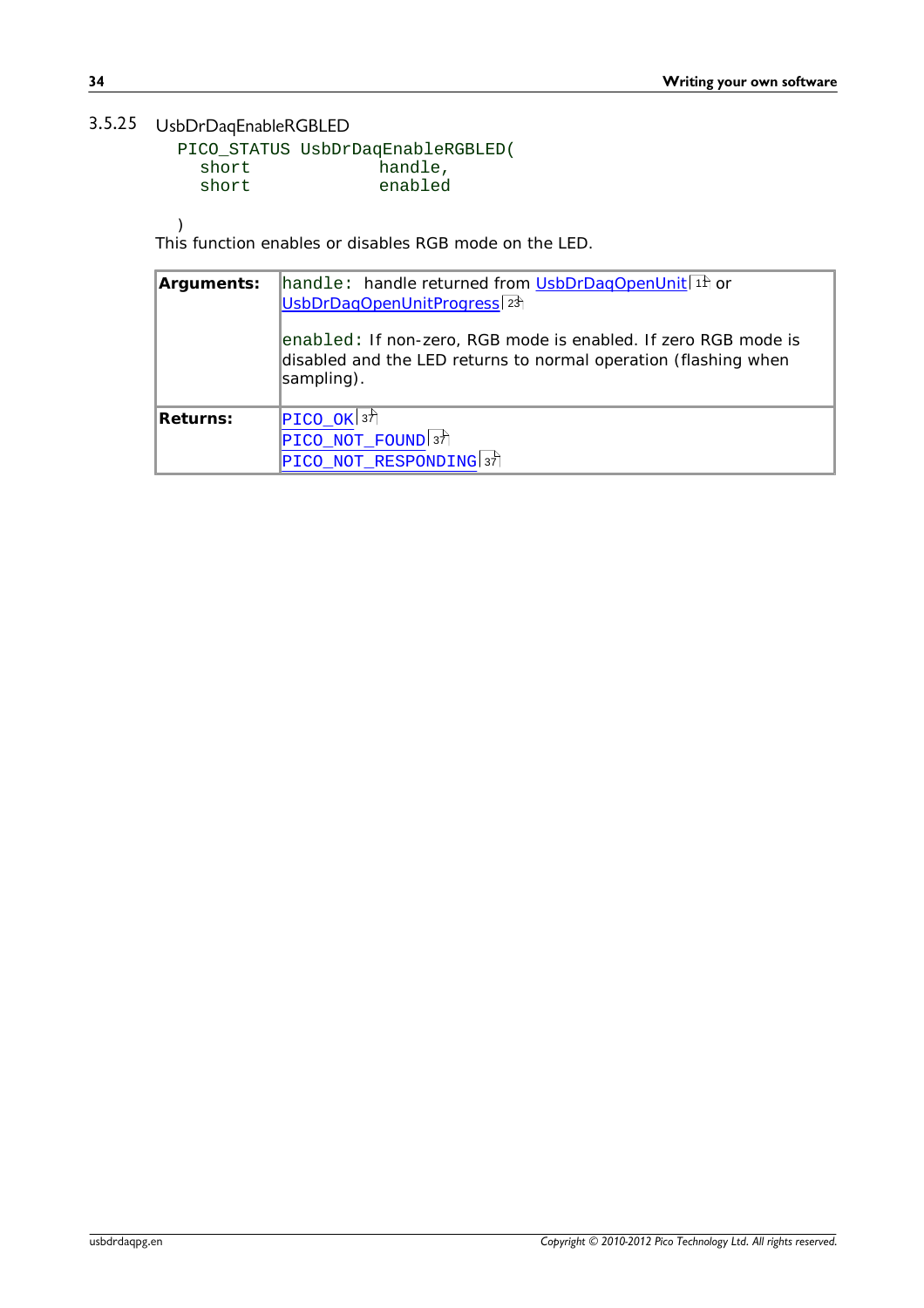### <span id="page-38-0"></span>3.5.26 UsbDrDaqSetRGBLED

PICO\_STATUS UsbDrDaqSetRGBLED(

| grammer s Guide                                                     |                        |
|---------------------------------------------------------------------|------------------------|
|                                                                     |                        |
| rDaqSetRGBLED                                                       |                        |
| CO_STATUS UsbDrDaqSetRGBLED(                                        |                        |
| short handle,<br>unsigned short<br>unsigned short<br>unsigned short | red,<br>green,<br>blue |

)

This function is used to set the colour of the LED once RGB mode has been enabled using [USBDRDaqEnableRGBLED](#page-37-0)| 34].

| Arguments: | handle: handle returned from UsbDrDagOpenUnit <sup>11</sup> or<br>UsbDrDaqOpenUnitProgress <sup>[23]</sup><br>red, green, blue: Components of the requred LED colour, in the<br>range 0 to 255. |
|------------|-------------------------------------------------------------------------------------------------------------------------------------------------------------------------------------------------|
| Returns:   | $\left  \text{PICO\_OK} \right $ 37<br>PICO_NOT_FOUND 37<br>PICO_NOT_RESPONDING 37                                                                                                              |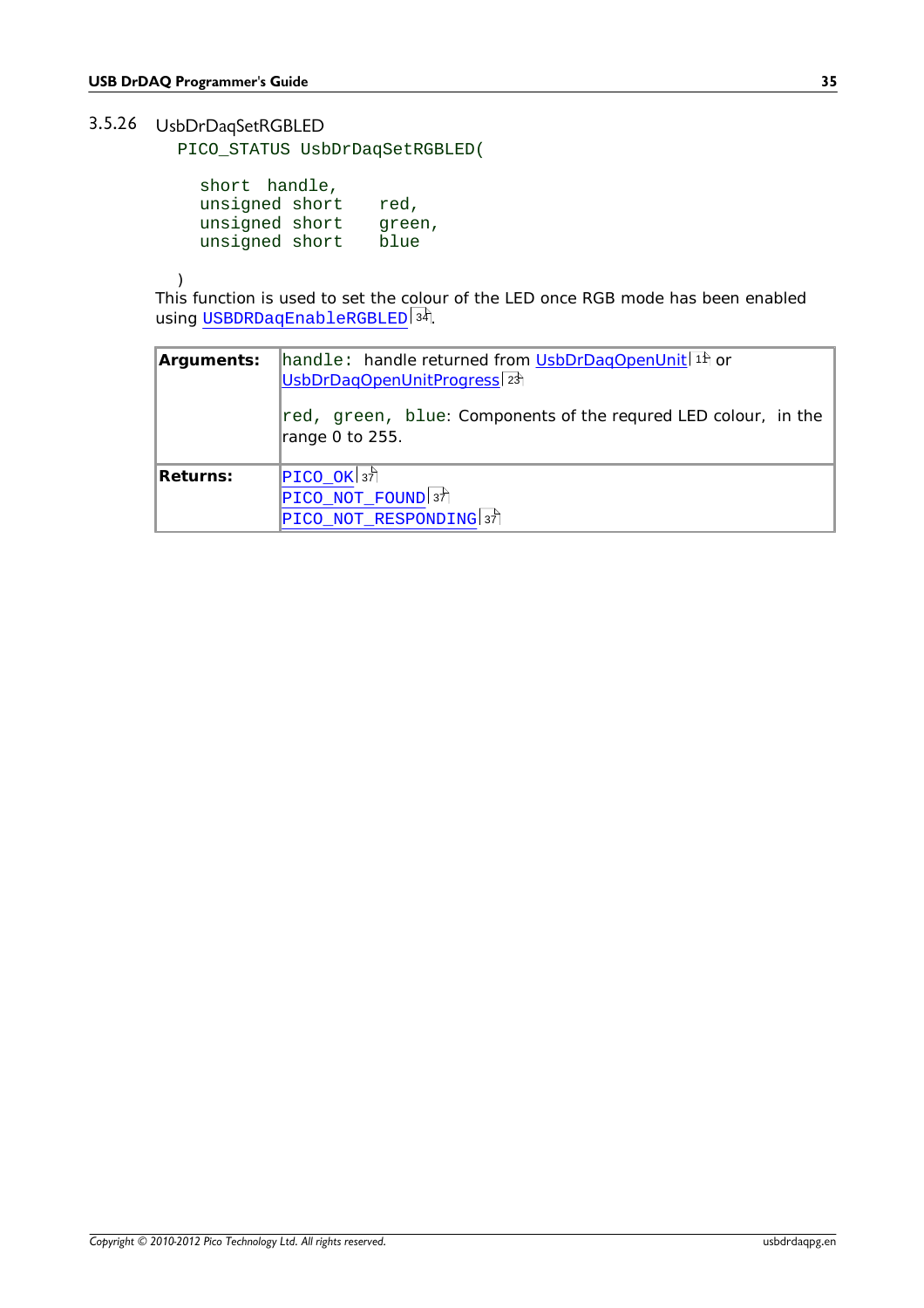### <span id="page-39-0"></span>3.5.27 UsbDrDaqGetChannelInfo

| PICO_STATUS UsbDrDaqGetChannelInfo( |   |                                                          |
|-------------------------------------|---|----------------------------------------------------------|
| short                               |   | handle,                                                  |
| float                               |   | * min.                                                   |
| float                               | * | max,                                                     |
| short                               |   | * places,                                                |
| short                               |   | * divider,                                               |
| USB DRDAO INPUTS                    |   | channel                                                  |
|                                     |   |                                                          |
|                                     |   | c procodure returns a set of information about the curry |

This procedure returns a set of information about the currently selected scaling for the specified channel. If a parameter is not required, you can pass a null pointer to the routine.

| Arguments: | handle: handle returned from UsbDrDagOpenUnit 1<br>UsbDrDagOpenUnitProgress <sub>23</sub> |
|------------|-------------------------------------------------------------------------------------------|
|            | $\mathsf{lmin}\colon$ the minimum value that the channel can take                         |
|            | $\mathsf{Imax}:$ the maximum value that the channel can take                              |
|            | places: the number of decimal places                                                      |
|            | divider: the number that values should be divided by, to give real<br>Inumbers            |
|            | channel: the channel to return details for                                                |
| Returns:   | $\rm{PICO\_OK}$ 37                                                                        |
|            | PICO_NOT_FOUND 37                                                                         |
|            | PICO INVALID PARAMETER 37                                                                 |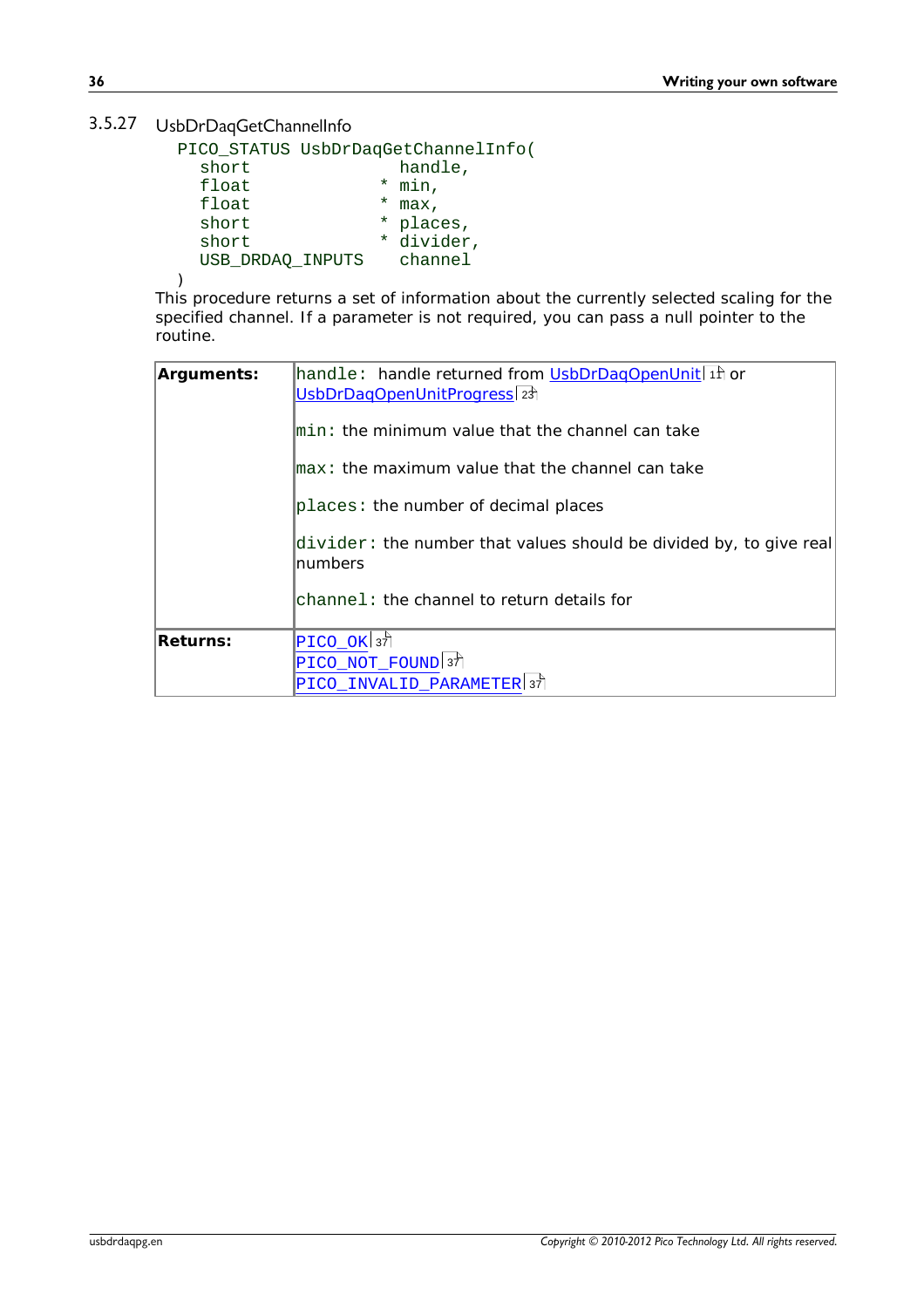### <span id="page-40-0"></span>3.5.28 PICO\_STATUS values

Every function in the USB DrDAQ API returns a status code from the following list of PICO\_STATUS values:

| Code<br>(hex)  | Enum                             | Description                                                                                           |
|----------------|----------------------------------|-------------------------------------------------------------------------------------------------------|
| 0 <sub>0</sub> | PICO_OK                          | The Data Logger is functioning correctly                                                              |
| 01             | PICO_MAX_UNITS_OPENED            | An attempt has been made to open more than<br>UsbDrDaq_MAX_UNITS                                      |
| 02             | PICO_MEMORY_FAIL                 | Not enough memory could be allocated on the<br>host machine                                           |
| 03             | PICO_NOT_FOUND                   | No USB DrDAQ device could be found                                                                    |
| 04             | PICO_FW_FAIL                     | Unable to download firmware                                                                           |
| 05             | PICO_OPEN_OPERATION_IN_PROGRESS  | A request to open a device is in progress                                                             |
| 06             | PICO_OPERATION_FAILED            | The operation was unsuccessful                                                                        |
| 07             | PICO NOT RESPONDING              | The device is not responding to commands from<br>the PC                                               |
| 08             | PICO_CONFIG_FAIL                 | The configuration information in the device has<br>become corrupt or is missing                       |
| 09             | PICO_KERNEL_DRIVER_TOO_OLD       | The picopp.sys file is too old to be used with<br>the device driver                                   |
| 0A             | PICO_EEPROM_CORRUPT              | The EEPROM has become corrupt, so the device<br>will use a default setting                            |
| 0B             | PICO OS NOT SUPPORTED            | The operating system on the PC is not<br>supported by this driver                                     |
| 0 <sup>C</sup> | PICO INVALID HANDLE              | There is no device with the handle value passed                                                       |
| 0 <sub>D</sub> | PICO_INVALID_PARAMETER           | A parameter value is not valid                                                                        |
| 0E             | PICO_INVALID_TIMEBASE            | The time base is not supported or is invalid                                                          |
| 0F             | PICO_INVALID_VOLTAGE_RANGE       | The voltage range is not supported or is invalid                                                      |
| 10             | PICO_INVALID_CHANNEL             | The channel number is not valid on this device<br>or no channels have been set                        |
| 11             | PICO_INVALID_TRIGGER_CHANNEL     | The channel set for a trigger is not available on<br>this device                                      |
| 12             | PICO_INVALID_CONDITION_CHANNEL   | The channel set for a condition is not available<br>on this device                                    |
| 13             | PICO_NO_SIGNAL_GENERATOR         | The device does not have a signal generator                                                           |
| 14             | PICO_STREAMING_FAILED            | Streaming has failed to start or has stopped<br>without user request                                  |
| 15             | PICO BLOCK MODE FAILED           | Block failed to start - a parameter may have<br>been set wrongly                                      |
| 16             | PICO NULL PARAMETER              | A parameter that was required is NULL                                                                 |
| 18             | PICO_DATA_NOT_AVAILABLE          | No data is available from a run block call                                                            |
| 19             | PICO_STRING_BUFFER_TOO_SMALL     | The buffer passed for the information was too<br>small                                                |
| 1A             | PICO_ETS_NOT_SUPPORTED           | ETS is not supported on this device                                                                   |
| 1B             | PICO AUTO TRIGGER TIME TOO SHORT | The auto trigger time is less than the time it<br>will take to collect the data                       |
| 1 <sup>c</sup> | PICO_BUFFER_STALL                | The collection of data has stalled as unread<br>data would be overwritten                             |
| 1D             | PICO_TOO_MANY_SAMPLES            | The number of samples requested is more than<br>available in the current memory segment               |
| 1E             | PICO TOO MANY SEGMENTS           | Not possible to create number of segments<br>requested                                                |
| 1F             | PICO_PULSE_WIDTH_QUALIFIER       | A null pointer has been passed in the trigger<br>function or one of the parameters is out of<br>range |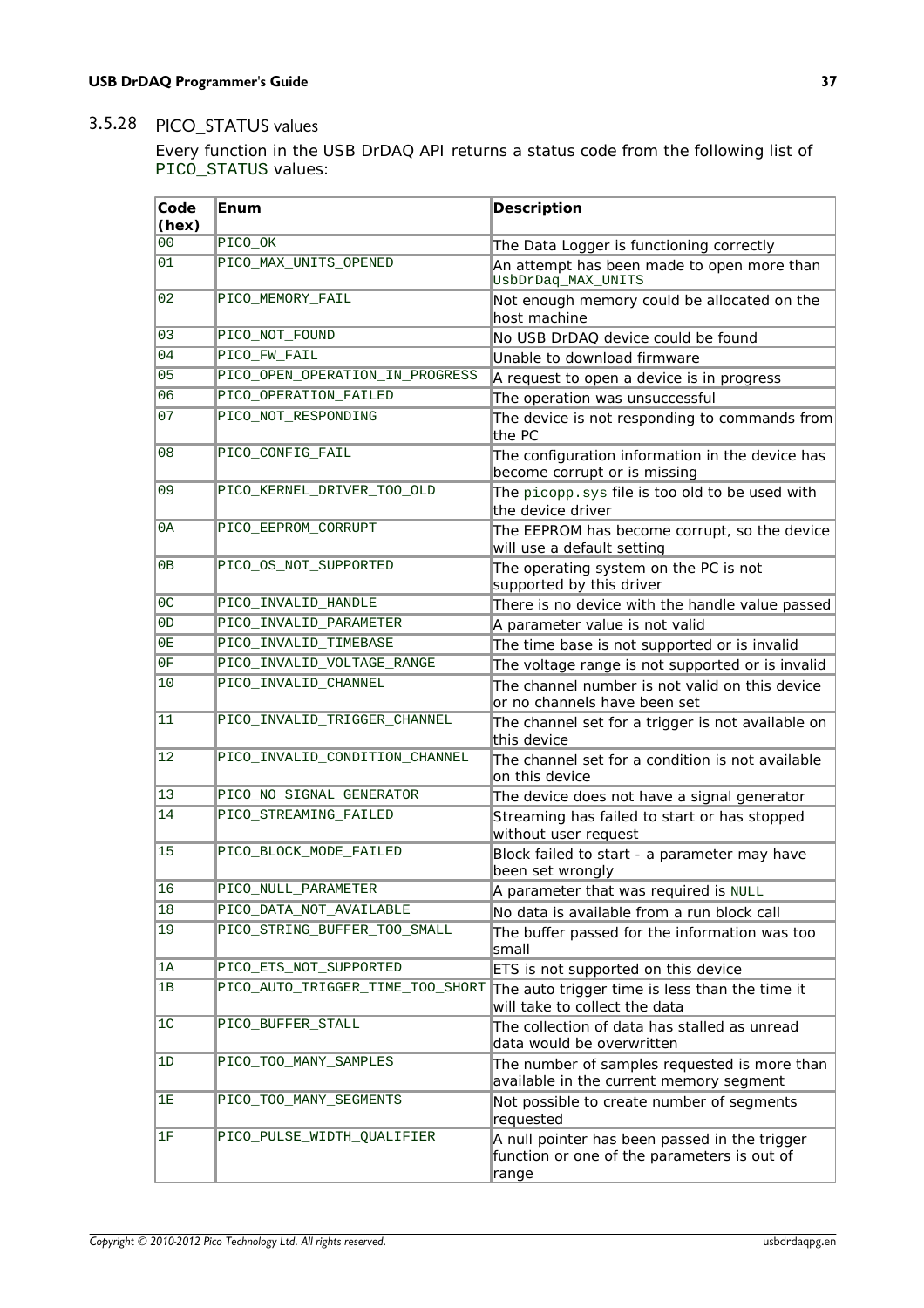| 20             | PICO DELAY                   | One or more of the hold-off parameters are out<br>of range                                                                                 |
|----------------|------------------------------|--------------------------------------------------------------------------------------------------------------------------------------------|
| 21             | PICO SOURCE DETAILS          | One or more of the source details are incorrect                                                                                            |
| 22             | PICO CONDITIONS              | One or more of the conditions are incorrect                                                                                                |
| 23             | PICO USER CALLBACK           | The driver's thread is currently in the<br>UsbDrDaqReady <sup>15</sup> callback function and<br>therefore the action cannot be carried out |
| 24             | PICO DEVICE SAMPLING         | An attempt is being made to get stored data<br>while streaming. Either stop streaming by<br>calling UsbDrDagStop <sup>16</sup> ।           |
| 25             | PICO NO SAMPLES AVAILABLE    | because a run has not been completed                                                                                                       |
| 26             | PICO SEGMENT OUT OF RANGE    | The memory index is out of range                                                                                                           |
| 27             | PICO BUSY                    | Data cannot be returned yet                                                                                                                |
| 28             | PICO_STARTINDEX_INVALID      | The start time to get stored data is out of range                                                                                          |
| 29             | PICO INVALID INFO            | The information number requested is not a<br>valid number                                                                                  |
| 2A             | PICO INFO UNAVAILABLE        | The handle is invalid so no information is<br>available about the device. Only<br>PICO_DRIVER_VERSION is available.                        |
| 2B             | PICO INVALID SAMPLE INTERVAL | The sample interval selected for streaming is<br>out of range                                                                              |
| 2 <sub>C</sub> | PICO TRIGGER ERROR           | Not used                                                                                                                                   |
| 2D             | PICO MEMORY                  | Driver cannot allocate memory                                                                                                              |
| 36             | PICO DELAY NULL              | NULL pointer passed as delay parameter                                                                                                     |
| 37             | PICO_INVALID_BUFFER          | The buffers for overview data have not been set<br>while streaming                                                                         |
| 3A             | PICO_CANCELLED               | A block collection has been cancelled                                                                                                      |
| 3B             | PICO_SEGMENT_NOT_USED        | The segment index is not currently being used                                                                                              |
| 3 <sup>C</sup> | PICO INVALID CALL            | The wrong GetValues 19 function has been<br>called for the collection mode in use                                                          |
| 3F             | PICO NOT USED                | The function is not available                                                                                                              |
| 41             | PICO_INVALID_STATE           | Device is in an invalid state                                                                                                              |
| 43             | PICO DRIVER FUNCTION         | You called a driver function while another driver<br>function was still being processed                                                    |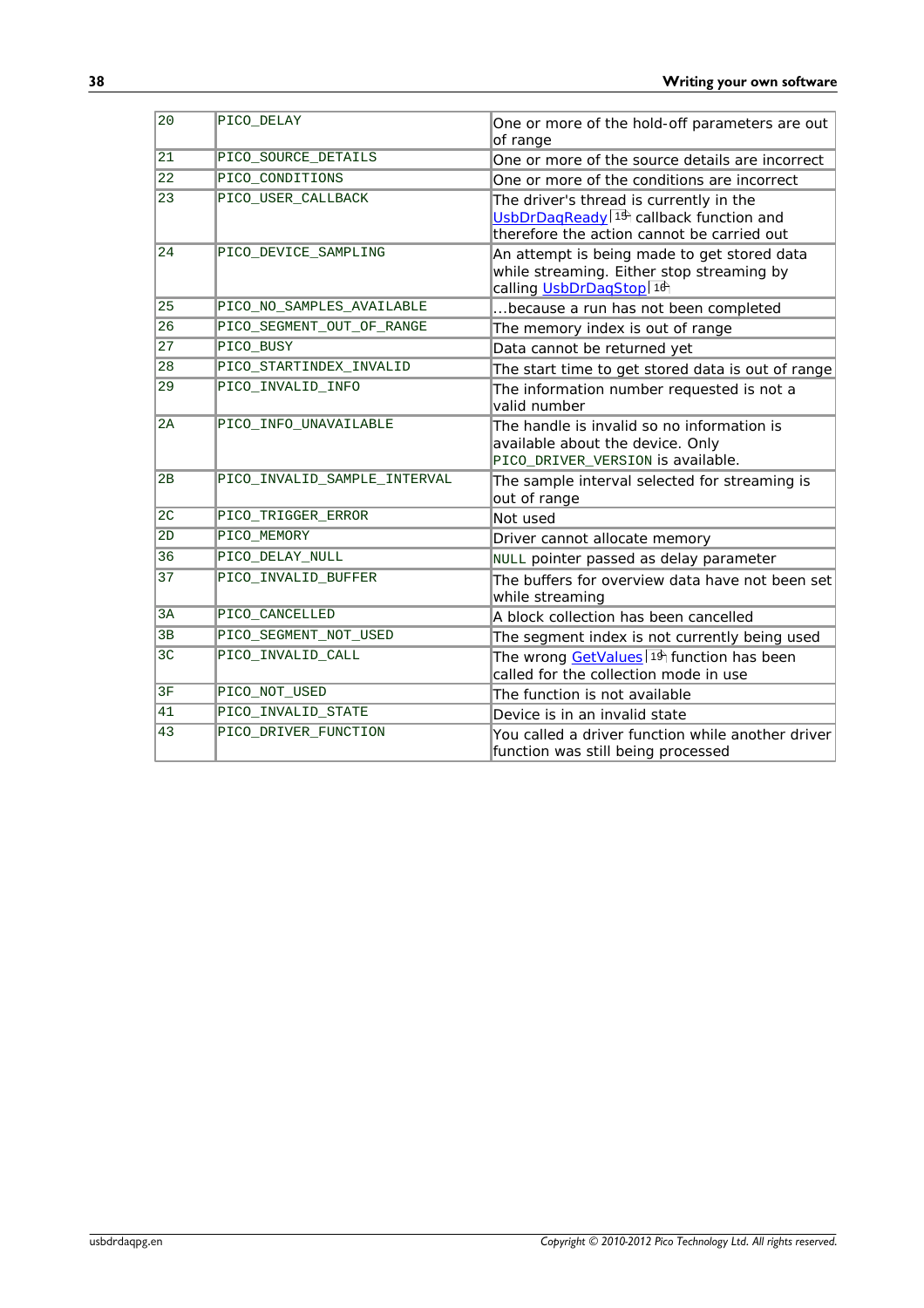### <span id="page-42-0"></span>3.6 Programming support

#### 3.6.1 Introduction

We supply examples for the following programming languages:

- $C$  and  $C++$   $39$
- <u>[Excel](#page-42-2)</u>| 3୭ି
- [LabVIEW](#page-43-0)। 40ो
- <span id="page-42-1"></span>3.6.2  $C$  and  $C++$

**C**

To compile the program, create a new project for an Application containing the following files:

```
usbdrdaqcon.c
and
usbdrdaq.lib (Microsoft Visual C 32-bit applications).
or
usbdrdaqbc.lib (Borland 32-bit applications)
```
The following files must be in the compilation directory: usbdrdaqapi.h picostatus.h

The following file must be in the same directory as the executable, or in the search path. usbdrdaq.dll

#### $C_{++}$

 $C++$  programs can access all versions of the driver. If ubsdrdagapi.h is included in a C++ program, the PREF1 macro expands to extern "C": this disables namedecoration, and enables C++ routines to make calls to the driver routines using C headers.

#### <span id="page-42-2"></span>3.6.3 Excel

The easiest way to transfer data to Excel is to use PicoLog. However, you can also write an Excel macro which calls ubsdrdaq.dll to read in a set of data values. The Excel macro language is similar to Visual Basic.

The example ubsdrdaq.xls reads in 20 values from Channels 1 and 2, one per second, and assigns them to cells A1..B20.

Use Excel Version 7 or higher.

Note that it is usually necessary to copy the DLL file to the  $\wedge\text{swstem}$ directory.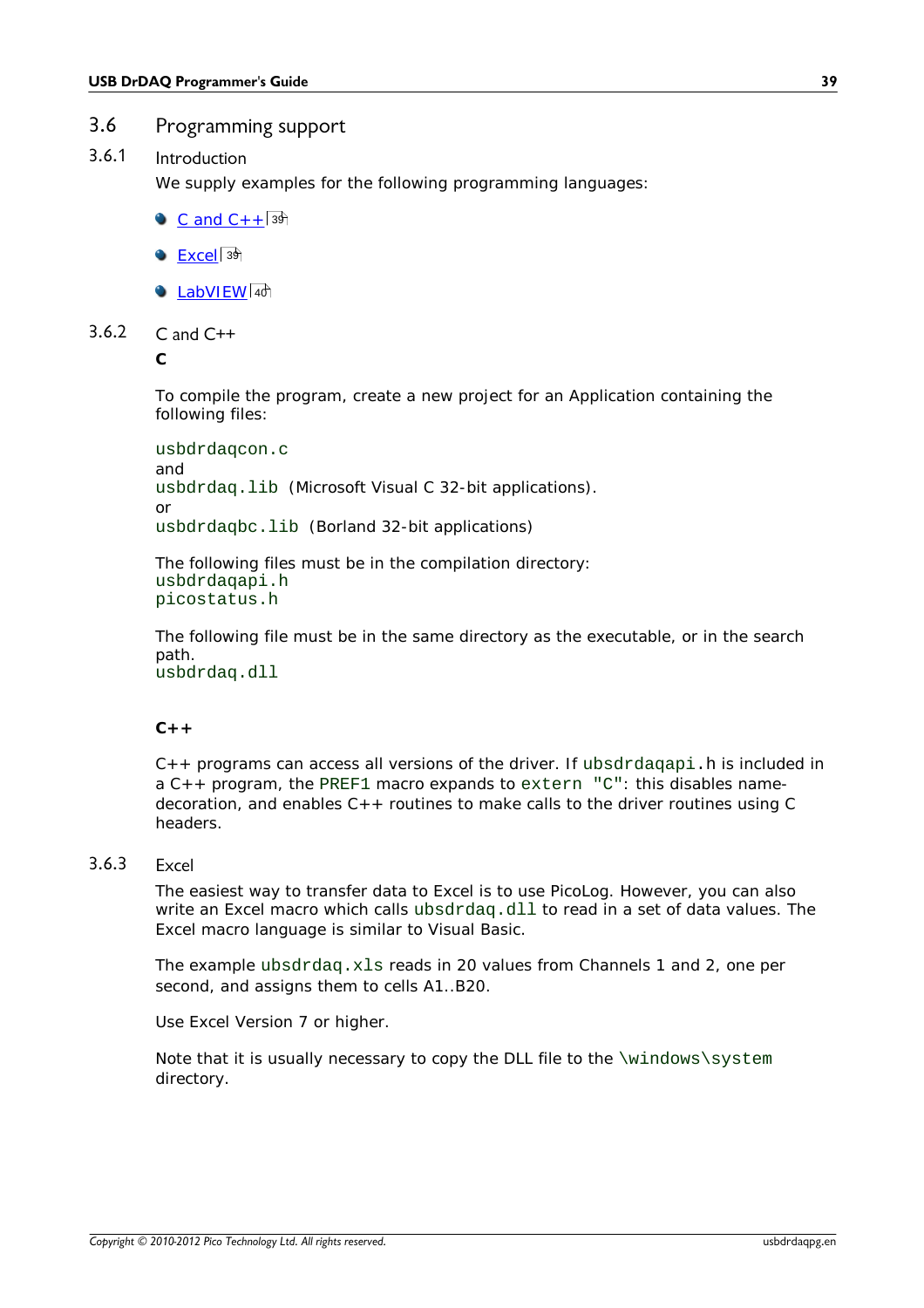#### <span id="page-43-0"></span>3.6.4 LabVIEW

The SDK contains a library of VIs that can be used to control the USB DrDAQ and two examples of using these VIs.

DrDAQBlockExample.vi is a simple block mode example that demonstrates using block mode on a single channel with a trigger.

DrDAQStreamingExample.vi demonstrates streaming mode acquisition on all channels with triggering. It also demonstrates use of the general-purpose I/Os, the arbitrary waveform generator, channel scaling and the RGB LED.

The LabVIEW library (UsbDrDaq.llb) can be placed in the user.lib subdirectory to make the VIs available on the 'User Libraries' palette. You should also copy UsbDrDaq.dll to the folder containing your LabView project.

The library contains the following VIs:

PicoErrorHandler.vi - takes an error cluster and, if an error has occurred, displays a message box indicating the source of the error and the status code returned by the driver

PicoStatus.vi - checks the status value returned by calls to the driver If the driver returns an error, the status member of the error cluster is set to 'true' and the error code and source are set.

 $UsbbrDaqChannelScaling.vi - is used to discover available scales for a given$ channel, the scale that is currently being used and to change the scale.

UsbDrDaqClose.vi – Closes the USB DrDAQ.

UsbDrDaqGetBlock.vi – is used to get a block of data from the USB DrDAQ. The method can be either single or windowed and the VI returns the trigger index and the values. The acquisition settings must be specified first using UsbDrDaqSettings.vi.

 $UsDDrDaqGetStreamingData.vi - is used to get samples once streaming has been$ started (using UsbDrDaqStartStreaming.vi). The size of the buffer created by this VI must be specified. This should be large enough to contain all the samples returned when the VI is called. The VI returns the number of values collected, the trigger index and the values themselves.

UsbDrDaqGPIO.vi – is used to control the general-purpose I/Os. GPIOs 1 & 2 can be used as digital inputs, digital outputs, PWM outputs and pulse-counting inputs. GPIOs 3 & 4 can be used as digital inputs and digital outputs.

 $UsbbrDaqLEDControl.vi - can be used to enable and control the RGB LED.$ 

UsbDrDaqOpen.vi - Opens a USB DrDAQ and returns a handle to the device.

UsbDrDaqSettings.vi – is used to set up data acquisition and the trigger and should be called before starting streaming or block-mode collection.

 $U$ sbDrDaqSigGen.vi – is used to control the signal generator. There are a set of standard waveforms that can be selected and "arbitrary waveform" can also be selected. When selecting an arbitrary waveform, an array of values and the number of values should be specified. The update rate can also be selected. Selecting "none" under waveform stops the signal generator.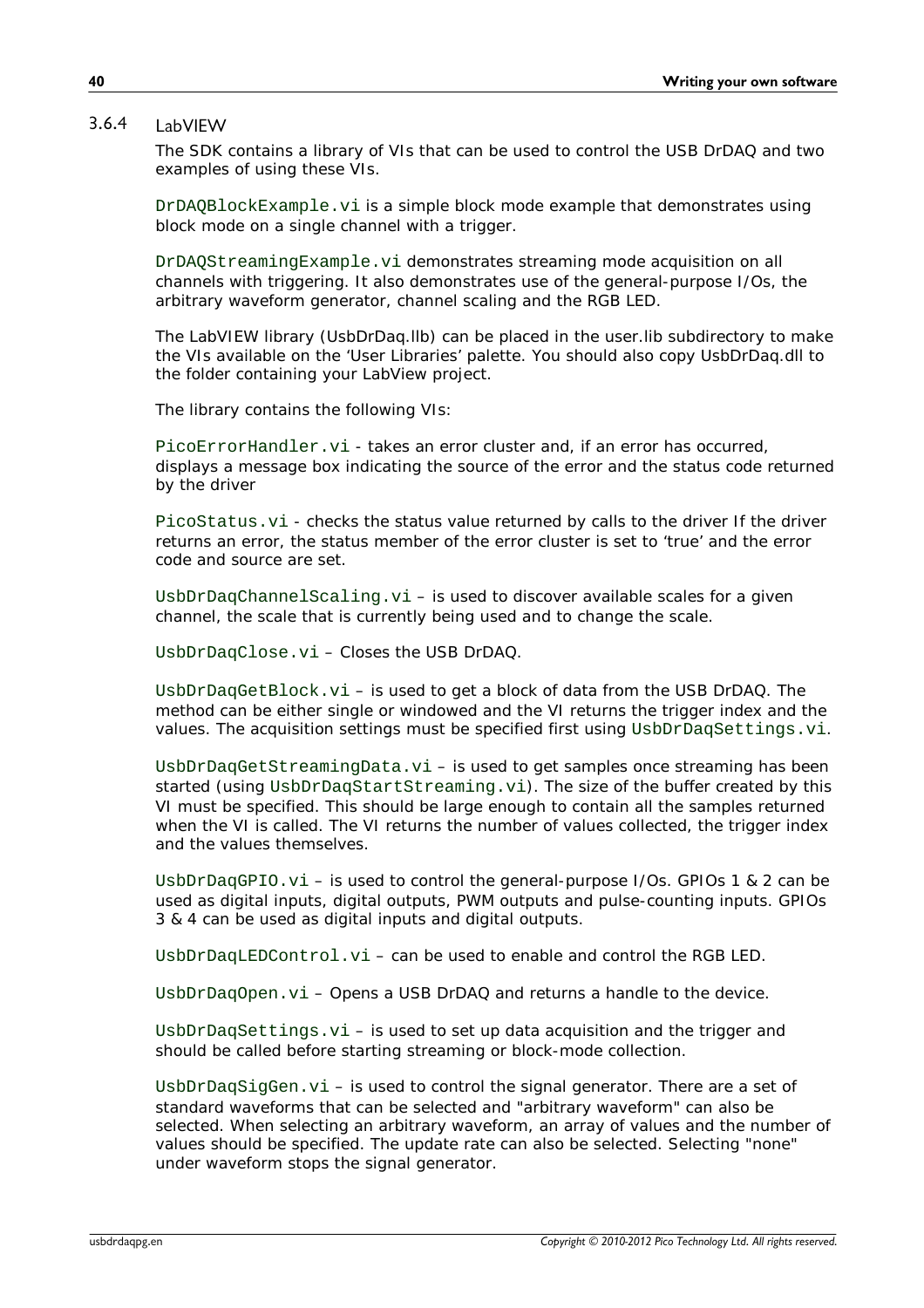UsbDrDaqStartStreaming.vi – starts the device streaming data after the USB DrDAQ has been set up using UsbDrDaqSettings.vi. The "number of values" input is used by the driver to create its buffer. Once this VI has been called, values can be obtained from the driver using UsbDrDaqGetStreamingData.vi.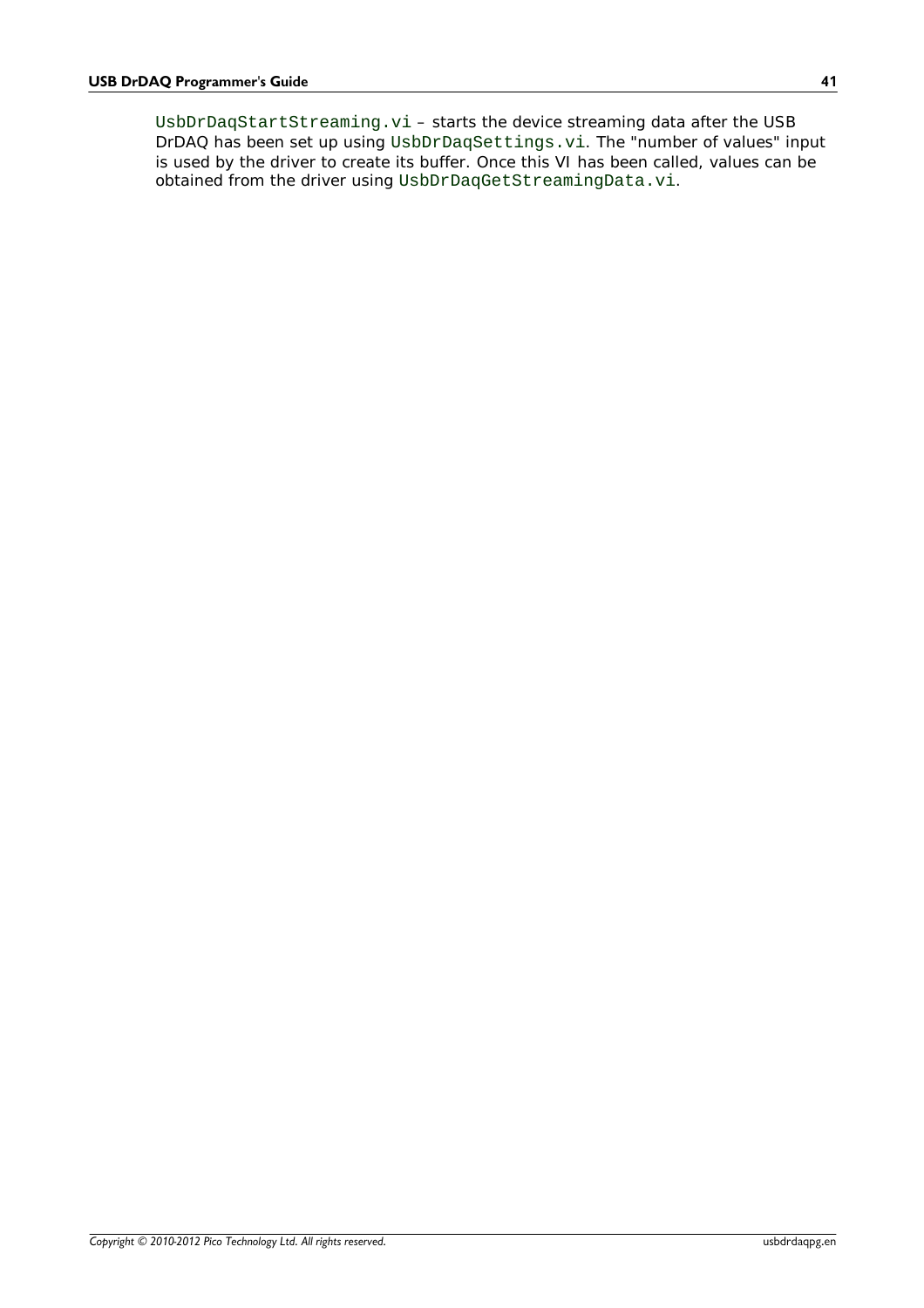# <span id="page-45-0"></span>4 Glossary

**Analog bandwidth.** The input frequency at which the measured signal amplitude is 3 decibels below the true signal amplitude.

**Buffer size.** The size of the oscilloscope buffer memory, measured in samples. The buffer allows the oscilloscope to sample data faster than it can transfer it to the computer.

**Device Manager.** Device Manager is a Windows program that displays the current hardware configuration of your computer. Right-click 'My Computer,' choose 'Properties', then click the 'Hardware' tab and the 'Device Manager' button.

**Driver.** A program that controls a piece of hardware. The driver for the oscilloscopes is supplied in the form of a 32-bit Windows DLL, UsbDrDaq.dll. This is used by the PicoScope software, and by user-designed applications, to control the oscilloscopes.

**Maximum sampling rate.** A figure indicating the maximum number of samples the oscilloscope can acquire per second. The higher the sampling rate of the oscilloscope, the more accurate the representation of the high-frequency details in a fast signal.

**MS.** Megasamples (1,000,000 samples).

**PC Oscilloscope.** A virtual instrument formed by connecting a PicoScope oscilloscope to a computer running the PicoScope software.

**PicoScope software.** A software product that accompanies all PicoScope oscilloscopes. It turns your PC into an oscilloscope, spectrum analyzer and multimeter.

**Timebase.** The timebase controls the time interval that each horizontal division of a scope view represents. There are ten divisions across the scope view, so the total time across the view is ten times the timebase per division.

**USB 2.0.** Universal Serial Bus. This is a standard port used to connect external devices to PCs. The port supports a data transfer rate of up to 480 megabits per second, so is much faster than the RS-232 COM ports found on older PCs.

**Vertical resolution.** A value, in bits, indicating the precision with which the oscilloscope converts input voltages to digital values.

**Voltage range.** The range of input voltages that the oscilloscope can measure. For example, a voltage range of  $\pm 100$  mV means that the oscilloscope can measure voltages between -100 mV and +100 mV. Input voltages outside this range will not damage the instrument as long as they remain within the protection limits stated in the Specifications table in the User's Guide.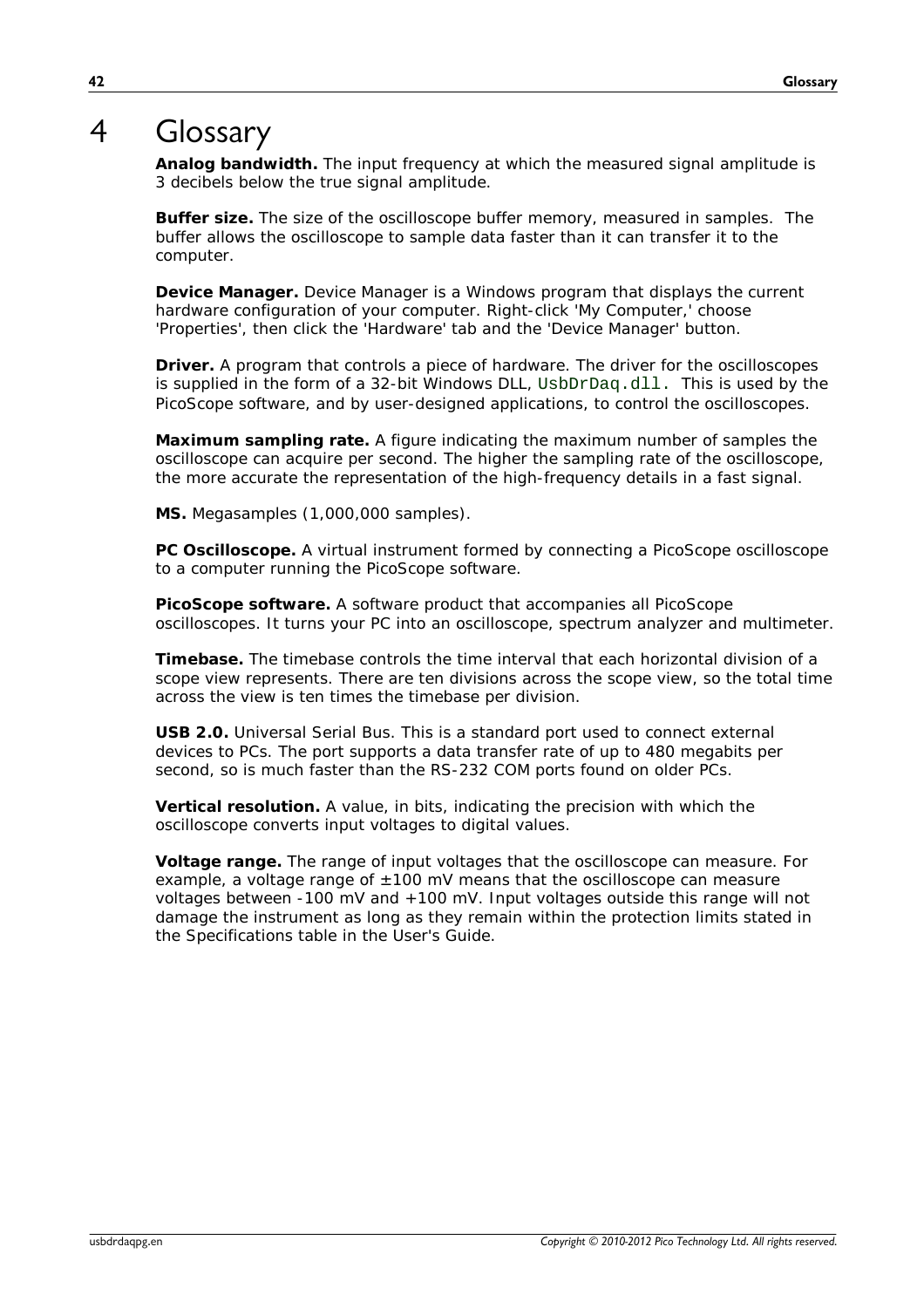### Index

### 6

64-bit Windows 7

# A

Arbitrary waveform generator 27 Asynchronous operation 8

# B<sub>a</sub>

BM\_SINGLE mode 8 BM\_STREAM mode 8 BM\_WINDOW mode 8

# C

C 39  $C++ 39$ Calibration 1 Capture modes BM\_SINGLE 8 BM\_STREAM 8 BM\_WINDOW 8 Closing a unit 12 Connecting to the PC 7

### D<sub>a</sub>

Data, reading 19, 21 Digital Outputs 29 DLLs 7 Driver routines summary 9 UsbDrDaqCloseUnit 12 UsbDrDaqEnableRGBLED 34 UsbDrDaqGetChannelInfo 36 UsbDrDaqGetInput 31 UsbDrDaqGetPulseCount 33 UsbDrDaqGetScalings 24 UsbDrDaqGetSingle 21 UsbDrDaqGetTriggerTimeOffsetNs 20 UsbDrDaqGetUnitInfo 13 UsbDrDaqGetValues 19 UsbDrDaqOpenUnit 11 UsbDrDaqOpenUnitAsync 22 UsbDrDaqOpenUnitProgress 23 UsbDrDaqReady 15 UsbDrDaqRun 14 UsbDrDaqSetDO 29

UsbDrDaqSetInterval 17 UsbDrDaqSetPWM 30 UsbDrDaqSetRGBLED 35 UsbDrDaqSetScalings 25 UsbDrDaqSetSigGenArbitrary 27 UsbDrDaqSetSigGenBuiltIn 26 UsbDrDaqSetTrigger 18 UsbDrDaqStartPulseCount 32 UsbDrDaqStop 16 UsbDrDaqStopSigGen 28

# E

Excel 39

# G

Grounding 1

# I

Information on unit, obtaining 13 Installation 7

# L

LabVIEW 40 Laptops 1 LED 34, 35 Legal information 2

### N

New Hardware Wizard 7

### O

Opening a unit 11 Overview 1 Overvoltage protection 1

# P<sub>p</sub>

Programming 7, 39 Programming languages 39 C 39  $C++ 39$ Excel macros 39 LabVIEW 40 Pulse counter 32, 33 PWM outputs 31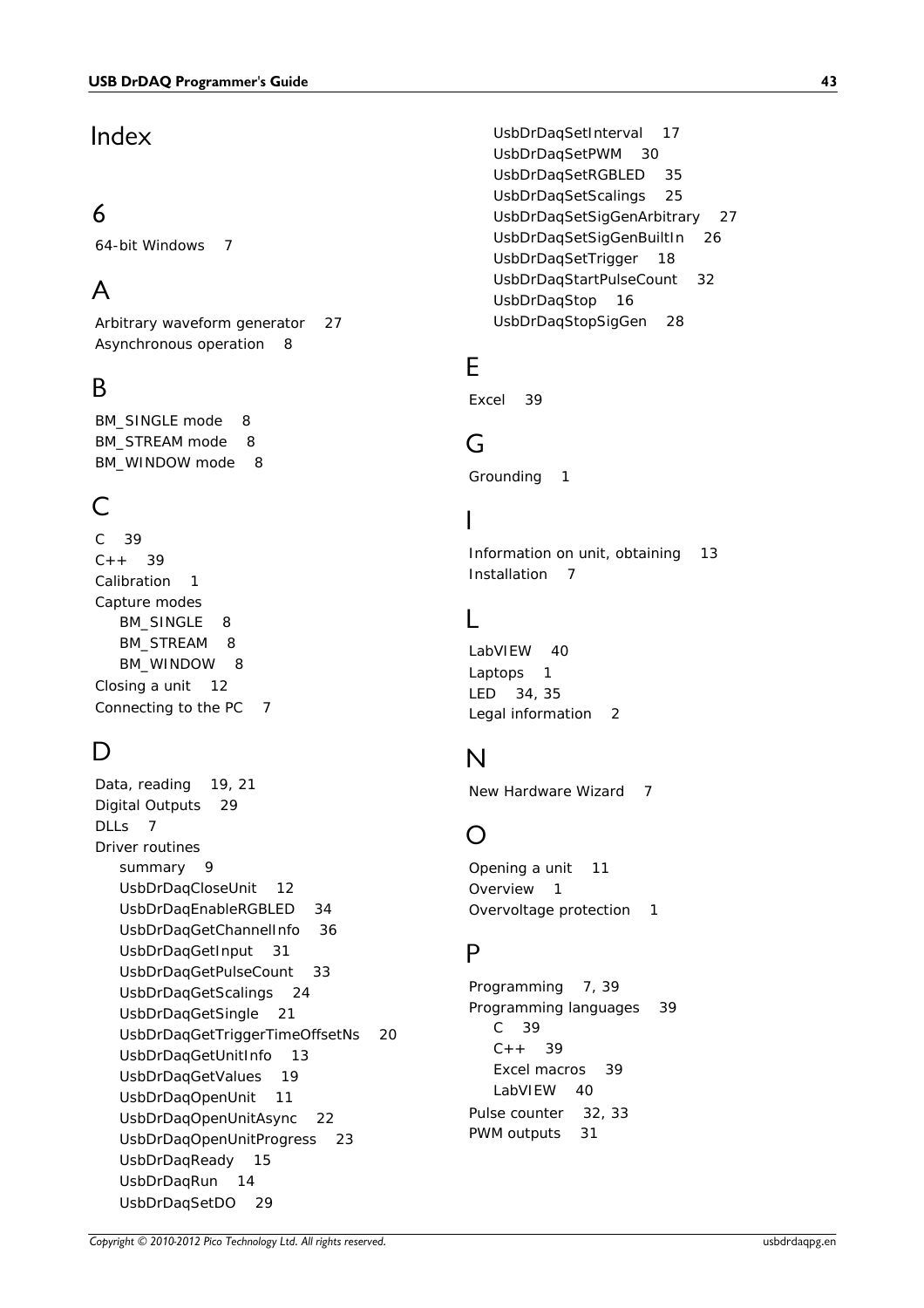# R

Repair 1 Running a unit 14

# S

Safety warning 1 Sampling interval, setting 17 Scaling 25 Scaling files 4 Signal Generator 26, 28 Software updates 4 Stopping a unit 16 Streaming 8

# T<sub>a</sub>

Trigger, setting 18

# U<sub>v</sub>

Unit information, obtaining 13

### W

Windows XP/Vista/Windows 7 support 7 WoW64 7